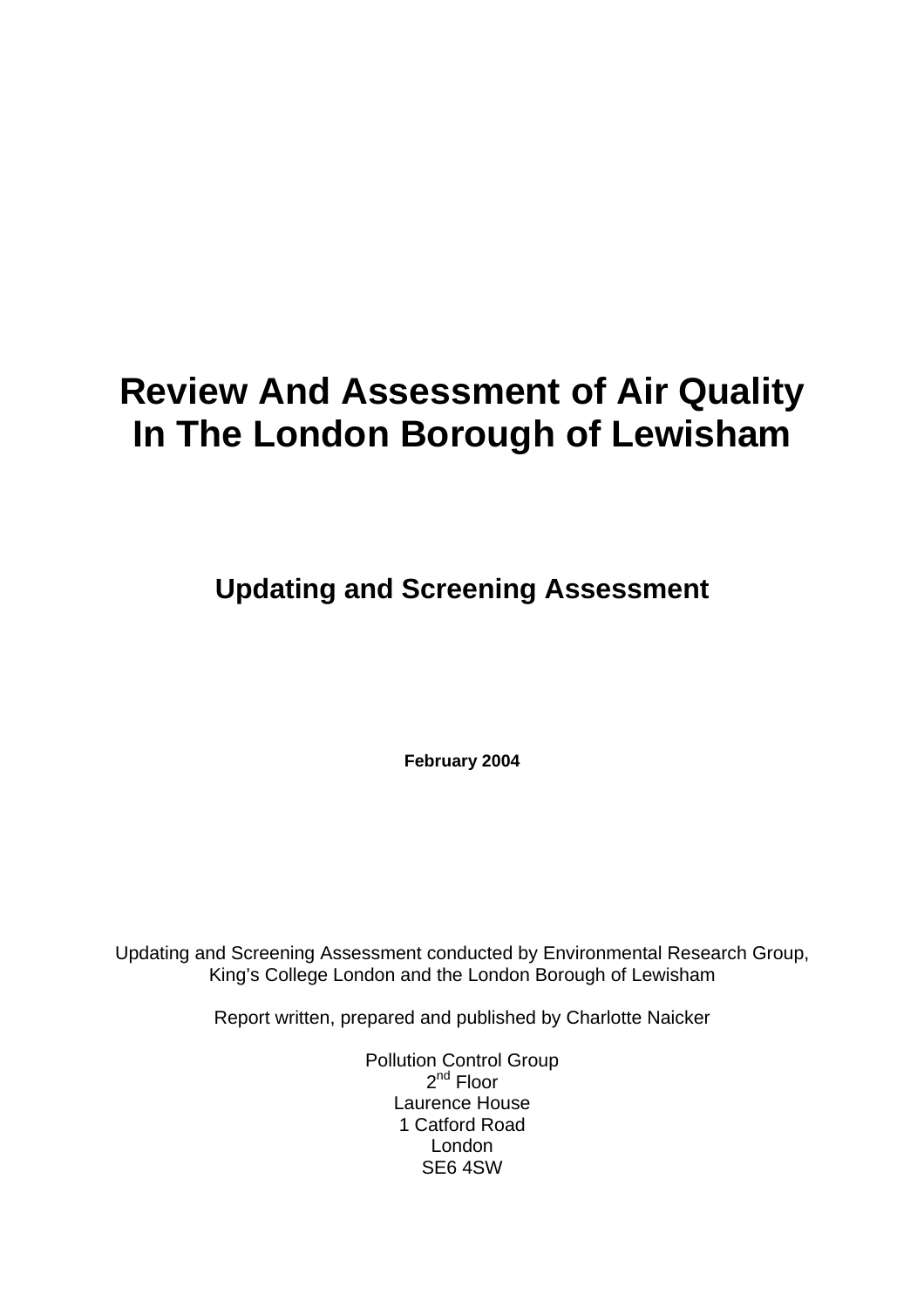## **Executive Summary**

The role of the local authority review and assessment process is to identify the areas where it is considered that the government's air quality objectives will be exceeded. The Borough of Lewisham has previously undertaken the first round of review and assessment (R&A) of local air quality management. Following this report the Council designated five Air Quality Management Areas (AQMAs) across the Borough for both nitrogen dioxide and particles  $(PM_{10})$ .

The Borough of Lewisham has subsequently completed its further assessment ("Stage 4 report"). This included remodelling the whole Borough with the revised vehicle emission factors. The Stage 4 report confirmed earlier findings that the Air Quality Strategy (AQS) objectives will be exceeded. However, the area where the annual mean nitrogen dioxide objective is predicted to exceed was larger.

This report concerns the Updating and Screening Assessment under the second round of review and assessment. Local authorities are now required to review and assess air quality against the objectives in the Air Quality Regulations 2000 and the amendment regulations. The air quality objectives to be assessed are for the following seven pollutants: carbon monoxide, benzene, 1,3-butadiene, lead, nitrogen dioxide, sulphur dioxide and particles ( $PM_{10}$ ). This report provides a new assessment to identify those matters that have changed since the last review and assessment and might lead to a risk of the objectives being exceeded.

The report follows the latest prescribed guidance given in technical guidance LAQM. TG (03), which replace the guidance produced for the previous round of review and assessment. It gives guidance on the use of background pollutant concentrations, monitoring results, industrial sources and road traffic. In addition, the guidance requires a phased approach and states that local authorities should only undertake a level of assessment that is commensurate with the risk of an air quality objective being exceeded.

The report identifies that the risk of the objectives being exceeded:

• For carbon monoxide, benzene, 1,3-butadiene, lead and sulphur dioxide is: -

**Not significant** in the Council's area. Therefore, the Council need not progress beyond the Updating and Screening Assessment for these pollutants.

• For nitrogen dioxide: -

**There is a risk** of the annual mean objective being exceeded across many parts of the Borough. This is consistent with the Council's existing AQMAs.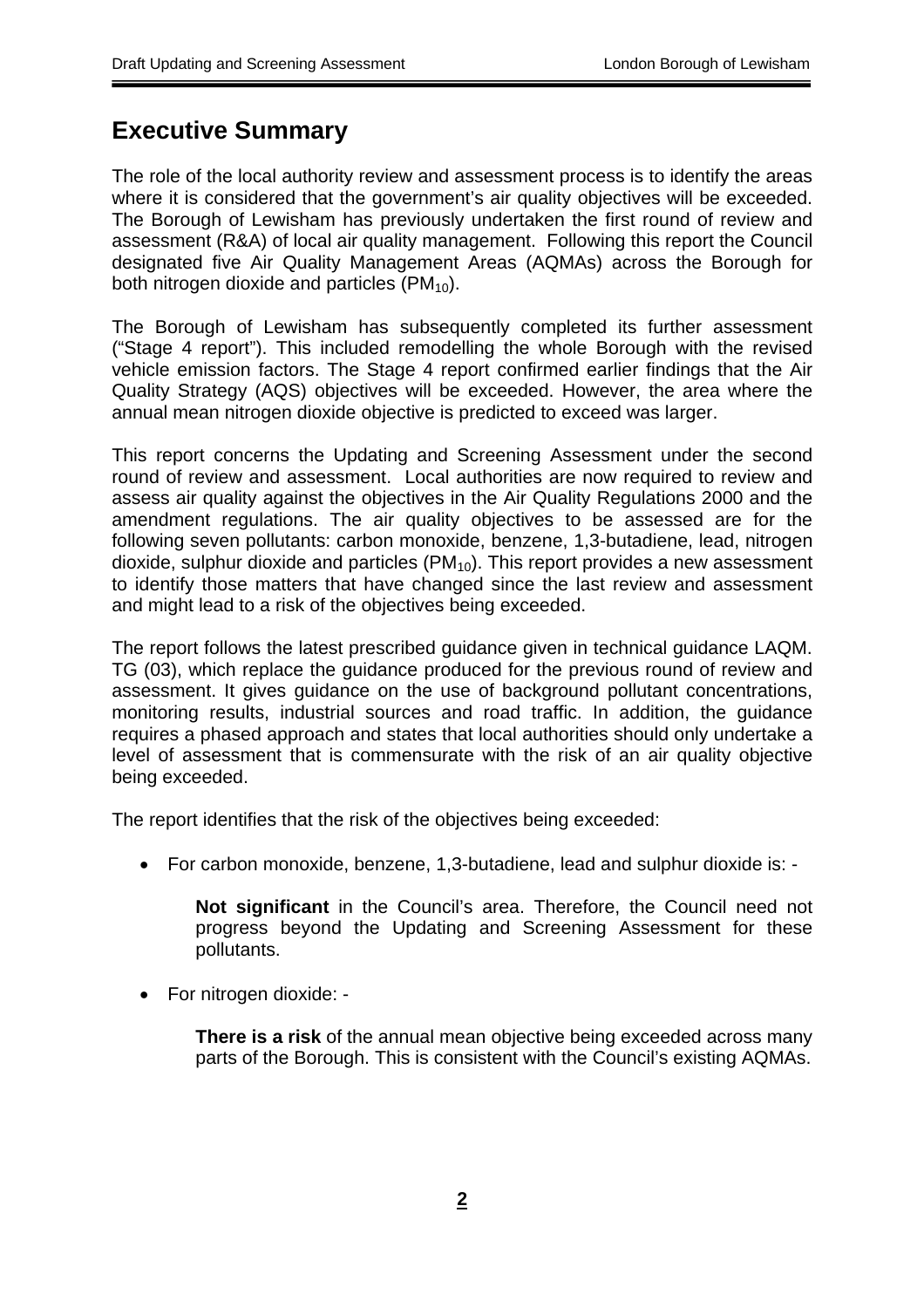• For particles  $PM_{10}$  (for 2004 only): -

**There is a risk** of the annual mean objective being exceeded across parts of the Borough close to busy roads.

• For  $PM_{10}$  (for 2010 only): -

**There is a risk** of the objectives being exceeded across parts of the Borough. The Council however is not required to undertake actions at this time in respect of this finding, other than to note it for longer term planning purposes.

For all pollutants not requiring detailed assessments the LAQM guidance requires the production of annual air quality progress reports by the end of April 2005, prior to undertaking the next Updating and Screening Assessment by the end of April 2006.

The Council has already declared five Air Quality Management Areas in respect of  $NO<sub>2</sub>$  and PM<sub>10</sub> and the findings of this assessment are consistent with this action. In addition and as a result of the above findings the Council will also undertake Detailed Assessments for  $NO<sub>2</sub>$  and  $PM<sub>10</sub>$  for the additional sources identified.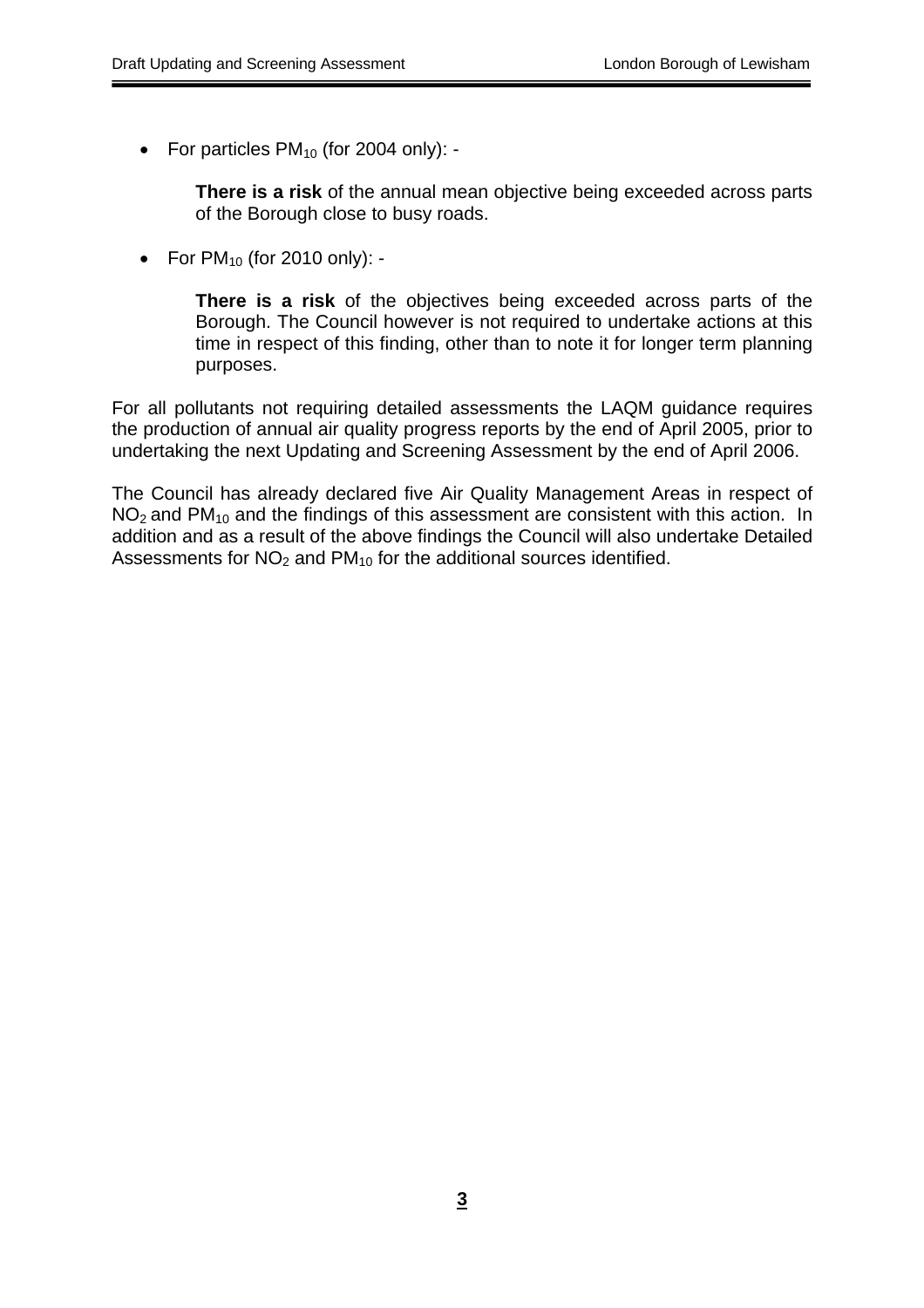# **CONTENTS**

|    |                          |                                                                    | Page           |
|----|--------------------------|--------------------------------------------------------------------|----------------|
|    | <b>Executive Summary</b> |                                                                    | $\mathbf{2}$   |
|    |                          | 1. Local Air Quality Management - Summary                          |                |
|    | 1.1                      | <b>Introduction</b>                                                | $\overline{7}$ |
|    | 1.2                      | Review and Assessment (2003 to 2010) -<br><b>The New Challenge</b> | 10             |
|    |                          | 2. Updating and Screening Assessment                               |                |
|    | 2.1                      | <b>Introduction</b>                                                | 11             |
|    | 2.2                      | <b>London Atmospheric Emission Inventory</b>                       | 13             |
|    | 2.3                      | <b>Background Pollutant Concentrations</b>                         | 14             |
|    | 2.4                      | <b>Monitoring Data</b>                                             | 14             |
|    | 2.5                      | <b>Industrial Sources</b>                                          | 14             |
|    | 2.6                      | <b>Road Traffic</b>                                                | 15             |
|    | 2.7                      | <b>Relevant Exposure</b>                                           | 15             |
| 3. |                          | Updating and Screening Assessment - Results                        |                |
|    | 3.1                      | <b>Carbon Monoxide</b>                                             |                |
|    |                          | 3.1.1 Objective                                                    | 16             |
|    |                          | 3.1.2 Pollutant Overview                                           | 16             |
|    |                          | 3.1.3 Methodology Overview                                         | 16             |
|    |                          | 3.1.4 Assessment Results                                           | 17             |
|    |                          | 3.1.5 Conclusion                                                   | 20             |
|    | 3.2                      | <b>Benzene</b>                                                     |                |
|    |                          | 3.2.1 Objective                                                    | 21             |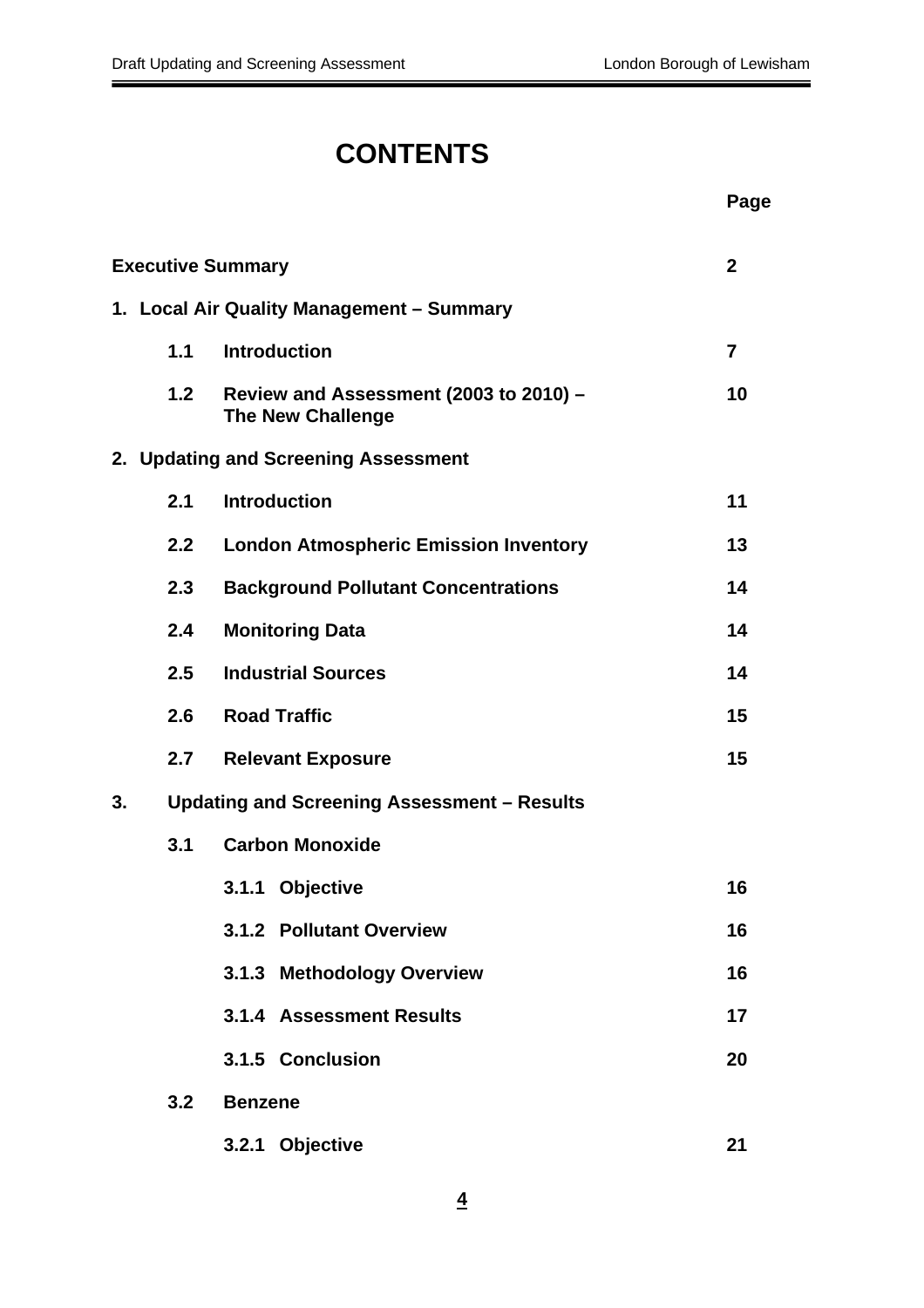|     |                            | Page |
|-----|----------------------------|------|
|     | 3.2.2 Pollutant Overview   | 21   |
|     | 3.2.3 Methodology Overview | 21   |
|     | 3.2.4 Assessment Results   | 23   |
|     | 3.2.5 Conclusion           | 24   |
| 3.3 | 1,3-Butadiene              |      |
|     | 3.3.1 Objectives           | 25   |
|     | 3.3.2 Pollutant Overview   | 25   |
|     | 3.3.3 Methodology Overview | 25   |
|     | 3.3.4 Assessment Results   | 26   |
|     | 3.3.5 Conclusion           | 26   |
| 3.4 | Lead                       |      |
|     | 3.4.1 Objectives           | 28   |
|     | 3.4.2 Pollutant Overview   | 28   |
|     | 3.4.3 Methodology Overview | 28   |
|     | 3.4.4 Assessment Results   | 29   |
|     | 3.4.5 Conclusion           | 29   |
| 3.5 | <b>Nitrogen Dioxide</b>    |      |
|     | 3.5.1 Objectives           | 31   |
|     | 3.5.2 Pollutant Overview   | 31   |
|     | 3.5.3 Methodology Overview | 32   |
|     | 3.5.4 Assessment Results   | 33   |
|     | 3.5.5 Conclusion           | 43   |
| 3.6 | <b>Sulphur Dioxide</b>     |      |
|     | 3.6.1 Objectives           | 44   |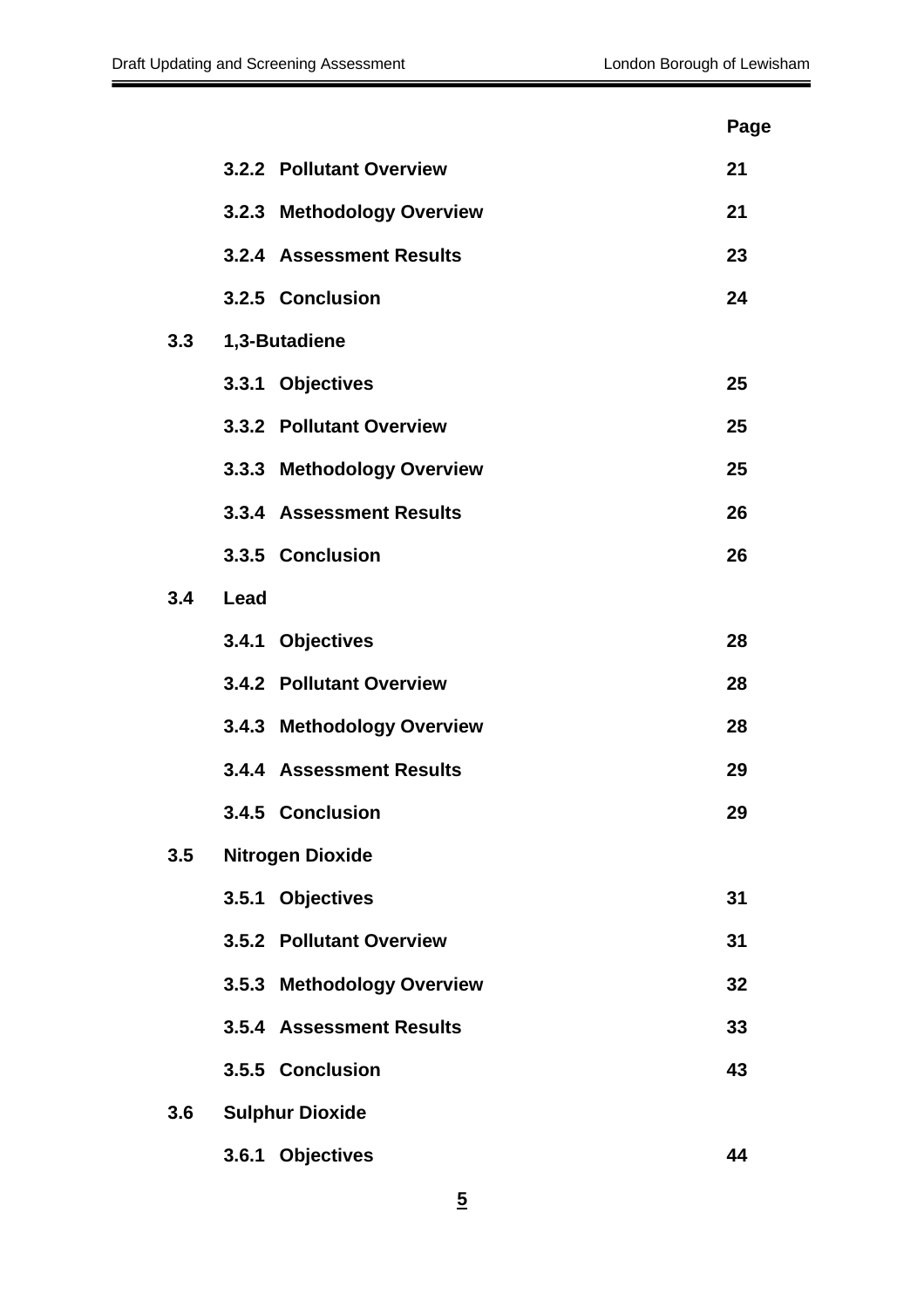|    |     |                                                          | Page |
|----|-----|----------------------------------------------------------|------|
|    |     | 3.6.2 Pollutant Overview                                 | 44   |
|    |     | 3.6.3 Methodology Overview                               | 44   |
|    |     | 3.6.4 Assessment Results                                 | 45   |
|    |     | 3.6.5 Conclusion                                         | 47   |
|    | 3.7 | <b>Particulates</b>                                      |      |
|    |     | 3.7.1 Objectives                                         | 48   |
|    |     | 3.7.2 Pollutant Overview                                 | 48   |
|    |     | 3.7.3 Methodology Overview                               | 49   |
|    |     | 3.7.4 Assessment Results                                 | 50   |
|    |     | 3.7.5 Conclusion                                         | 55   |
| 4. |     | <b>Conclusions and Recommendations - Further Actions</b> |      |
|    | 4.1 | <b>Summary of Findings</b>                               | 56   |
|    | 4.2 | <b>Detailed Assessment - Further Action</b>              | 57   |
| 5. |     | <b>References</b>                                        | 58   |
| 6. |     | <b>Glossary of Terms</b>                                 | 59   |
| 7. |     | <b>Appendices</b>                                        |      |
|    |     | Appendix 1 Data Capture rates for monitoring sites       | 60   |
|    |     | Appendix 2 Estimated traffic count data 2005             | 61   |
|    |     | Appendix 3 List of Part B authorised/permitted processes | 63   |
|    |     | Appendix 4 List of authorised/permitted petrol stations  | 64   |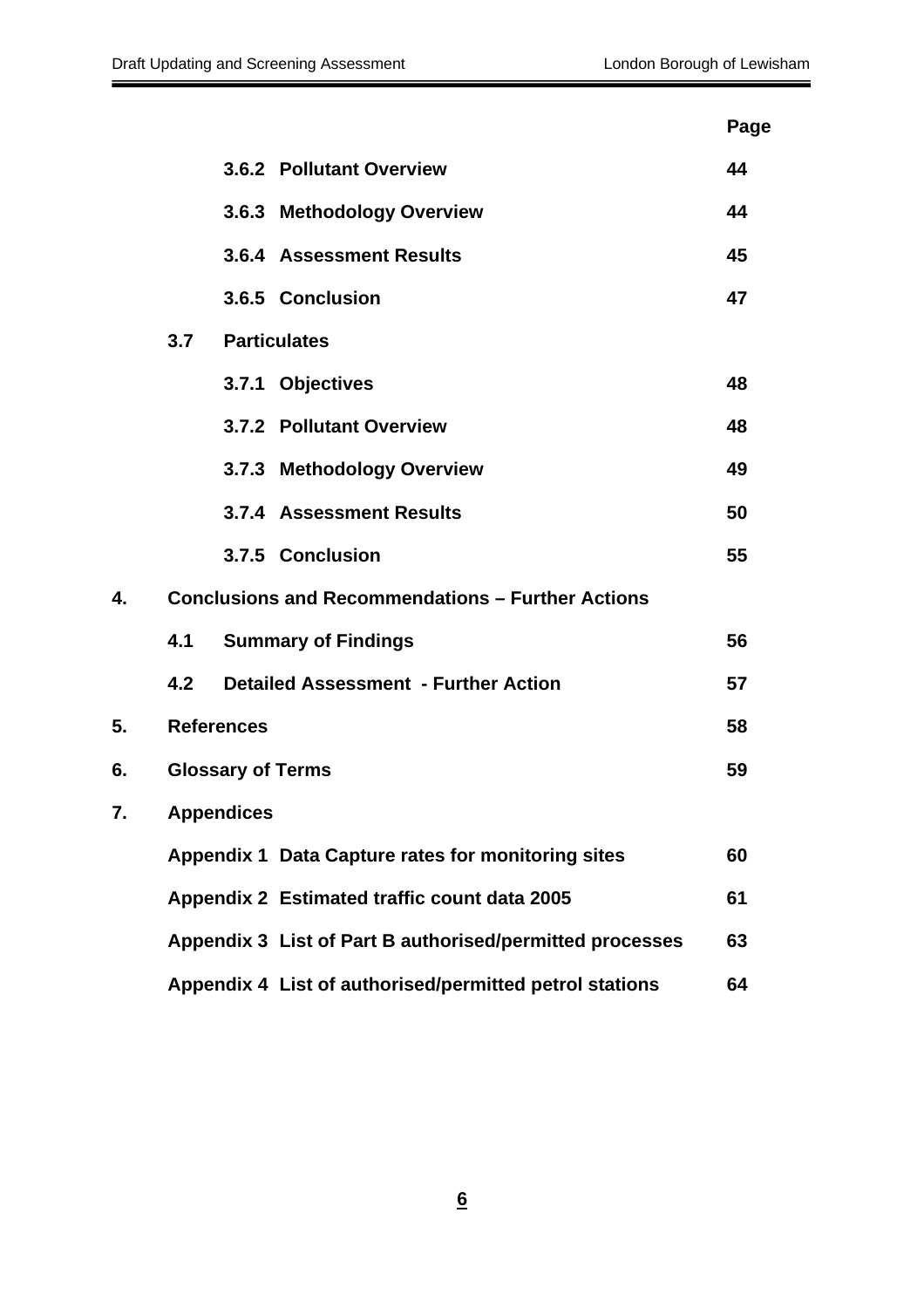# **1. Local Air Quality Management – Summary**

## **1.1 Introduction**

The Environment Act 1995 provides the framework for local air quality management across England and Wales. The provisions in Part IV of the 1995 Act are largely enabling and give local authorities the flexibility to take forward local policies to suit local needs.

The Government set out the regime for the review and assessment process: -

The duties imposed upon the Council include:

**Reviewing and assessing air quality, against the standards and objectives of the Air Quality Regulations 1997, the Air Quality Regulations (England) (Wales) 2000 and the Air Quality (Amendment) Regulations 2002, within the local authority's geographical area for both 1995 and 2005 and** 

**Designating Air Quality Management Areas (AQMAs) where the Air Quality Strategy (AQS) objectives are unlikely to be met by 2005 and preparing a written action plan for such areas.** 

The Local Air Quality Management (LAQM) process is designed to ensure that the London Borough of Lewisham (LBL) and other local authorities contribute to the Governments' air quality objectives as identified in the AQS. The purpose of the review and assessment, which forms part of the overall process, is to:

- **review current air quality across Lewisham's geographical area**
- **assess the current air quality in Lewisham against the AQS objectives and**
- **predict the future air quality in Lewisham (a timescale is set by Government in regulations) against the AQS objectives.**

## **Review and Assessment – Old and New**

The 'review and assessment' of air quality is the first step in the LAQM process. Part IV of the Environment Act requires each local authority to review air quality 'from time to time'. The Borough of Lewisham carried out the previous or 'first' round of reviews and assessments from 1999 to 2003 to determine the need for designation of AQMAs in the Borough.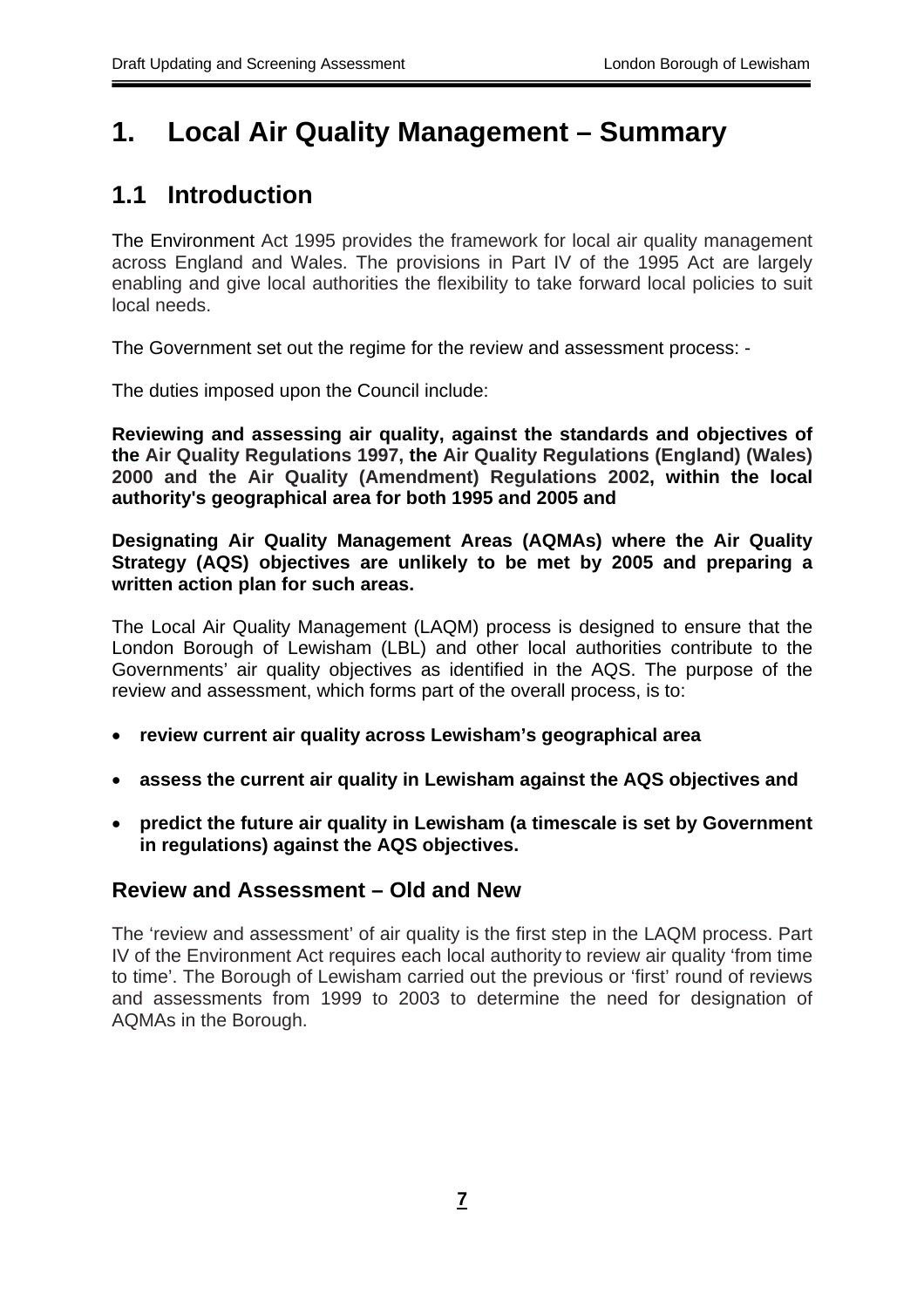In September 2001, the Department of Food, Environment and Rural Affairs (DEFRA) and the Devolved Administrations commissioned a detailed evaluation of the previous round of air quality reviews and assessments by local authorities under Part IV of the Environment Act 1995. The aim of the evaluation was to look at aspects of the LAQM process that had worked well and aspects that could usefully be improved in order to help inform the next round of reviews and assessments.

An evaluation report was published in March 2002 and led recommendations for future rounds of reviews and assessments.

#### **The Previous Four Stage Approach (1998 to 2003)**

The previous review and assessment was composed of four stages, although it was only Stage one that all local authorities were obliged to undertake. The next stage was to be undertaken only if Stage one indicated the potential for elevated levels of air pollution. Similarly Stage three was only to be undertaken when required as a result of Stage two.

If the results of the assessment were such that the objectives were unlikely to be met by the year 2004/5, the local authority was then required to designate an Air Quality Management Area (AQMA) and prepare a written action plan.

#### **Stage One**

The Council followed the phased approach required by the Government and undertook the first, second, third and fourth stages of the review and assessment process.

The Stage one report concluded that there were four main pollutants of concern in Lewisham: -

#### **Carbon Monoxide Particulates Nitrogen Dioxide Sulphur Dioxide**

On the basis of these findings, the London Borough of Lewisham was required to progress to Stage two of the review process.

Lead, benzene and 1,3-butadiene were filtered out at Stage one as levels met the current and projected objectives in Lewisham.

#### **Stage Two**

The Stage two report for the London Borough of Lewisham took the findings of the Stage one report and provided a further screening of those pollutants, which were deemed to be most significant in terms of air quality in the Borough.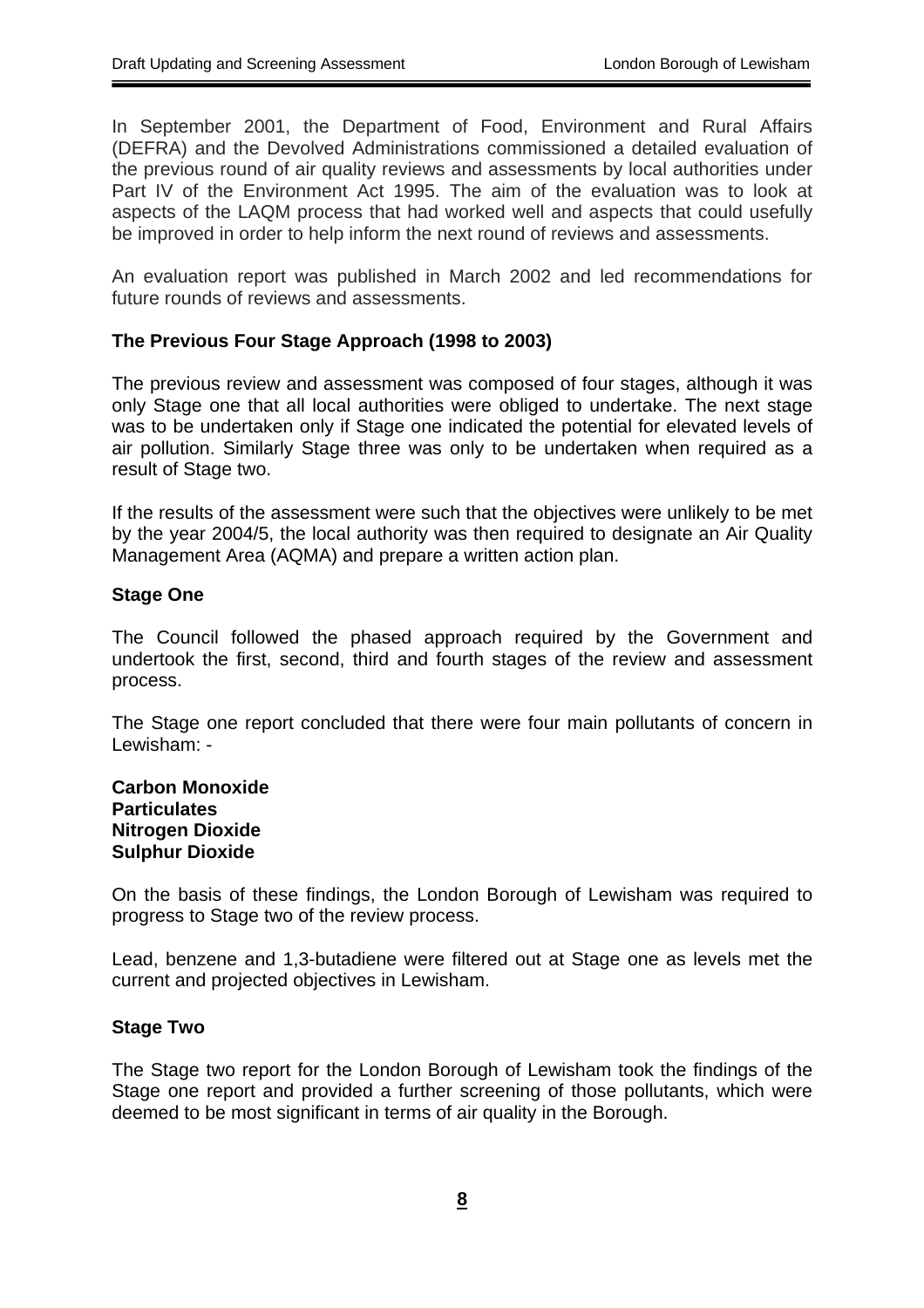On the basis of the conclusions reached in the Stage one report, the Council undertook Stage two of the process for the four remaining pollutants only and concluded, after further screening, that no further action needed to be taken for the following pollutant: -

#### **Carbon Monoxide**

The Stage two report concluded that the London Borough of Lewisham should proceed to a Stage three review and assessment for the remaining pollutants:

#### **Nitrogen Dioxide Particulates Sulphur Dioxide**

#### **Stage Three**

In the third stage of the review and assessment the Council was required to undertake sophisticated modelling to ensure that an accurate and detailed review and assessment of current and future air quality was carried out.

The Stage three report assessed air quality across the whole of the Borough in accordance with DEFRA guidance. The detailed assessment predicted that there would be areas in the Borough that would exceed the  $NO<sub>2</sub>$  annual mean and 24 hour mean  $PM_{10}$  objectives.

As a consequence five Air Quality Management Areas (AQMAs) were designated across the Borough. The Stage three report also included sulphur dioxide  $(SO<sub>2</sub>)$ . However, following acceptance of the Environment Agency's report on Air Quality in the East Thames Corridor (2000), no further action was deemed necessary for this pollutant.

#### **Stage Four**

The Stage four report subsequently remodelled the whole Borough using revised vehicle emission factors. The Stage four modelling predictions confirmed the Stage three findings that the annual mean  $NO<sub>2</sub>$  and 24 hour mean  $PM<sub>10</sub>$  AQS objectives would be exceeded. The area where the annual mean  $NO<sub>2</sub>$  objective was predicted to exceed was much larger than that for  $PM_{10}$ .

#### **Action Plan**

The Environment Act 1995 (Section 84) states that where an AQMA is designated, a local authority shall prepare an Action Plan to demonstrate how the authority intends to pursue the achievement of air quality standards and objectives in the AQMA, using any powers exercisable by the authority

The key aims of the Action Plan were to bring about change across a number of areas to ensure emissions are reduced from the main sources of pollution in a costeffective and proportionate way.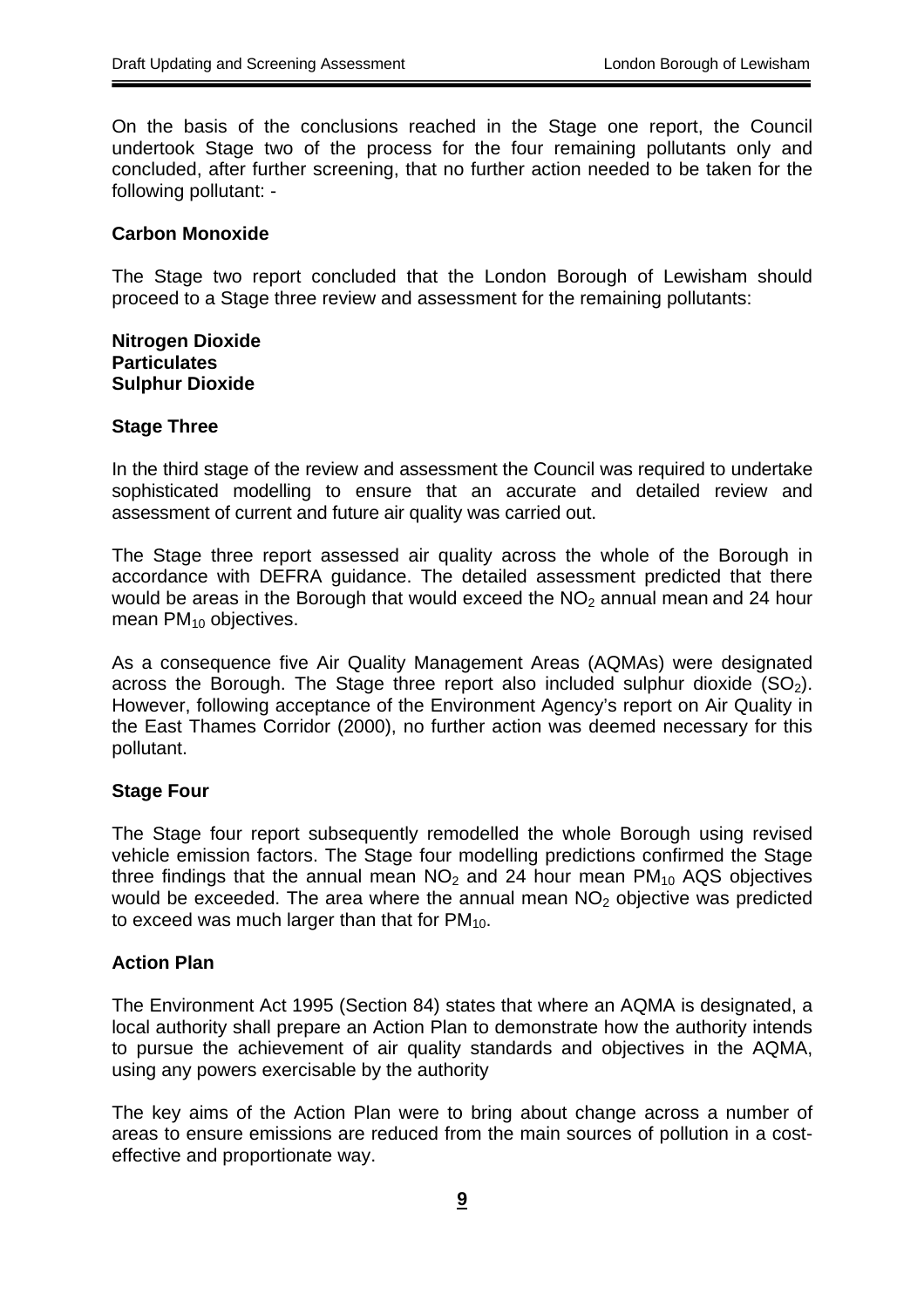## **1.2 Review and Assessment (2003 to 2010) - The new challenge**

In September 2001, Defra and the Devolved Administrations commissioned a detailed evaluation of the previous or 'first' round of air quality reviews and assessments. The aim of the evaluation was to look at aspects of the LAQM process that had worked well and aspects that could be improved in order to help inform the next round of reviews and assessments.

An evaluation report was published in March 2002 and led recommendations for future rounds of reviews and assessments. DEFRA, the Mayor of London and the National Assembly for Wales accepted that the next and subsequent rounds of reviews and assessments up to 2010 should be carried out in two steps: -

**Updating and Screening Assessment (USA) -** identifies those aspects that have changed since the first round of reviews and assessments The Updating and Screening Assessment should include an explanation of the conclusion reached as to whether the local authority should proceed to a Detailed Assessment or not; and

**Detailed Assessment (DA) -** Identifies those pollutants and specific locations that require further work, that is where members of the public are likely to be exposed over the averaging period of the Air Quality Objective

The Government and the National Assembly for Wales expect local authorities that have designated AQMAs to complete their second round of reviews and assessments by April 2004. The Mayor of London has advised London local authorities that have designated AQMAs, to complete the next round by the end of 2004.

Local authorities are expected to submit their Updating and Screening Assessments to Defra, the National Assembly for Wales and to other statutory consultees by end of May 2003. London local authorities with AQMAs are expected to submit their Updating and Screening Assessments by December 2003.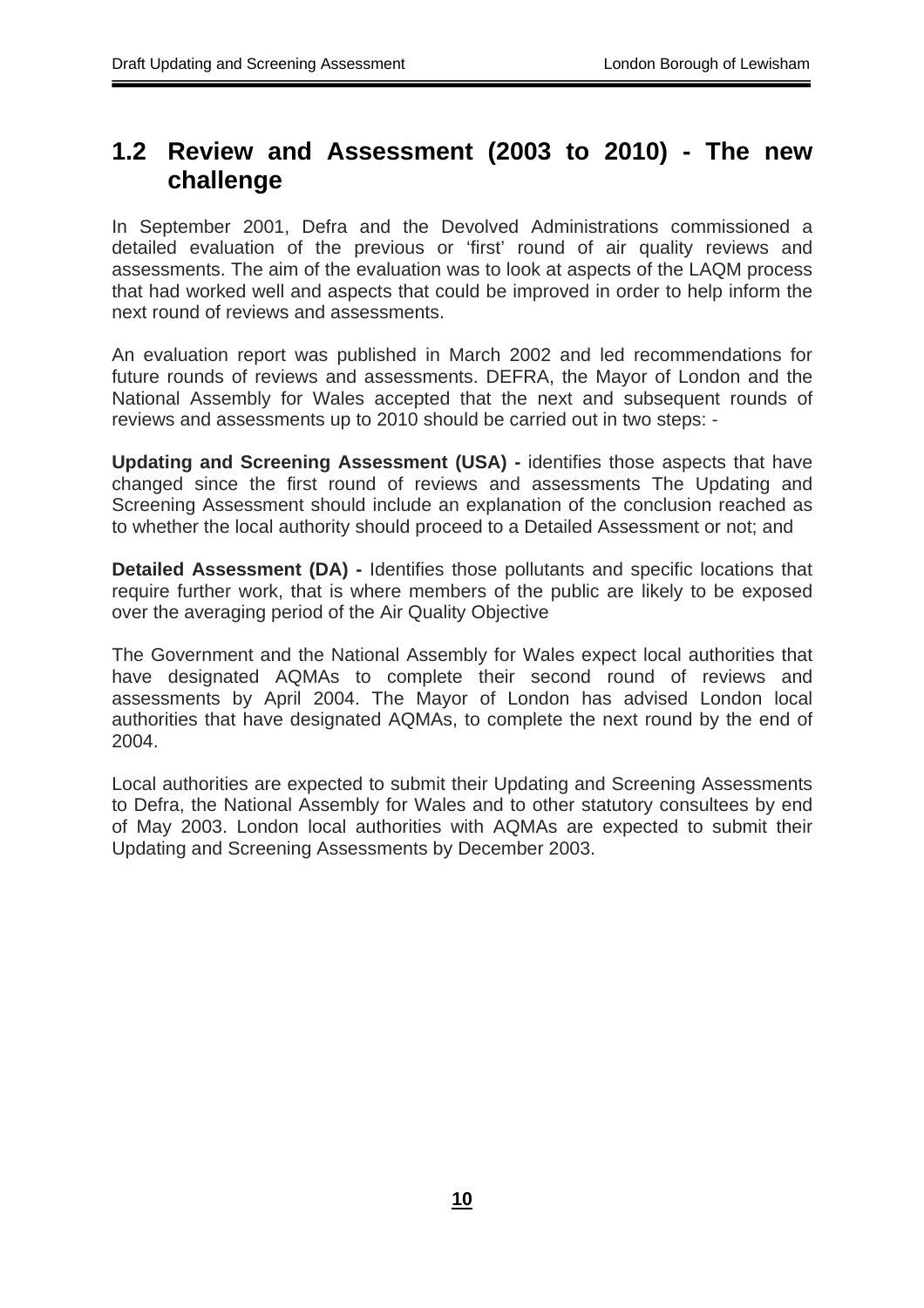# **2. Updating and Screening Assessment**

## **2.1 Introduction**

The government's Air Quality Strategy (AQS) establishes the framework for air quality improvements, including international and national improvements. However, it is recognised that despite these improvements, areas of poor air quality will remain and are best dealt with using local measures implemented through the LAQM regime. The role of the local authority review and assessment process is to identify the areas where it is considered that the objectives will be exceeded. Experience has shown that such areas may range from single residential properties to whole town centres.

This report concerns the second round of LAQM review and assessment and is part of a three yearly cycle for review and assessment that ends in 2010. It follows the latest prescribed guidance given in Technical Guidance LAQM. TG (03), which replaced the guidance produced for the previous round of review and assessment. TG (03) is designed to help local authorities undertake their duties under the Environment Act 1995 to review and assess air quality in their area from time to time.

The most important changes since the last round of review and assessment relate to the changes in air quality objectives. Local authorities are now required to review and assess air quality against the objectives in the Air Quality Regulations 2000 and the 2002 amendment regulations. In addition, the EU has set limit values for  $NO<sub>2</sub>$  and benzene and indicative limit values for  $PM_{10}$  for 2010. In the case of  $NO<sub>2</sub>$  the 2010 limit values are the same as the 2005 objectives, hence meeting the latter automatically means that the former are met. The guidance confirms that local authorities are not statutorily required to assess air quality against the EU limit values, but it advises that they may find it helpful to do so to assist with longer term development planning.

The guidance requires a phased approach, as with the previous guidance. This requires local authorities to undertake a level of assessment that is commensurate with the risk of an air quality objective being exceeded. It is considered that not every authority will need to proceed beyond the first step of the second round of review and assessment.

The first step is the Updating and Screening Assessment (USA), which all local authorities are required to undertake. TG (03) gives guidance on the use of background pollutant concentrations, monitoring results, industrial sources and road traffic, as well as the specific AQS pollutants to be examined for both the USA and the subsequent step, that is the Detailed Assessment.

Tables 1 and 2 provide details of the objectives for the purposes of the current round of review and assessment.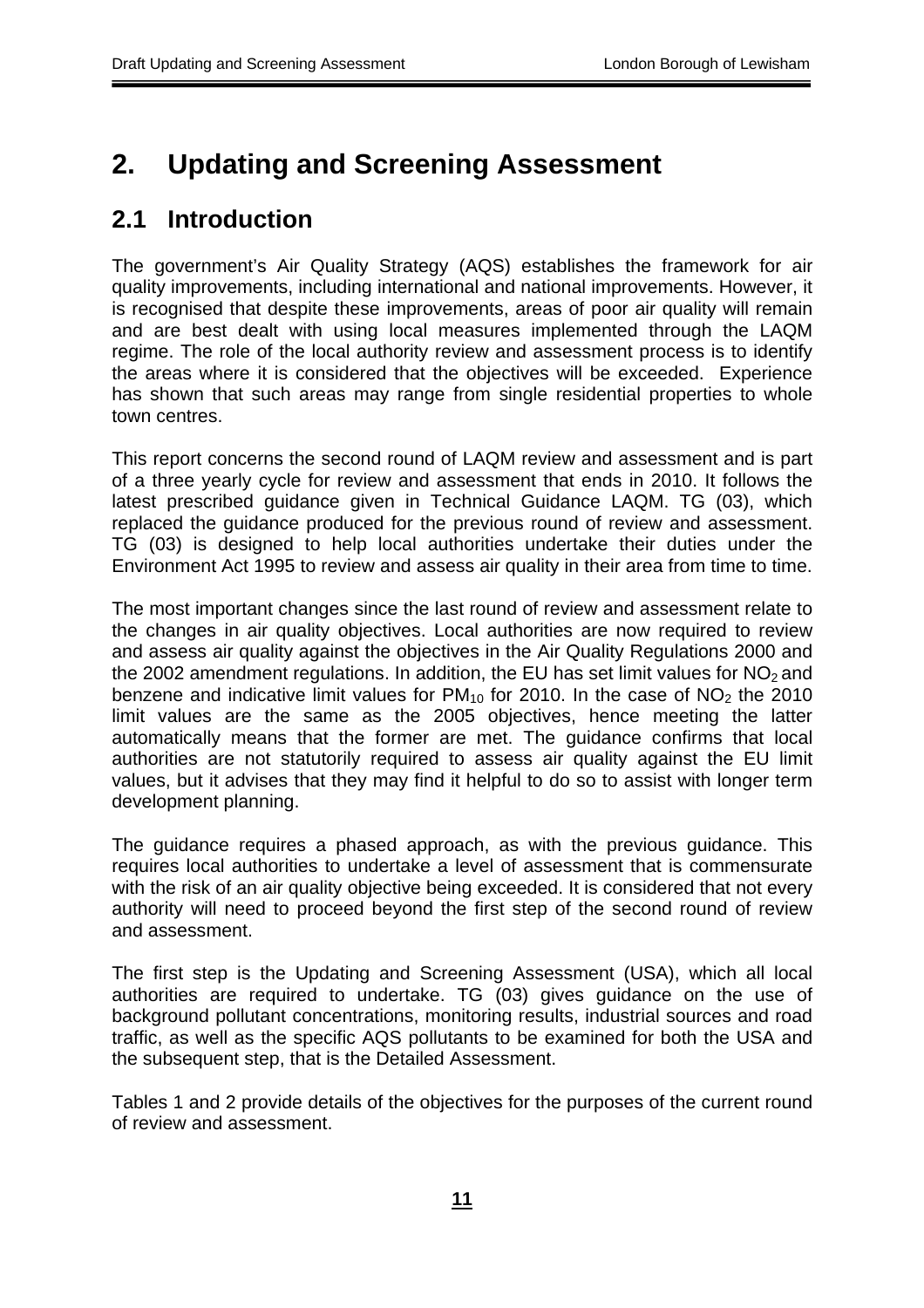### **Table 1: - Air quality objectives (from Air Quality Regulations 2000 and Amendment Regulations 2002)**

| <b>Pollutant</b>                  | <b>Objective</b><br><b>Concentration</b>                                                      | <b>Measured as</b>                      | Date to be<br>achieved by |
|-----------------------------------|-----------------------------------------------------------------------------------------------|-----------------------------------------|---------------------------|
| <b>Benzene</b>                    | 16.25 $\mu$ g/m <sup>3</sup> (5<br>ppb)                                                       | <b>Running Annual</b><br>Mean           | 31 Dec 2003               |
|                                   | 5 $\mu$ g/m <sup>3</sup>                                                                      | <b>Annual Mean</b>                      | 31 Dec 2010               |
| 1, 3 Butadiene                    | 2.25 $\mu$ g/m <sup>3</sup> (1 ppb)                                                           | <b>Running Annual</b><br>Mean           | 31 Dec 2003               |
| Carbon<br><b>Monoxide</b>         | 10 mg/m $3$                                                                                   | Daily Maximum<br>Running 8 hour<br>mean | 31 Dec 2003               |
| Lead                              | 0.5 $\mu$ g/m <sup>3</sup>                                                                    | <b>Annual Mean</b>                      | 31 Dec 2003               |
|                                   | 0.25 $\mu$ g/m <sup>3</sup>                                                                   | <b>Annual Mean</b>                      | 31 Dec 2008               |
| <b>Nitrogen</b><br><b>Dioxide</b> | 200 μg/m <sup>3</sup> (105<br>ppb) not to be<br>exceeded more<br>than 18 times a              | 1 hour mean                             | 31 Dec 2005               |
| (provisional)                     | year<br>40 $\mu$ g/m <sup>3</sup> (21 ppb)                                                    | <b>Annual Mean</b>                      | 31 Dec 2005               |
| Particles (PM <sub>10</sub> )     | 50 $\mu$ g/m <sup>3</sup> not to be<br>exceeded more<br>than 35 times a<br>year               | 24 hour mean                            | 31 Dec 2004               |
|                                   | 40 $\mu$ g/m <sup>3</sup>                                                                     | <b>Annual Mean</b>                      | 31 Dec 2004               |
|                                   | 350 $\mu$ g/m <sup>3</sup> (132<br>ppb) not to be<br>exceeded more<br>than 24 times a<br>year | 1 hour mean                             | 31 Dec 2004               |
| <b>Sulphur Dioxide</b>            | 125 $\mu$ g/m <sup>3</sup> (47 ppb)<br>not to be exceeded<br>more than3 times a<br>year       | 24 hour mean                            | 31 Dec 2004               |
|                                   | 266 $\mu$ g/m <sup>3</sup> (100<br>ppb) not to be<br>exceeded more<br>than 35 times a<br>year | 15 minute mean                          | 31 Dec 2005               |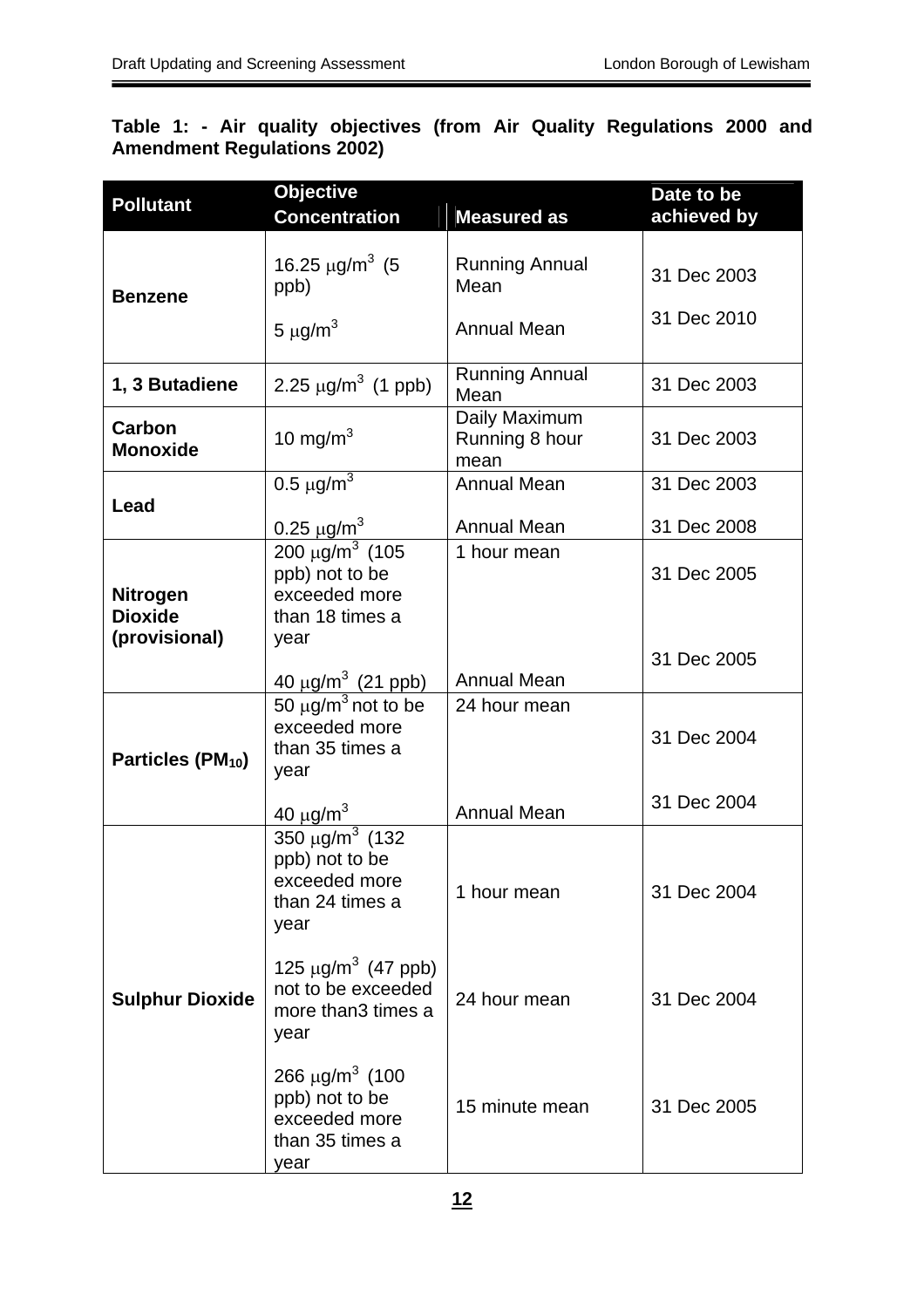**Table 2: - Proposed new particle objectives (from Air Quality Strategy Addendum (2003))** 

| <b>Pollutant</b>                                                                          | <b>Objective</b><br><b>Concentration</b>                                             | <b>Measured as</b> | <b>Date</b><br>to<br>be<br>achieved by |
|-------------------------------------------------------------------------------------------|--------------------------------------------------------------------------------------|--------------------|----------------------------------------|
| Particles (PM <sub>10</sub> )<br>(NB the objective<br>for London is<br>given in brackets) | 50 $\mu$ g/m <sup>3</sup> not to be<br>exceeded more<br>than $7(10)$ times a<br>year | 24 hour mean       | 31 Dec 2010                            |
|                                                                                           | 20 (23) $\mu$ g/m <sup>3</sup>                                                       | <b>Annual Mean</b> | 31 Dec 2010                            |

## **2.2 London Atmospheric Emissions Inventory**

The Greater London Authority (GLA) requires all London boroughs to use the London Atmospheric Emission Inventory (LAEI). The latest version of which was released during November 2003 and incorporates the updates and changes relating to atmospheric emissions across the Greater London area. The total area covered by the LAEI is 2,466 km<sup>2</sup>, covering all 32 London Boroughs, the City of London and parts of 19 districts that lie between the M25 and GLA boundary. The LAEI incorporates all major and minor sources, including roads.

The development of the revised road traffic part of the LAEI for 2001 has followed closely the methodology laid out in the 1999 version. However, a number of key areas have been enhanced, including: -

- A revised road network and complete update of vehicle flow, which includes roads up to and including the M25;
- Use has been made of a new version of the London Transportation Studies (LTS) model;
- Recalculation of the minor road vehicle totals (km);
- Updated speed estimates on all roads;
- Revision and use of the most recent speed related emission estimates;
- Estimates of the performance of the national vehicle stock model compared to on-road vehicle stock using 2002 Vehicle Excise Duty (VED) data;
- Use of GPS positioning in estimating taxi flows on roads around Heathrow;
- Improvements made to the taxi and bus stock in London using specific data from the Public Carriage Office (PCO) and Transport for London (TfL) Buses.

The vast majority of the road network is identical to the previous 1999 inventory. The most significant change is that the road links now include those up to and including the M25. The total number of links has increased from 18201 (1999 LAEI) to 21944.

The traffic flows have been updated using approximately 1700 manual count flows obtained from TfL, automatic traffic count data (TfL) and counts supplied by the London boroughs.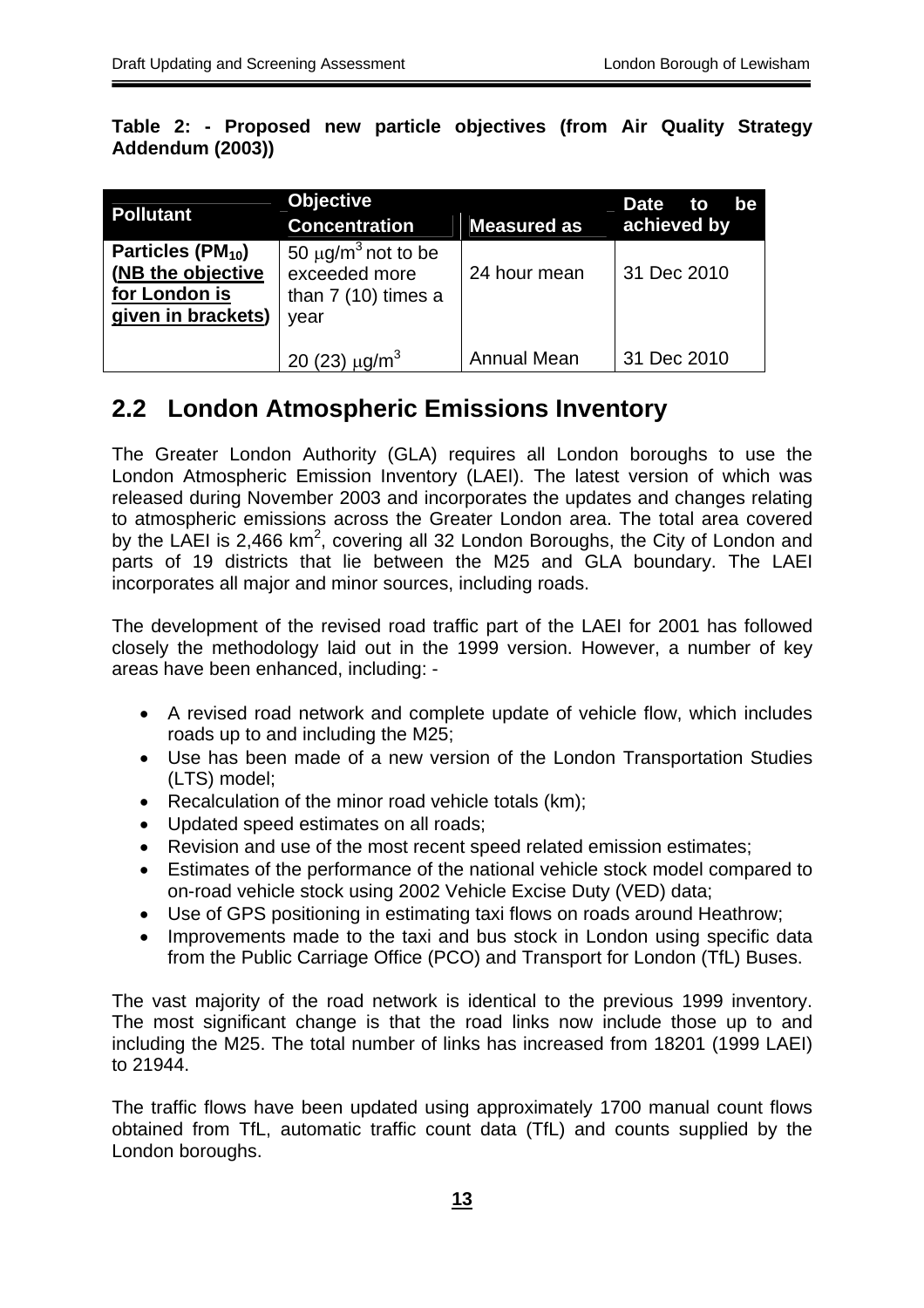## **2.3 Background Pollutant Concentration**

Background concentrations provide an understanding of the prevailing pollution in the absence of specific local emission sources. Future background concentrations have been modelled on a 40m-grid square using the LAEI for  $NO<sub>2</sub>$ ,  $NO<sub>x</sub>$  and  $PM<sub>10</sub>$ (for 2004).

The National Atmospheric Emission Inventory (NAEI) has been used to provide an understanding of future concentrations of benzene (based on 2010), 1,3 butadiene (based on 2003) and  $PM_{10}$  (based on 2010). These are produced on a 1x1km grid square for the UK. It is important to note that the NAEI incorporates all major sources, including roads, within each grid square.

Details of the modelling methodology used for background concentrations can be found at the London.gov.uk website.

## **2.4 Monitoring Data**

The monitoring of air quality in a local authority's area provides an important source of information for understanding air quality within that area. This benefit can be further enhanced if the monitoring is undertaken as part of a wider, that is, regional network. It is, however, important to ensure that there is confidence in the data being produced and used. Hence QA/QC issues need to have been considered and the data produced also needs to be properly validated and preferably ratified. The Council carries out continuous monitoring of  $NO<sub>2</sub>$ ,  $SO<sub>2</sub>$  and  $PM<sub>10</sub>$ . Ozone, which is classed as a regional pollutant and has not been included within the LAQM process, is also monitored. There are two monitoring sites in the Borough: -

Lewisham 1 - An urban background site at Catford monitoring  $NO<sub>2</sub>$ ,  $SO<sub>2</sub>$  and ozone;

Lewisham 2 – A roadside site at New Cross monitoring  $NO_2$ ,  $SO_2$  and  $PM_{10}$  (using a Tapered Element Oscillating Microbalance (TEOM).

Both sites are affiliated to the London Air Quality Network (LAQN). This network provides a regional focus and the standards of QA/QC adopted meet those stipulated in TG (03) guidance.

## **2.5 Industrial Sources**

Both the Environment Agency and the Council regulate industrial sources under the Pollution Prevention and Control Act 1999 and Environmental Protection Act 1990. The Environment Agency is responsible for the largest industrial processes (IPPC/ Part A processes), whilst the Council is responsible for smaller Part B processes. The Council has no Part A2 processes, which are also regulated by local authorities. Those small industrial processes that fall outside of Part B Process control are also of interest to the LAQM process.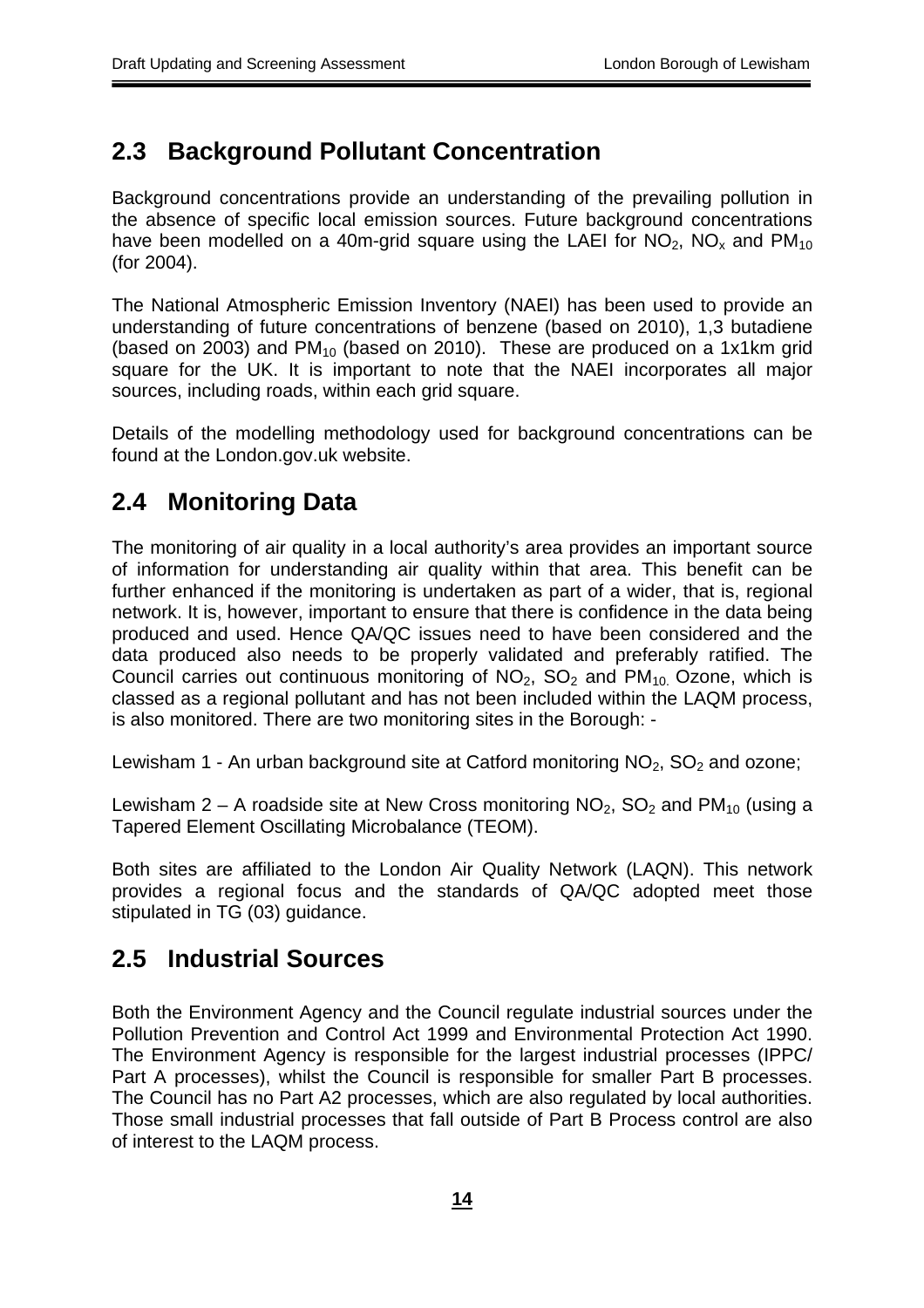The TG (03) guidance requires details of boilers with a thermal rating of greater than 5 MW that burn coal or fuel oil such as those in universities and hospitals to be obtained and examined.

A list of Part B and other processes of potential concern in Lewisham are given in Appendix 3. The only Part A process in the Borough is the incineration process operated by South East London Combined Heat and Power Ltd (SELCHP) in the north of the Borough near South Bermondsey. Emissions data for this process has been examined from the Environment Agency web site and the most significant emission for this assessment is sulphur dioxide.

## **2.6 Road Traffic**

To estimate the air quality impact of those roads that need examining in this latest step of the review and assessment process it is necessary to use the DMRB screening methodology produced by the Highways Agency. The version used, that is, version 1.01, was released in February 2003 and incorporates the most recent emission factors. It is intended to provide conservative estimates, however in some instances it can under predict concentrations. In these specific instances factors can be applied, as advised in TG (03).

## **2.7 Relevant Exposure**

The objectives relate to public exposure to the pollutants. More specifically, any areas that may exceed them should relate to "the quality of air at locations which are situated outside of buildings or other man made structures above or below ground, and where members of the public are regularly present" (from the Air Quality Regulations). TG (03) advises further that the assessment should focus on those locations where members of the public are likely to be regularly present and are likely to be exposed over the period of the objective.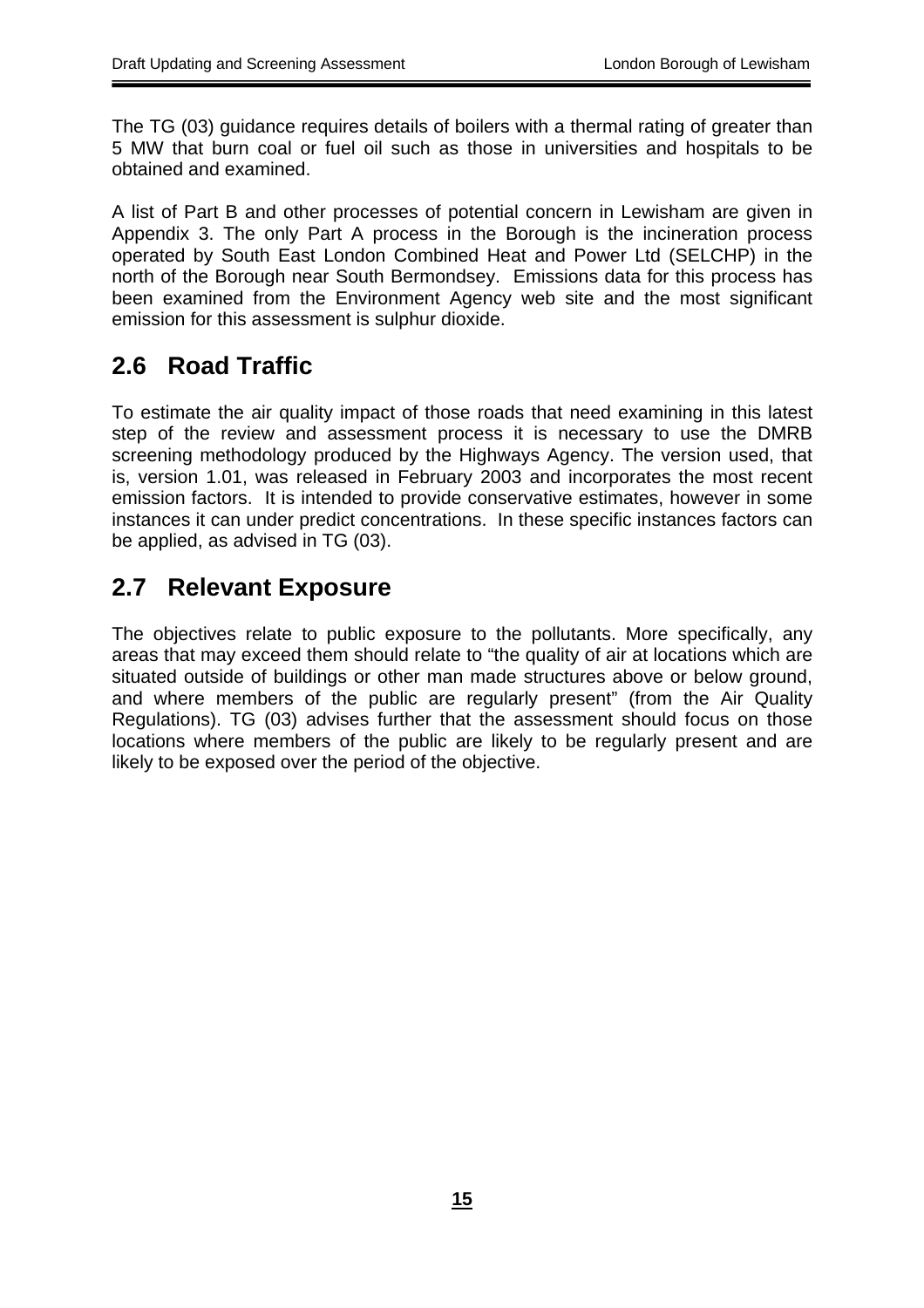# **3. Updating and Screening Assessment – Results**

## **3.1 Carbon Monoxide**

## **3.1.1 Objective**

*The air quality objective for carbon monoxide (CO) has been tightened and is now 10mg/m3 as a maximum daily running 8-hour concentration to be achieved by the end of 2003, which is in line with the second Air Quality Daughter Directive limit value.* 

## **3.1.2 Pollutant Overview**

The main source of CO in Lewisham remains road transport (nationally about 67% based on 2000), although annual emissions are declining mainly as a result of uptake of abatement technologies. Current projections are that emissions will reduce by 42% between 2000 and 2005

Current monitoring indicates that none of the UK national network sites exceeded the objective during the period between 1999 and 2001, with kerbside/roadside sites having higher concentrations than urban background sites (see DEFRA Technical guidance LAQM.TG (03)). Despite this, the guidance states a cautious approach as certain meteorological conditions meant that the objective was nearly exceeded at four urban background sites in 2001 (levels came within 2mg/m<sup>3</sup> of the objective).

Based on TG (03), it is considered highly unlikely that any authority will be required to proceed beyond the updating and screening assessment.

No AQMAs were declared in Lewisham or anywhere else as a result of the first round of review and assessments, based on the previous objective of 11.6mg/m<sup>3</sup>.

## **3.1.3 Methodology Overview**

Full details of the methodology employed can be found in TG (03). The following represents a summary of the methods used. To undertake this it was necessary to draw on the first stage report of the first round of review and assessment. Only monitoring data and very busy roads were considered. (The TG (03) guidance does not require the screening of industrial sources).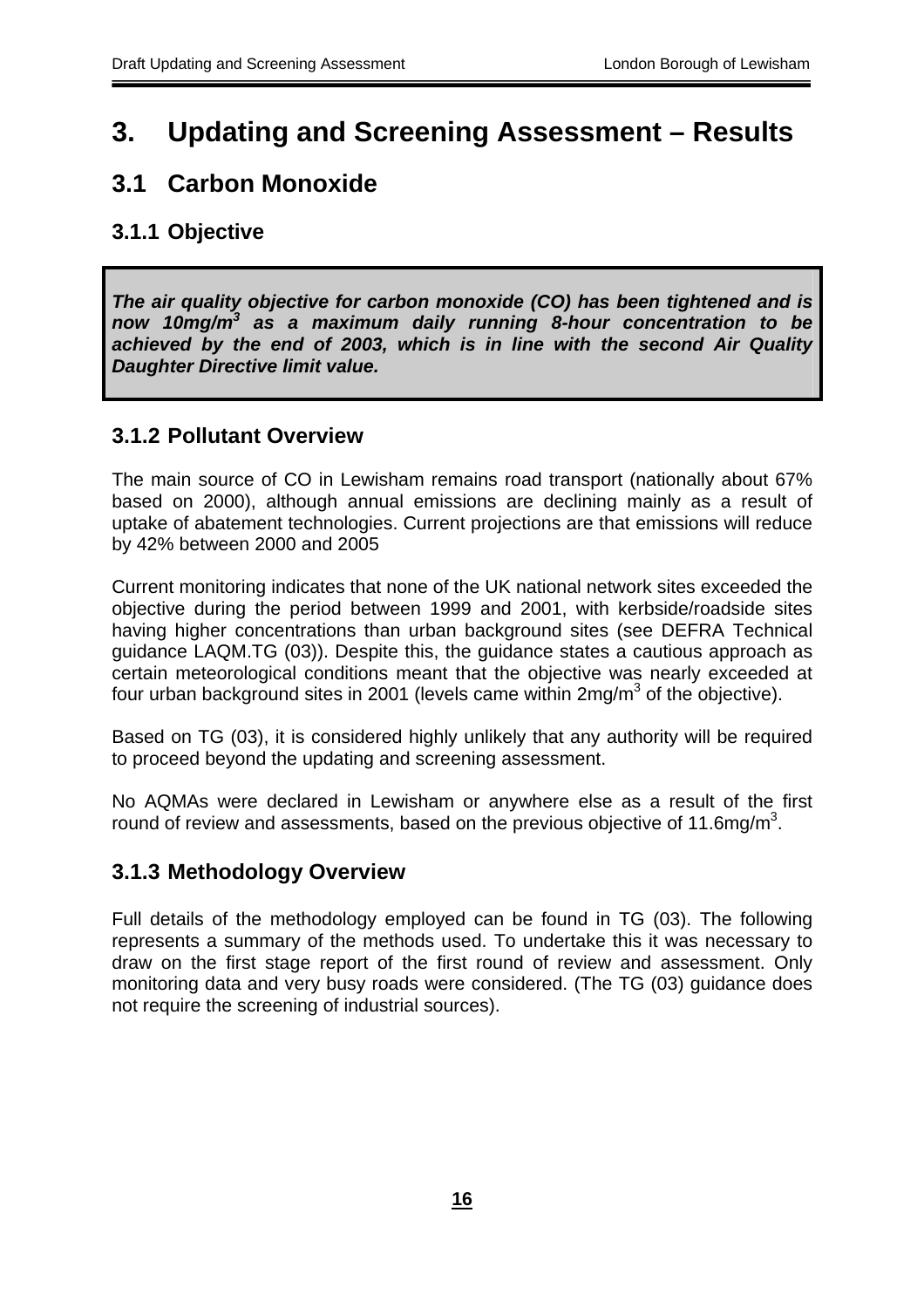A checklist approach was used, based on: -

- **Monitoring data**. For monitoring data only, roadside data was required where there is public exposure. The data is assumed to be applicable to 2003 and if it indicates that the maximum daily running 8-hour concentration exceeds the objective, the Council will then be required to proceed to the Detailed Assessment stage.
- **Traffic data relating to very busy roads**. This relates to annual average daily traffic flows exceeding stated flows (which are dependent on the type of road) for areas where the 2003 annual mean background is expected to be greater than 1mg/ $m<sup>3</sup>$ . If there is relevant exposure within 10m of the kerb then it will be necessary to obtain additional traffic information relating to average speeds and the Heavy Goods Vehicle/Long Goods Vehicle (HGV/LGV) split. The Design Manual for Roads and Bridges (DMRB) screening model can be used to predict 2003 concentrations. (Note, if junctions occur along any of the roads then the flows from the roads should be added together). If the predicted annual mean concentration is greater than  $2$ mg/m $3$  then it is necessary to proceed to the Detailed Assessment stage.

## **3.1.4 Assessment Results**

The Council considered the following sources during the previous round of review and assessment: major roads in the Council's area, industrial processes, a combination of low level combustion sources and roads, and planned sources. Based on this, CO was found unlikely to exceed the AQS objective where there might be exposure and hence no further action was undertaken.

#### **Monitoring**

The Council does not undertake continuous monitoring for CO within the borough. However, monitoring is undertaken to the southwest corner of the Borough at the roadside site at Crystal Palace (which is a London Air Quality Network (LAQN) site jointly run and owned by the London Boroughs of Bromley, Croydon, Lambeth and Southwark). The results at this location confirm that the objective was not exceeded for the period 1999 to 2002.

### **Table 3 - Maximum daily running 8 hour mean CO for nearby Crystal Palace site (mg/m3 )**

| <b>Crystal Palace (CY1)</b>   | 1999 | .2000 | $\blacksquare$ 2001 $\blacksquare$ | 2002 |
|-------------------------------|------|-------|------------------------------------|------|
| Max daily running 8 hour mean | 5.8  |       | 5.6                                |      |
| Data capture (%)              |      | Q7    | 96                                 | 96   |

Monitoring of CO is also undertaken at other LAQN sites across London, including the busy kerbside site at Marylebone Road in central London. The results for these sites for the period between 1999 and 2001, including the Crystal Palace site, are given in Figure 1.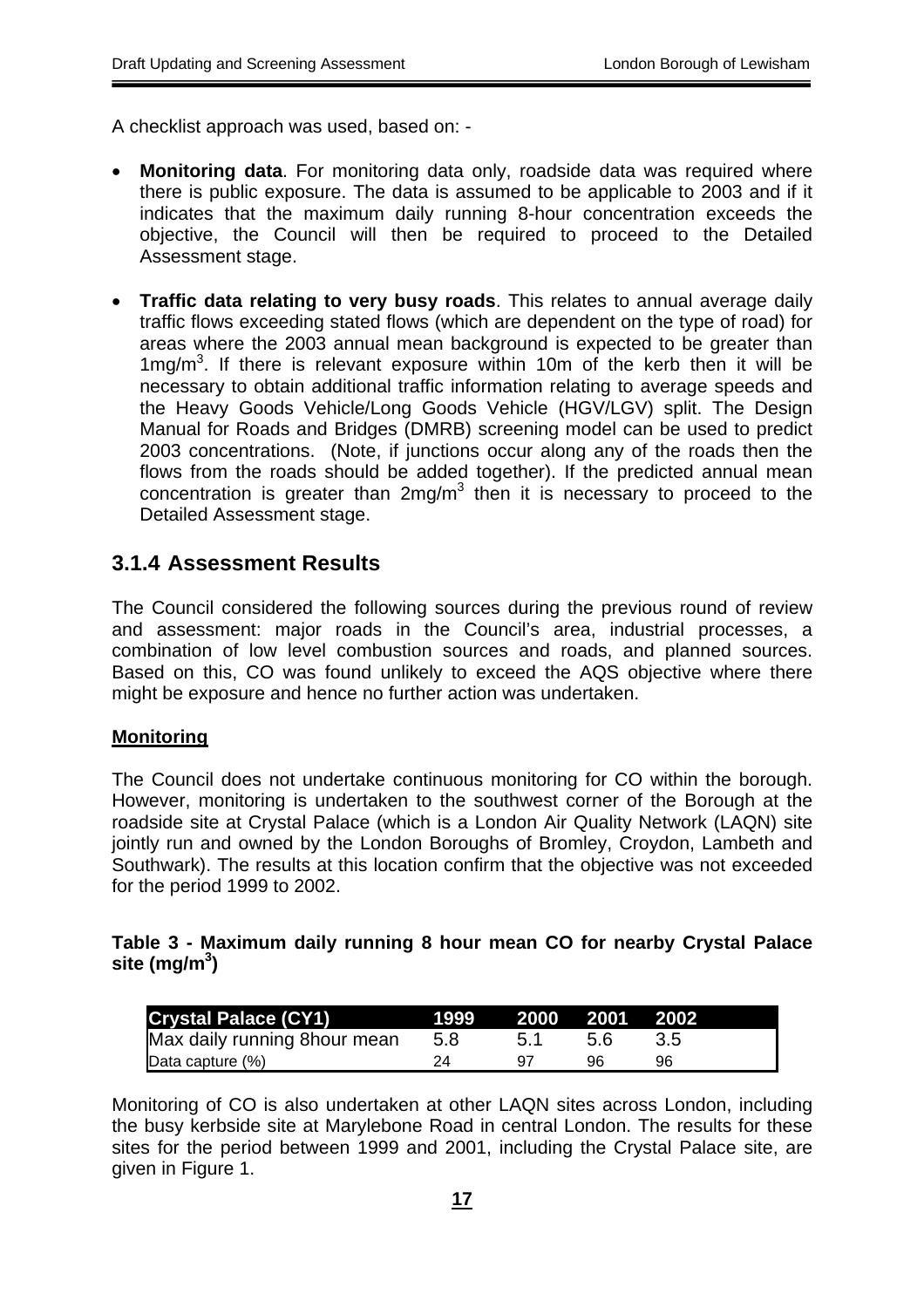These results confirm that the objective was not exceeded at any site. The data capture rates were greater than 90% and the data has been scaled and ratified.





An analysis of annual mean concentrations since 1996 for LAQN sites is given in Figure 2. This indicates a downward trend over time, although it is important to appreciate that the AQS objective for CO is averaged over shorter time periods, which are not necessarily represented by annual mean concentrations.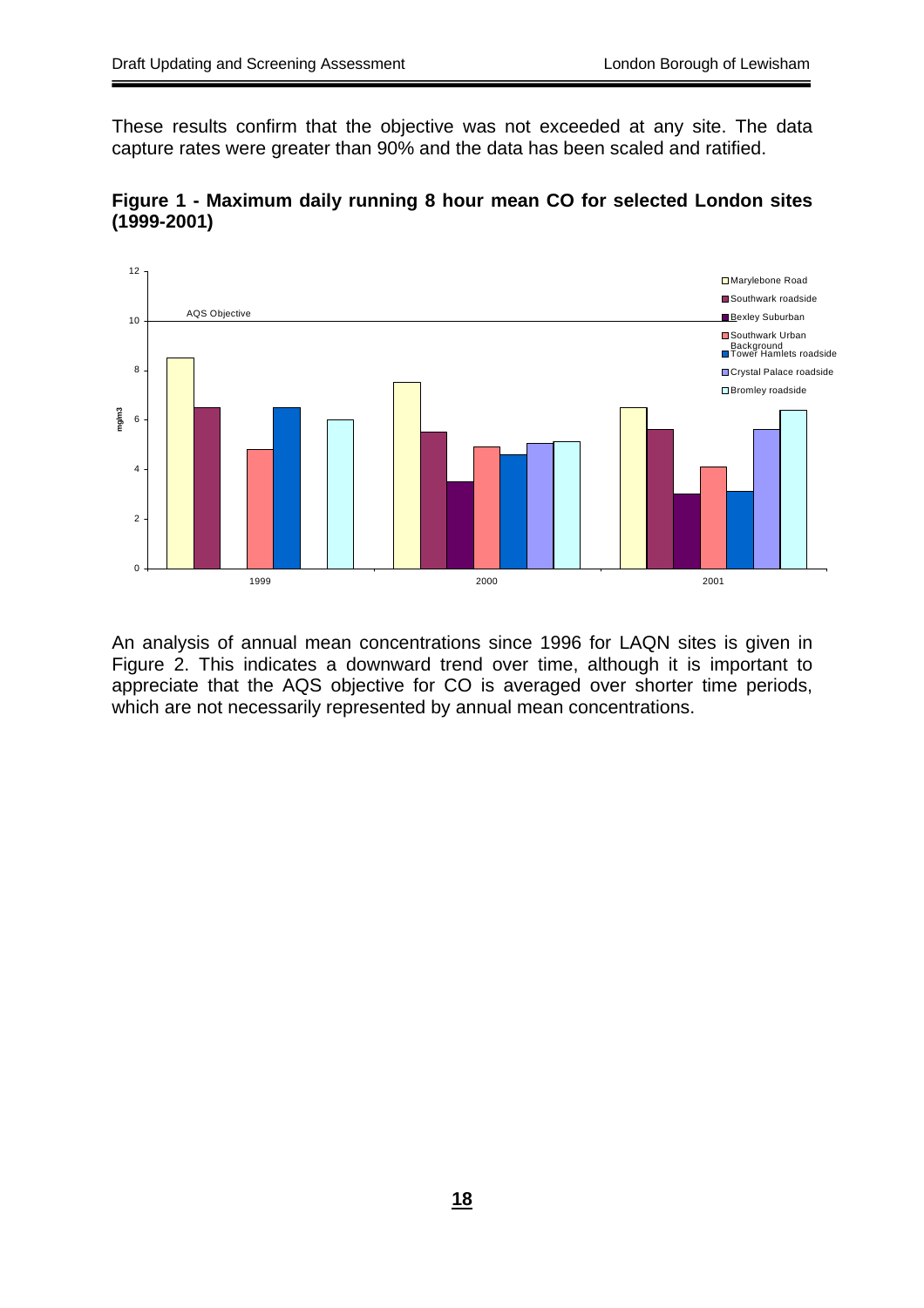

### **Figure 2 - Relative annual mean for CO from LAQN sites**

The results of monitoring by the Council and elsewhere in London are considered representative of the Borough of Lewisham area. These findings indicate that the objective is being met and therefore a Detailed Assessment of CO based on monitoring is not required.

#### **Very busy roads/ junctions in built up areas**

Traffic flows in the area are given in Appendix 2 and indicate that 'very busy' roads with single carriageways exceeding 80,000 vehicles per day (vpd) and dual carriageway exceeding 120,000vpd are not found in the Borough (as classified by TG (03)). Similarly there are no junctions of the busiest roads where the above traffic flows are exceeded.

Based on the results from the urban background sites in the LAQN, the background in the Borough can reasonably be assumed at approximately 0.4 mg/m $3$  (from the 2001 results). Using the factor in TG (03) the estimated 2003 annual mean concentration can be determined as 0.35 mg/m<sup>3</sup>, which is less than the 1mg/m<sup>3</sup> concentration, the point at which further action is deemed necessary by TG (03). This indicates that the objective is being met and therefore, a Detailed Assessment of CO based on very busy roads and junctions is not required.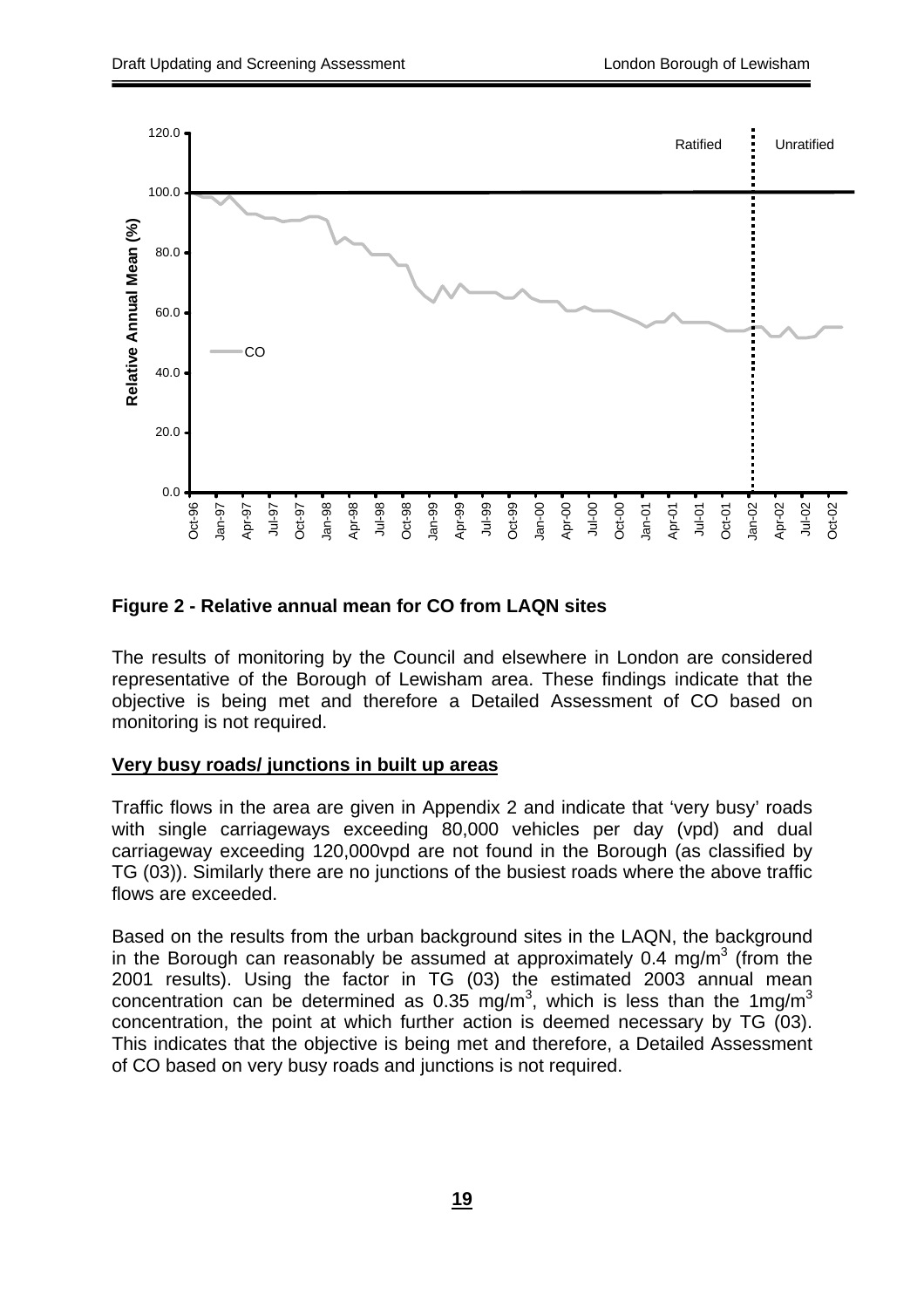## **3.1.5 Conclusions**

The Updating and Screening Assessment for carbon monoxide has not identified a risk of the new objective being exceeded by the end of 2003 in the Borough.

**The findings of the Updating and Screening assessment have shown that it will NOT be necessary to undertake a Detailed Assessment of carbon monoxide for this round of review and assessment.**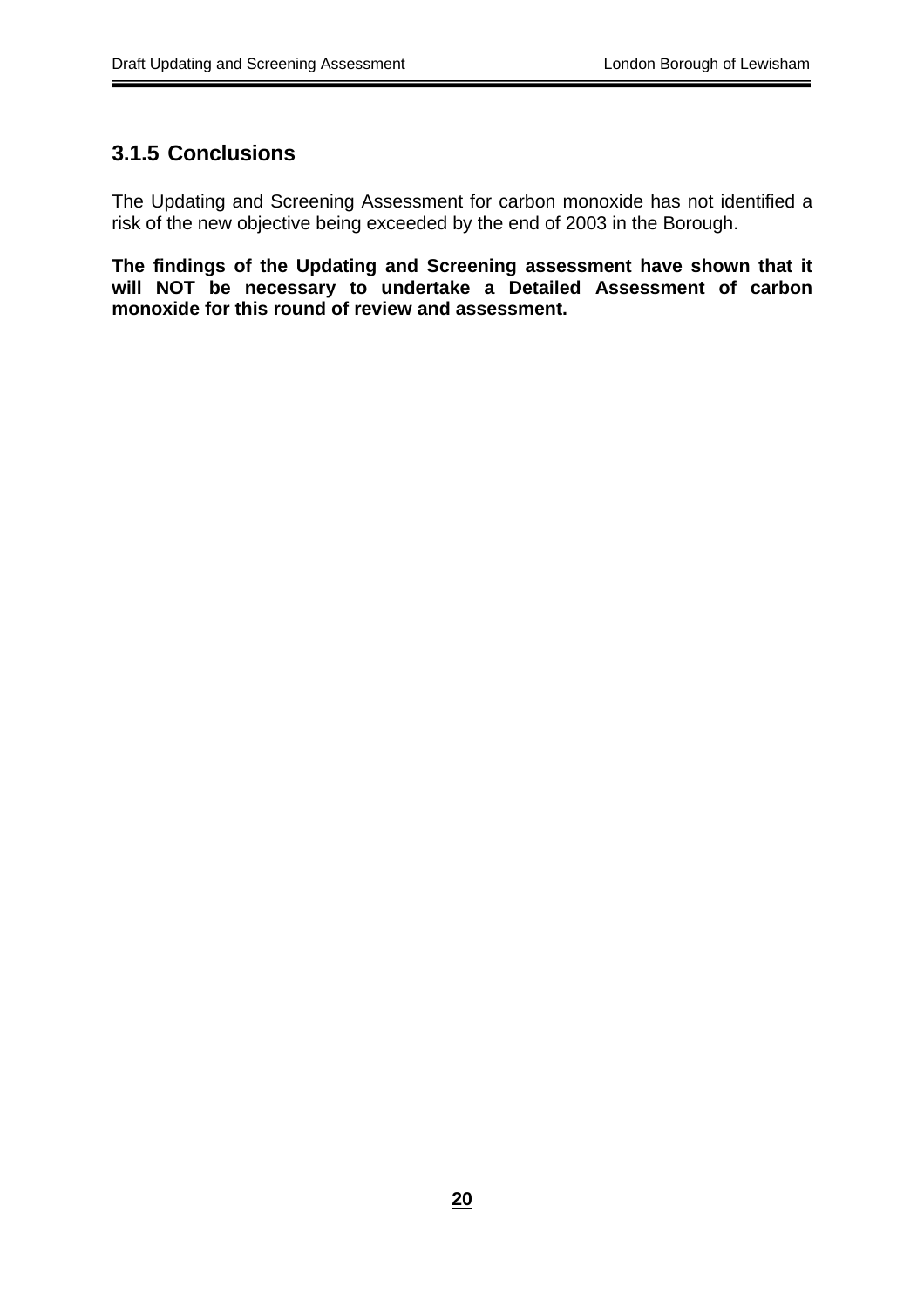## **3.2 Benzene**

## **3.2.1 Objective**

*The air quality objective for benzene is 16.25µg/m<sup>3</sup> as a running annual mean to be achieved by the end of 2003, this has been added to with an additional objective of 5*µ*g/m<sup>3</sup> as an annual mean concentration to be achieved by the end of 2010. This is in line with second Air Quality Daughter Directive limit value*

## **3.2.2 Pollutant Overview**

Petrol engine vehicles, petrol refining and the uncontrolled emissions from petrol filling stations without vapour recovery systems are the main sources of benzene.

Current monitoring indicates that all of the UK national network sites were significantly below the 2003 objective during the period between 1999 and 2001 (from TG (03)). Since 2001 the concentrations have also been below the 2010 objective, with kerbside/roadside sites having higher concentrations than urban background sites.

National mapping has indicated that for most areas the 2003 objective will not be exceeded. However, for 2010 there is the possibility that some areas will exceed.

No AQMAs were declared in the first round of review and assessment. Therefore, traffic emissions need not be considered for the 2003 objective. It is also considered that only those local authorities with relevant locations close to major industrial processes involving benzene will be required to proceed beyond the Updating and Screening Assessment for the 2003 objective.

For the 2010 objective however, it is necessary to consider both petrochemical processes and busy roads, as monitoring from the first round indicates that this objective has recently been exceeded.

## **3.2.3 Methodology Overview**

Full details of the methodology employed can be found in TG (03). The following represents a summary of the methods used. To undertake this it is necessary to draw on the first stage report of the previous round of review and assessment.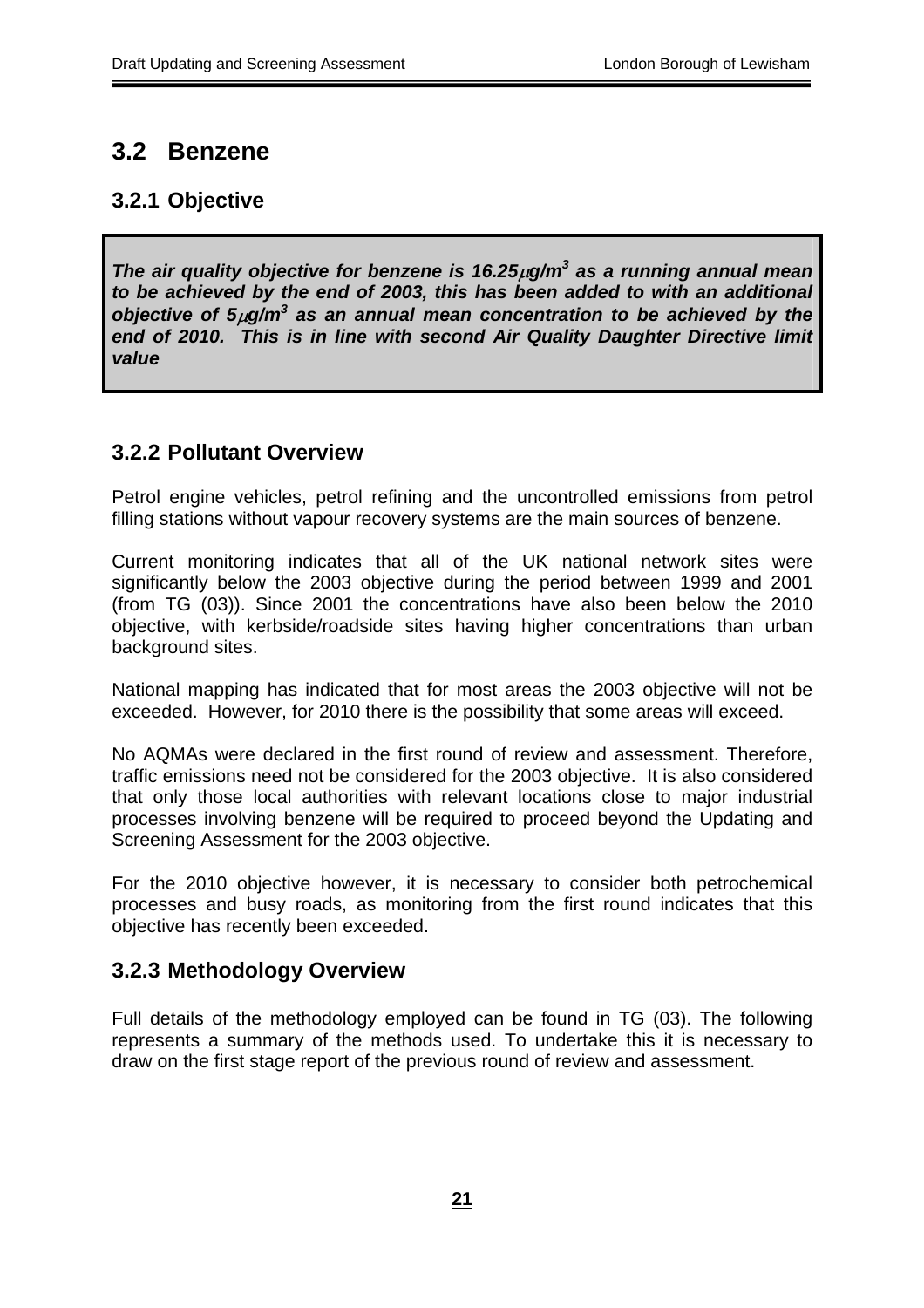A checklist approach is used, based on: -

- **Monitoring data.** For monitoring, the data should be prioritised, based on locations near busy roads and the results at building facades. Where monitoring relating to industrial and other sources is undertaken, monitoring down wind from the site is recommended. If monitoring is undertaken by diffusion tube, suitable Quality Assurance/Control (QA/QC) procedures should be used with the tubes validated and bias corrected. Correction factors will need to be applied to estimate concentrations for future years (2003 and 2010). If the data indicates that the objective is exceeded the local authority will then be required to proceed to the Detailed Assessment stage.
- **Traffic data relating to very busy roads**. This relates to 2010 only, where the 2010 annual mean background exceeds  $2\mu$ g/m<sup>3</sup> and the annual average daily traffic flows exceed the stated flows (which are dependent on the type of road). If there is relevant exposure within 10m of the kerb then it will be necessary to obtain additional traffic information relating to average speeds and the HGV/LGV split. The DMRB screening model can be used to predict 2010 concentrations. (Note if junctions occur along any of the roads then the flows from the roads should be added together). If the predicted concentration is greater than  $5\mu q/m^3$ then it is necessary to proceed to the Detailed Assessment stage.

#### • **Industrial sources/petrol stations/major fuel storage depots**.

- $\div$  For new industrial and other sources listed in TG (03) it is likely that an air quality assessment will have been undertaken as part of planning or authorisation process. The results from this should be cited. Authorities are also asked to check information from the first round of review and assessments if there were doubts about their validity. Where it is necessary to check industrial sources then the annual emission of benzene is needed along with the height of discharge to calculate whether the relevant threshold in the guidance has been exceeded.
- For petrol stations it is necessary to identify petrol stations with a throughput of more than 2,000 $m^3$  and with a road with more than 30,000 vehicles per day nearby. If there is relevant exposure within 10m of the pumps it is necessary to proceed to a Detailed Assessment.
- $\div$  For major petrol storage depots it is necessary to identify relevant exposure and annual emissions to calculate whether the relevant threshold in the guidance has been exceeded.
- \* For combined sources the 2010 objective need only be considered. The methodology relies on an assessment based on the establishment of emission rates for the industrial/ fugitive source combined with DMRB for busy roads.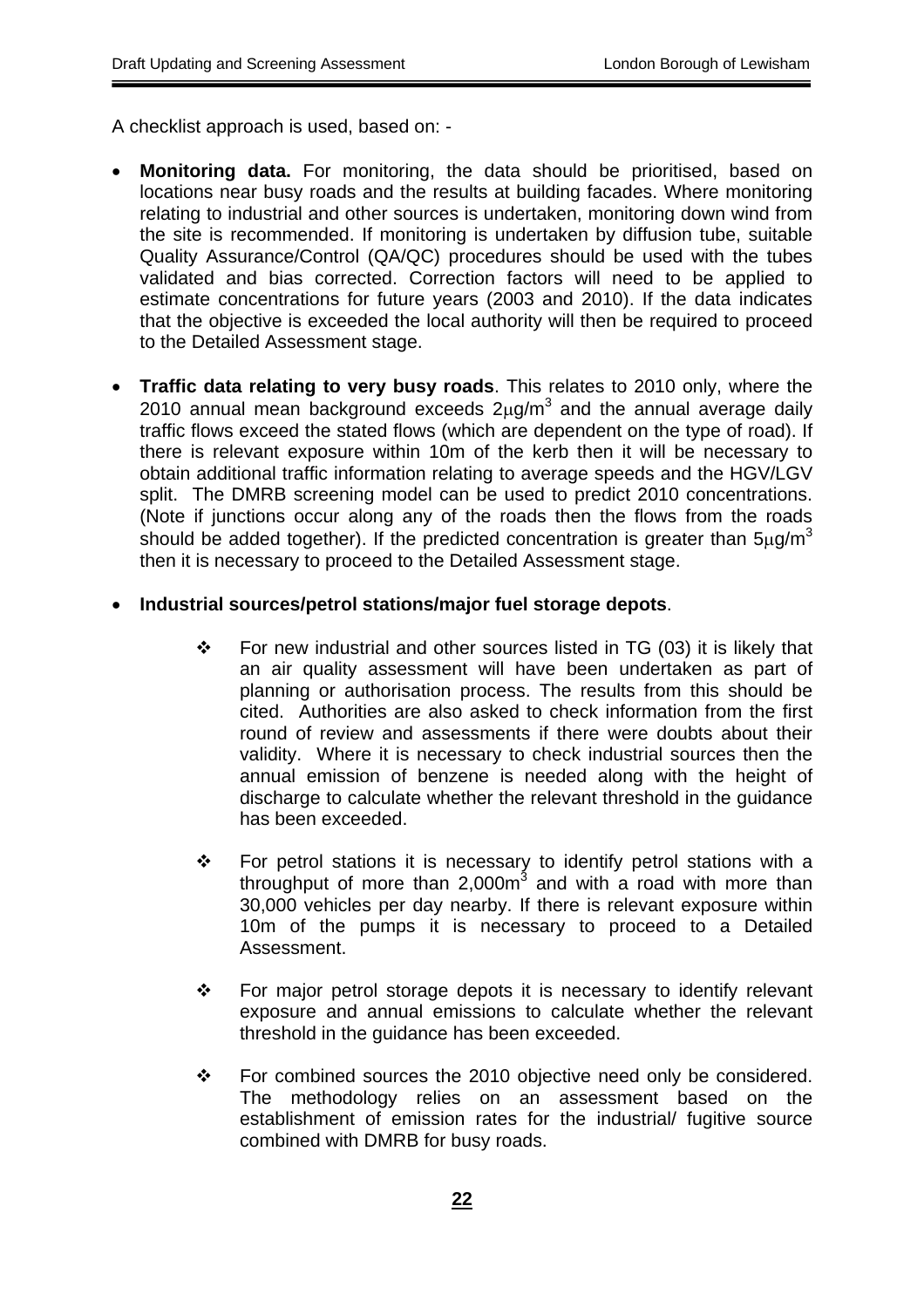## **3.2.4 Assessment Results**

Sources were screened during the previous round of review and assessment and found to pose a negligible risk in localities where there might be exposure, hence progression beyond Stage 2 review and assessment was not undertaken.

#### **Monitoring**

The Council does not undertake benzene monitoring and in the previous review and assessment it was considered that annual mean concentrations would not exceed the previous objective in the Council's area.

Continuous monitoring of benzene is undertaken in other areas of London and the nearest site to the Borough boundary is a suburban site known as London Eltham (this site was part of the Government's AURN until monitoring stopped in 2000). The annual mean results for the site in 1999 and 2000 were 2.81 and 2.52  $\mu q/m^3$ respectively, that is below both 2003 and the more stringent 2010 objectives.

In addition, the annual mean results for the busy kerbside site at London Marylebone road for the period 1999 to 2001 were 12.8, 10.8 and 6.29  $\mu$ g/m<sup>3</sup>. To consider the results for 2010 it is necessary to correct the 2001 data using factors from TG (03). The factors used are based on the continuing reductions in emissions arising from petrol and its use. Based on the 2001 data, the predicted concentration for this site was 4.06  $\mu$ g/m<sup>3</sup>, which is below the 2010 objective.

These monitoring results are considered representative of the Borough. They indicate that the concentrations will not exceed the benzene objectives for 2003 and 2010 and therefore a Detailed Assessment based on monitoring is not required.

#### **Very busy roads/ junctions in built up areas**

Traffic flows in the area are given in Appendix 2. From this data, there were no roads in the Borough identified as 'very busy roads' using the TG (03) definition.

The airquality.co.uk website gives the estimated 2010 background concentrations for the Borough and from this the estimated background predictions vary between 0.58 and 0.84  $\mu$ g/m<sup>3</sup>. These figures are less than the 2  $\mu$ g/m<sup>3</sup> referred to in the TG (03) guidance for further assessment. Based on these findings, there is no need to carry out a Detailed Assessment in connection with very busy roads.

#### **Part A processes**

There were no industrial processes that were in or near to the Borough, that could emit significant quantities of benzene during the previous review and assessment. Since then, no significant new industrial sources of benzene or existing ones with increased emissions have been identified either in Lewisham or in neighbouring local authority areas.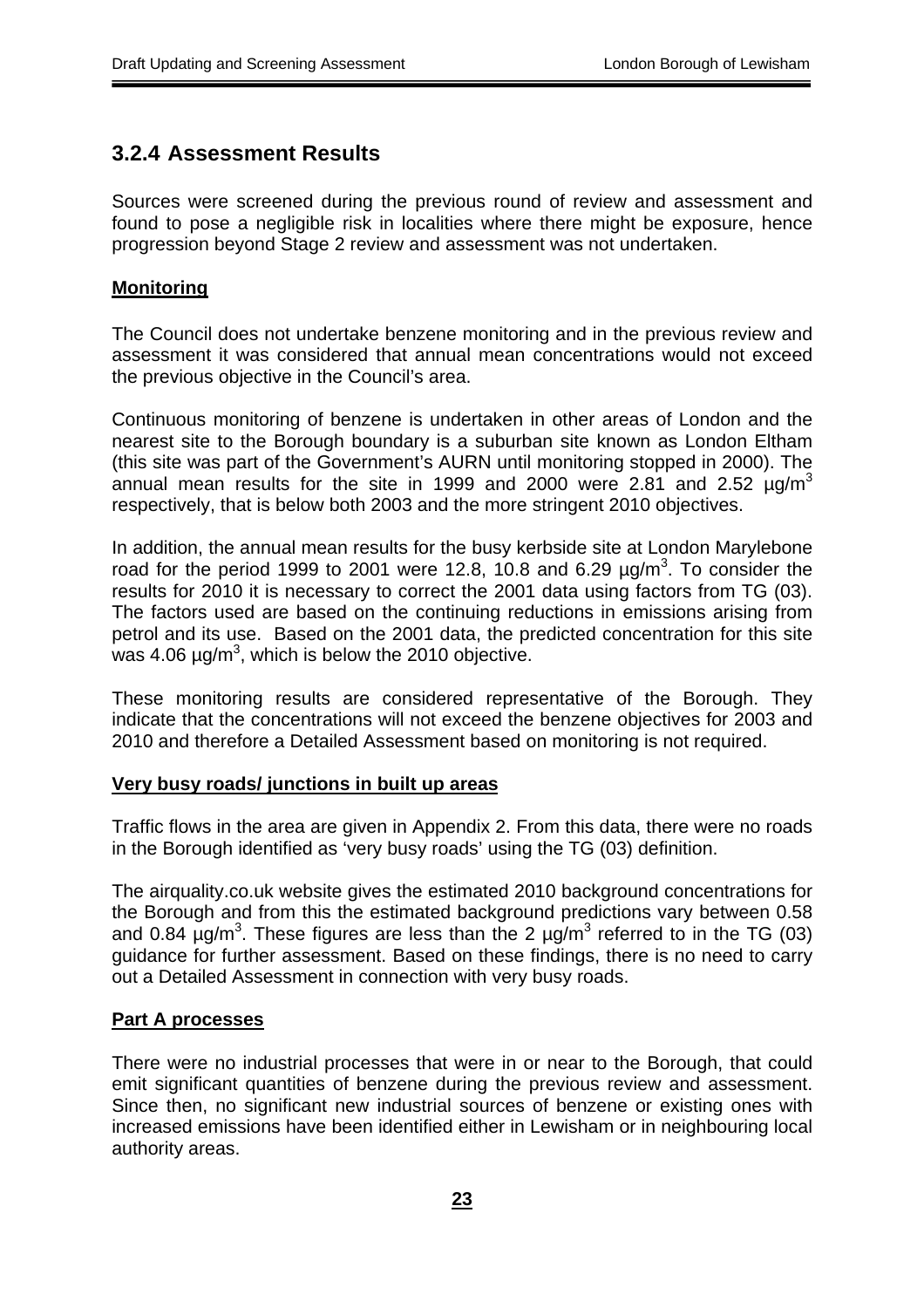### **Petrol stations**

The list of authorised petrol stations is attached in Appendix 4. A petrol station is only considered important for 2010 objective, if the throughput is greater than 2000 $\text{m}^3$  and if it is close to a busy road with more than 30,000 $\text{vpd}$ . All petrol stations are known to have a throughput greater than  $1000m<sup>3</sup>$ . Those petrol stations in the Borough close to busy roads (as defined by TG (03)), do not have relevant exposure within 10m of the petrol pumps. Thus a Detailed Assessment based on petrol stations is not required.

### **Major fuel storage depots**

There are no major fuel storage depots within the Borough (as listed in TG (03)).

## **3.2.5 Conclusions**

The Updating and Screening Assessment for benzene has not identified a risk of the 2003 and 2010 objectives being exceeded in the Council's area.

**The findings of the Updating and Screening Assessment have shown that it will NOT be necessary to undertake a Detailed Assessment of benzene for this round of review and assessment**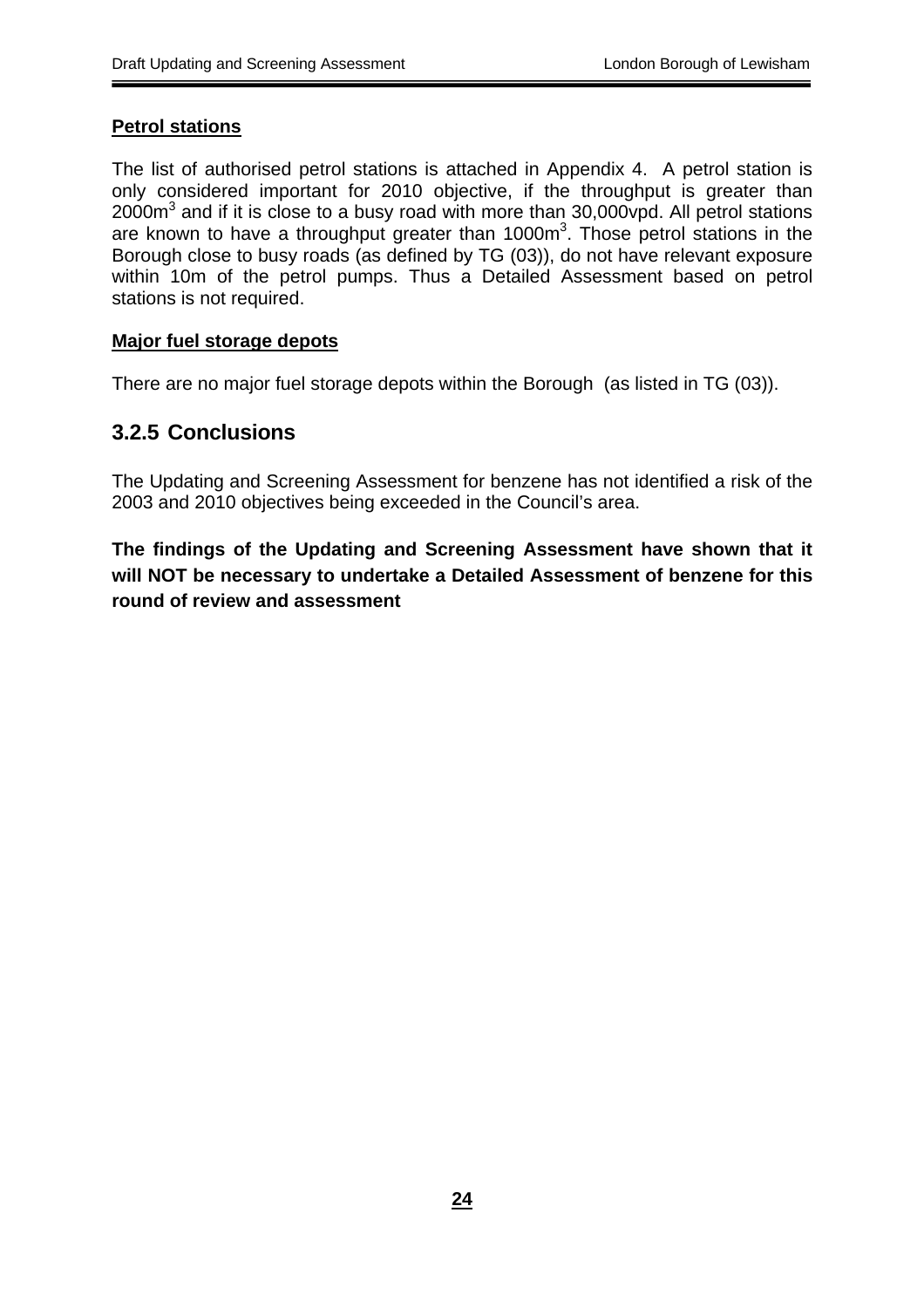## **3.3 1,3-Butadiene**

## **3.3.1 Objective**

*The air quality objective for 1,3-butadiene remains 2.25*µ*g/m<sup>3</sup> as a maximum running annual mean concentration to be achieved by the end of 2003.*

## **3.3.2 Pollutant Overview**

Emissions from road vehicle exhausts and a small number of industrial sites handling bulk quantities are the main sources of 1,3-butadiene.

Current monitoring indicates that all of the UK national network sites were significantly below the 2003 objective during the period between 1999 and 2001 (from TG (03)), apart from the Marylebone Road site in London in 1999. This site is a very busy kerbside site and concentrations at this site appear to have tailed off since.

Reductions in emissions from road vehicles are continuing as a result of the uptake of abatement technology, hence only locations close to industrial sites are expected to proceed beyond the Updating and Screening Assessment for this objective.

National mapping has indicated that for all areas, the 2003 objective will not be exceeded. No AQMAs were declared in the first round of review and assessment.

## **3.3.3 Methodology Overview**

Full details of the methodology employed can be found in TG (03). The following represents a summary of the methods used. To undertake this it is necessary to draw on the first stage report of the first round of review and assessment.

A checklist approach is used, based on: -

**Monitoring data**. For monitoring the data should be prioritised and for locations near industrial sites monitoring down wind from the site is recommended. If the data indicates that the objective is exceeded the local authority will then be required to proceed to the Detailed Assessment stage (as there is no need to correct it for future years).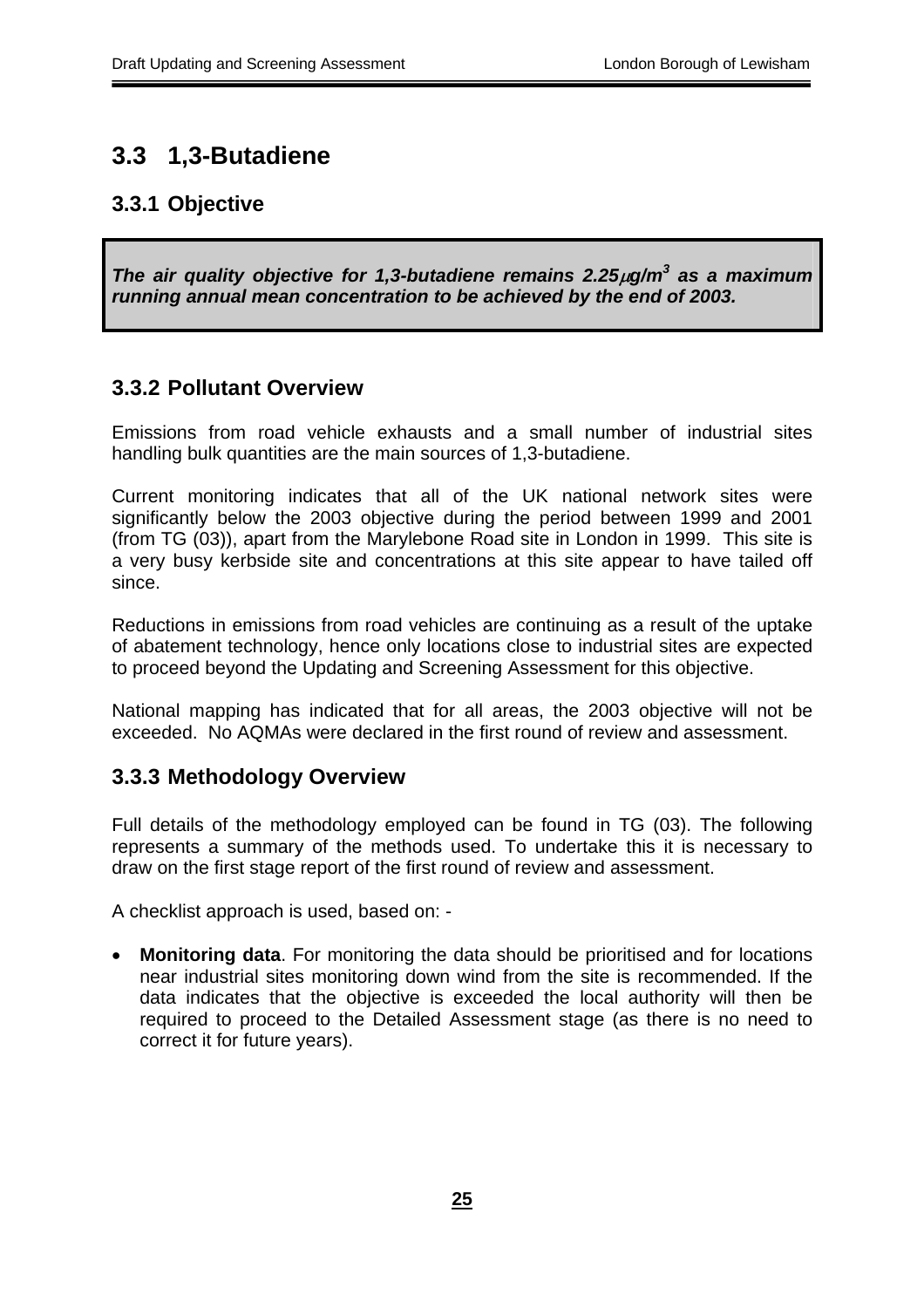• **New industrial sources or existing industrial sources with significantly increased emissions**. For new industrial processes listed in the guidance it is likely that an air quality assessment will have been undertaken as part of planning or authorisation process. The results from this should be cited. Authorities are also asked to check information from the first round of review and assessment if there were doubts about their validity.

Where it is necessary to check industrial sources, annual emissions of 1,3 butadiene are needed along with the height of discharge to calculate whether the relevant threshold emissions rate in the guidance has been exceeded. A substantial increase in emissions is one where the increase is greater than 30%.

## **3.3.4 Assessment Results**

No significant sources were screened during the previous round of review and assessment and so relevant exposure was considered unlikely. As a result progression beyond the second round of the previous review and assessment was not undertaken.

#### **Monitoring**

The Council has not undertaken specific monitoring of 1,3-butadiene. Continuous monitoring is undertaken in other parts of London. The annual mean results at the national network sites at the roadside site at London UCL (in central London) and the suburban site at Eltham for 1999 and 2000 (when monitoring stopped) were approximately 0.5 and 0.4  $\mu$ g/m<sup>3</sup> respectively. These results are both less than the 2003 objective.

These monitoring results are considered representative of the Borough. They indicate that the concentrations will not exceed the 1,3-butadiene objective for 2003 and therefore a detailed assessment is not required.

The 2003 background concentrations from the airquality.co.uk website also confirm that the 2003 background level was less than 1  $\mu$ g/m<sup>3</sup>. The estimated background predictions varied between 0.27 and 0.39  $\mu$ g/m<sup>3</sup> across the Borough.

#### **Industrial sources**

As for benzene, there are no new Part A or B processes or existing processes with substantially increased emissions of 1,3-butadiene within the Borough since the last round of review and assessment. Similarly the Council has not identified significant new industrial sources or existing ones with increased emissions in neighbouring local authority areas.

## **3.3.5 Conclusions**

The Updating and Screening Assessment for 1,3-butadiene has not identified a risk of the 2003 objective being exceeded in the Borough.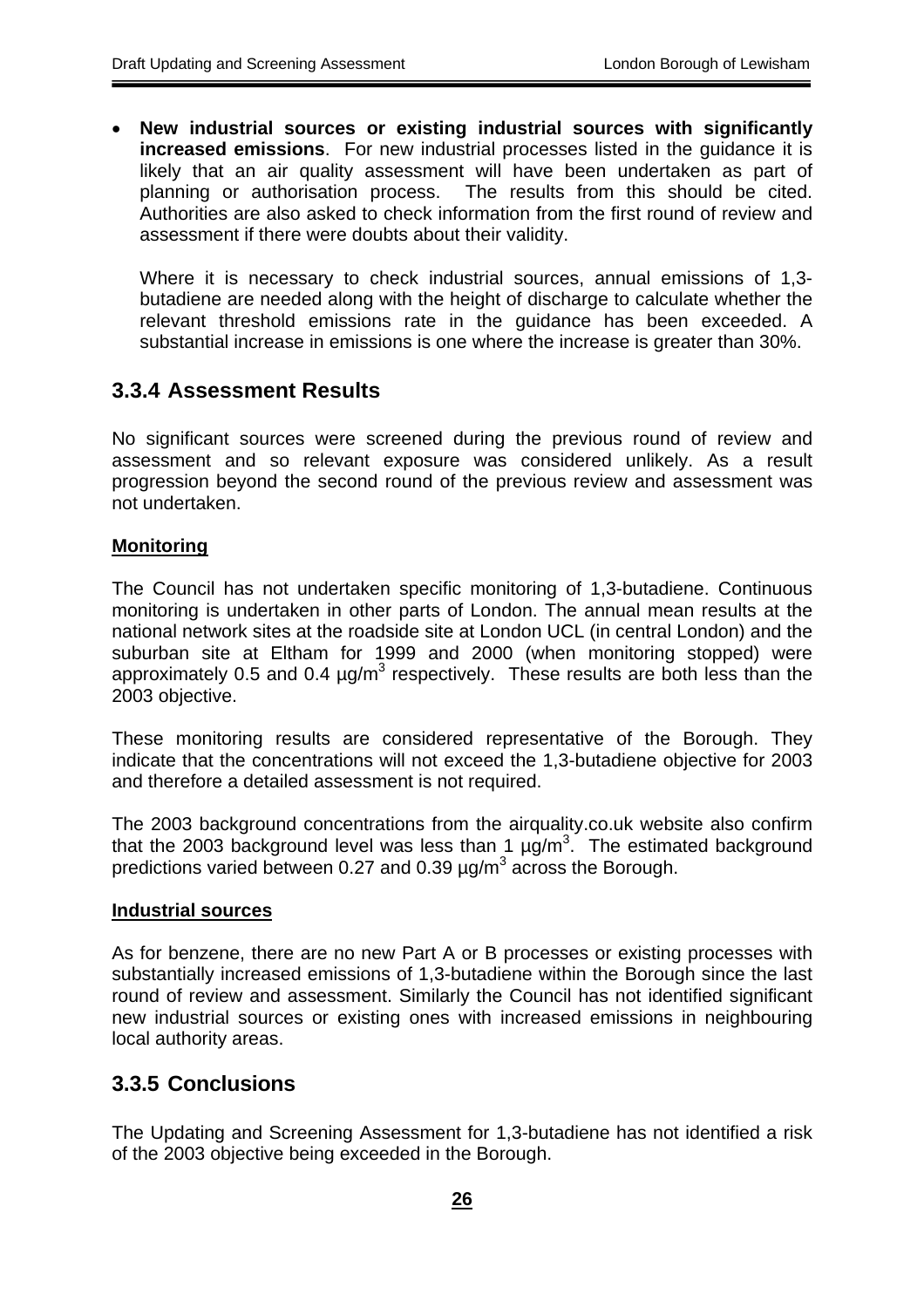**The findings of the Updating and Screening Assessment have shown that it will NOT be necessary to undertake a Detailed Assessment of 1,3-butadiene for this round of review and assessment**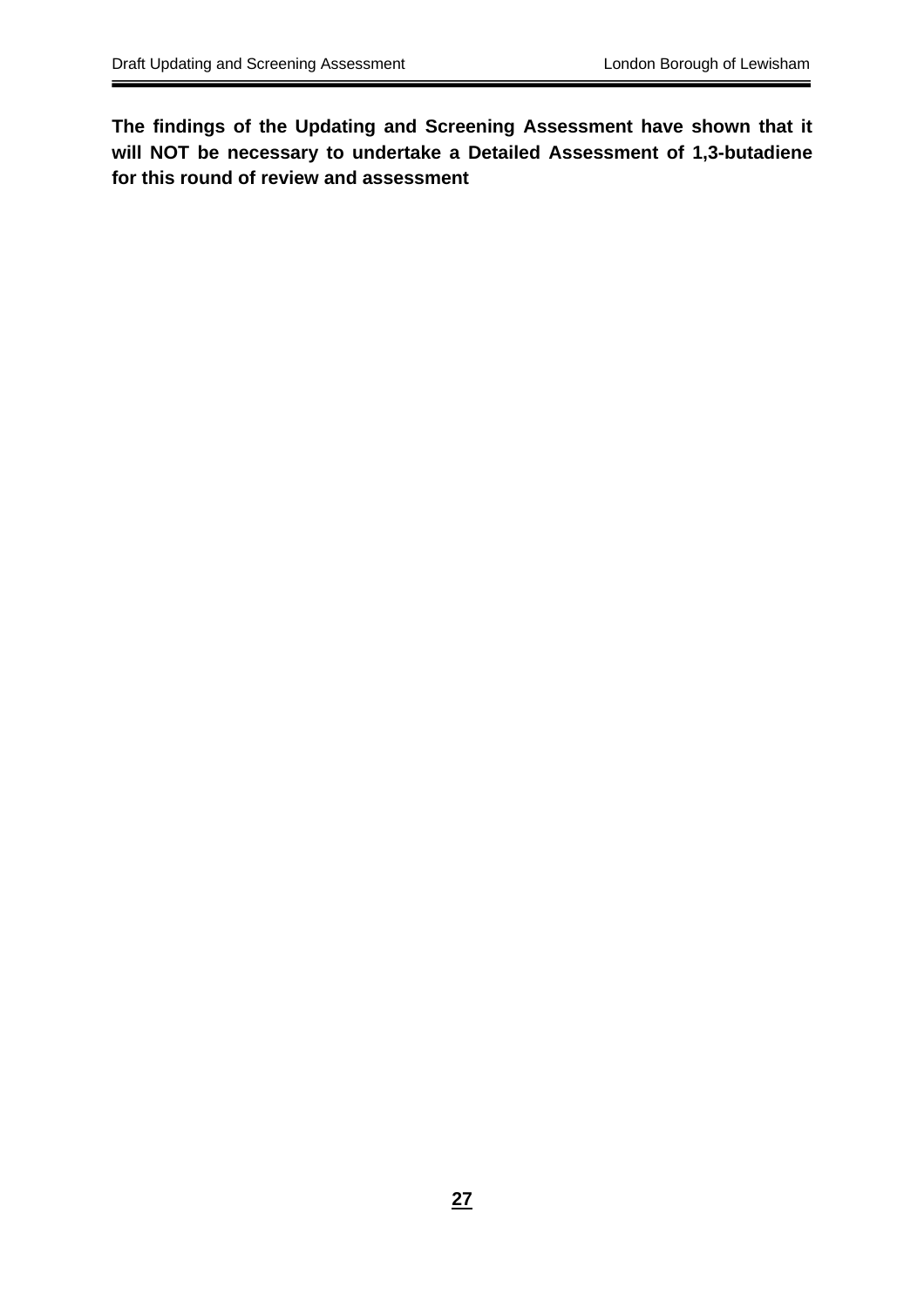## **3.4 Lead**

## **3.4.1 Objective**

*The current air quality objective for lead is 0.5*µ*g/m<sup>3</sup> as an annual mean concentration to be achieved by the end of 2004, with a lower air quality objective of0.25µg/m<sup>3</sup> as an annual mean concentration to be achieved by the end of 2008*

## **3.4.2 Pollutant Overview**

Emissions of lead are now restricted to a small number of industrial processes, including battery manufacture, pigments in paint, alloys, radiation shielding, tank lining and piping.

Current monitoring indicates that lead in air at all background and kerbside UK national network sites was significantly below the 2004 and 2008 objectives during the period between 1999 and 2001 (from TG (03)).

Further assessments, however, have been undertaken nationally at specific sites near industrial processes. For one industrial site in 2000 the result exceeded the 0.5  $\mu$ g/m<sup>3</sup> objective, followed in 2001 by an exceedence of the 0.25  $\mu$ g/m<sup>3</sup> objective. For the other site the result was exceeded at 2 locations in 1999, one of the 0.5  $\mu$ g/m<sup>3</sup> objective and one of 0.25  $\mu$ g/m<sup>3</sup> objective. Concentrations at this site have since dropped markedly. Thus the monitoring results indicated generally no exceedences of the 2004/ 2008 objectives, although locations in proximity to non-ferrous metal production and foundry processes were deemed to be at risk.

No AQMAs were declared in the first round of review and assessment.

## **3.4.3 Methodology Overview**

Full details of the methodology employed can be found in TG (03). The following represents a summary of the methods used. To undertake this it is necessary to draw on the Stage One report from the previous round of review and assessment.

A checklist approach is used, based on: -

• **Monitoring data**. For monitoring the data should be prioritised and for locations near industrial sites monitoring down wind from the site at the nearest residential property is recommended. If the data indicates that the objective is exceeded then the local authority will be required to proceed to the Detailed Assessment stage (as there is no need to correct it for future years).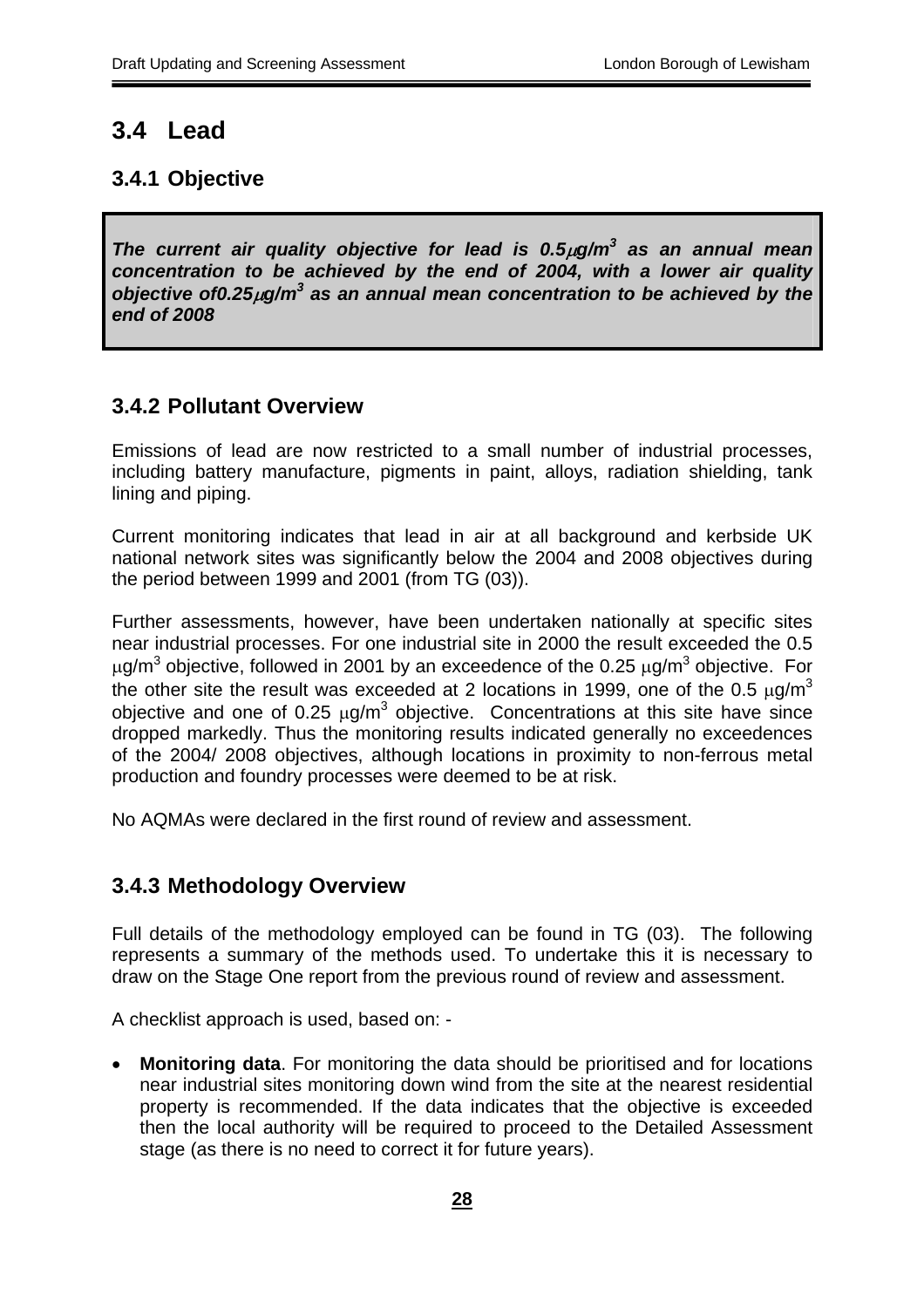• **New industrial sources and existing industrial sources with significantly increased emissions**. For new industrial processes listed in the guidance it is likely that an air quality assessment will have been undertaken as part of planning or authorisation process. The results from this should be cited. Authorities are also asked to check information from the previous round of review and assessment if there were doubts about their validity.

Where it is necessary to check industrial sources then the annual emission of lead is needed along with the height of discharge to calculate whether the relevant threshold in the guidance has been exceeded. A substantial increase in emissions is one where the increase is greater than 30%.

## **3.4.4 Assessment Results**

The sources identified in the previous round of review and assessment in the Borough, were found to pose a negligible risk in localities where there might be exposure and hence progress beyond the first round of review and assessment was not needed.

### **Monitoring**

The Council has not identified a need to undertake the specific monitoring of lead anywhere in its area since the previous round of review and assessment. The results from the national network in London (between 1999 and 2001) have confirmed that concentrations do not exceed the objectives for 2003 and 2008. The highest annual mean concentration was 0.068  $\mu$ g/m<sup>3</sup> at the kerbside site at Cromwell Road in West London in 1999, although concentrations at the London sites have since reduced markedly.

These monitoring results are considered representative of the Borough and indicate that the concentrations will not exceed the lead objectives for 2004 and 2008. Therefore, a detailed assessment is not required.

#### **Industrial sources**

There are no new Part A or B processes or existing processes with substantially increased emissions of lead within the Borough since the previous round of review and assessment. Similarly the Council has not identified significant new industrial sources or existing ones with increased emissions of lead in neighbouring local authority areas.

## **3.4.5 Conclusions**

The Updating and Screening Assessment for lead has not identified a risk of the 2004 and 2008 objectives being exceeded in the Council's area.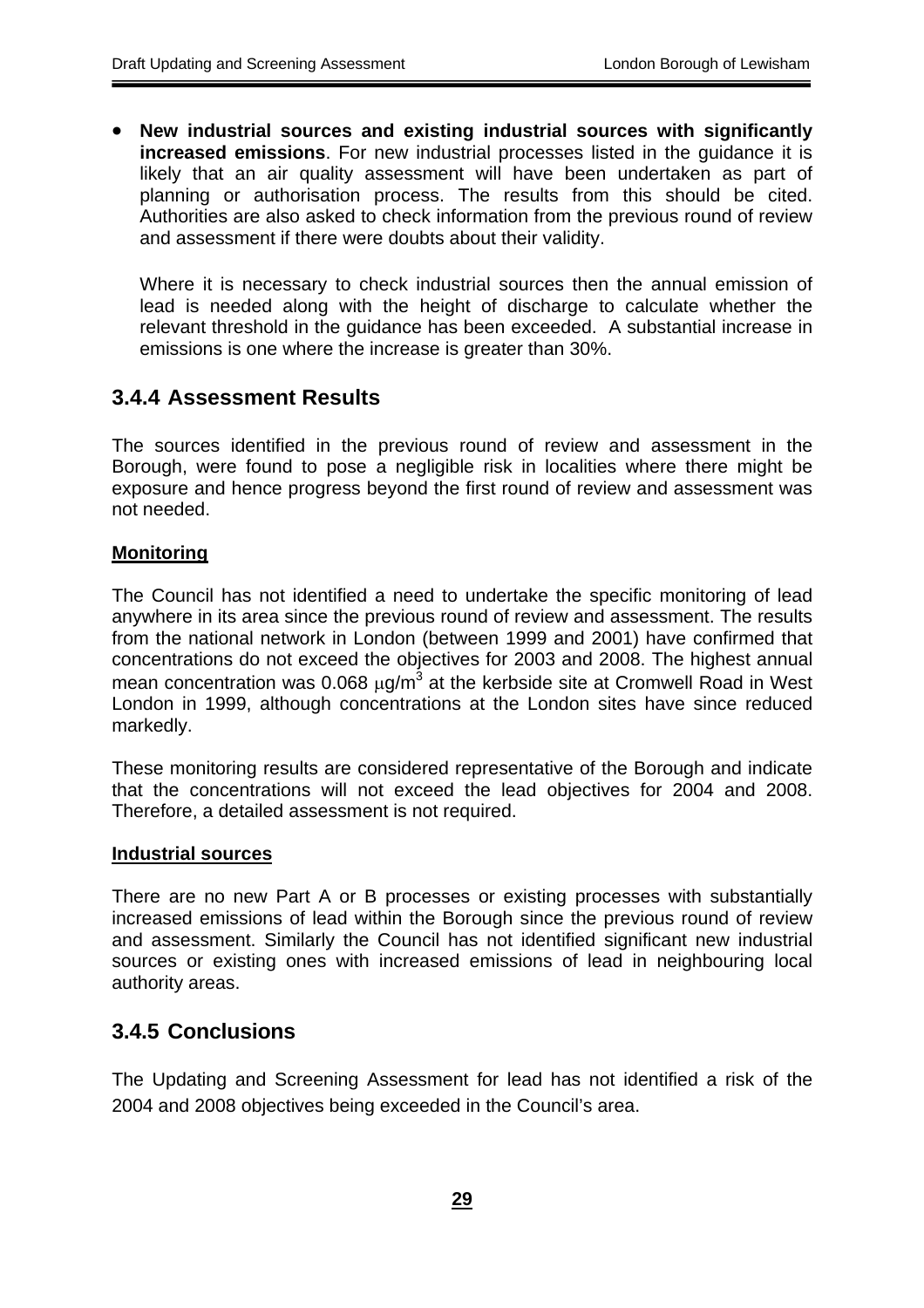**The findings of the Updating and Screening Assessment have shown that it will NOT be necessary to undertake a Detailed Assessment of lead for this round of review and assessment**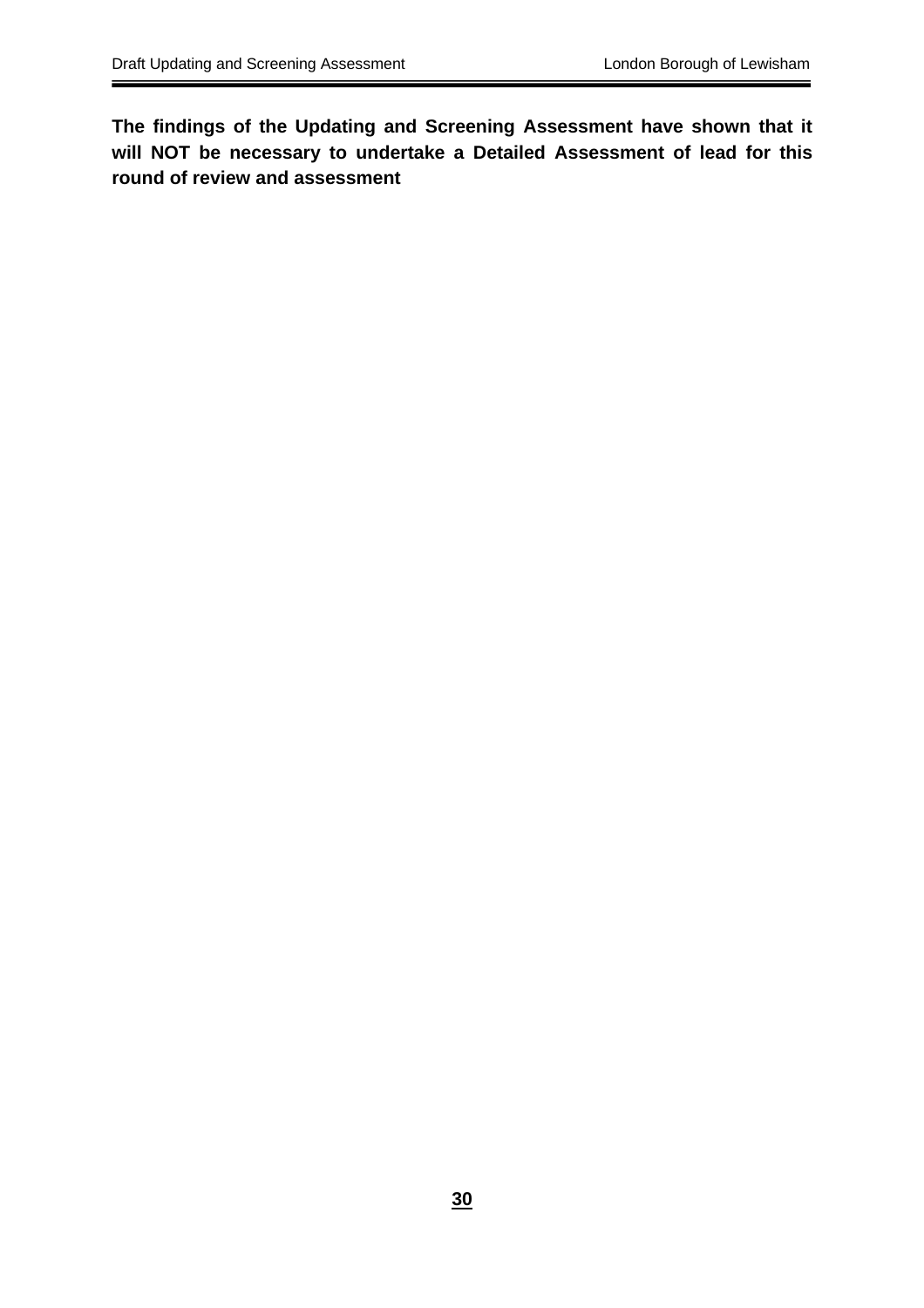## **3.5 Nitrogen Dioxide**

## **3.5.1 Objective**

*The current air quality objectives for nitrogen dioxide are 40*  $\mu$ *g/m<sup>3</sup> as an annual mean concentration to be achieved by the end of 2005, and a one hour mean concentration of 200* µ*g/m<sup>3</sup> not be exceeded more than 18 times per year. The objectives are to be achieved by the end of 2005*

## **3.5.2 Pollutant Overview**

Nitrogen dioxide  $(NO<sub>2</sub>)$  and nitric oxide  $(NO)$  are both oxides of nitrogen, and are collectively referred to as nitrogen oxides  $(NO<sub>x</sub>)$ . All combustion processes produce  $NO<sub>x</sub>$  emissions, largely in the form of nitric oxide, which is then converted to nitrogen dioxide, mainly as a result of reaction with ozone in the atmosphere. It is nitrogen dioxide that is associated with adverse effects upon human health.

The principal source of nitrogen oxides emissions is road transport, which accounted for about 49% of total UK emissions in 2000 (from TG (03)). Major roads carrying large volumes of high-speed traffic are a predominant source, as are conurbations and city centres with congested traffic. The contribution of road transport to nitrogen oxides emissions has declined significantly in recent years as a result of various policy measures. At a national level, urban traffic nitrogen oxides emissions are estimated to fall by about 20% between 2000 and 2005, and by 46% between 2000 and 2010 (Stedman et al, 2001).

Other significant sources of nitrogen oxides emissions include the electricity supply industry and other industrial and commercial sectors. Emissions from both sources have also declined dramatically, due to the fitting of low nitrogen oxides burners, and the increased use of natural gas. Industrial sources make only a very small contribution to annual mean nitrogen dioxide levels.

More than a hundred AQMAs were declared in the first round of review and assessment across the country, the vast majority of which related specifically to road transport emissions where the attainment of the annual mean objective is considered unlikely.

The annual mean objective is more demanding than the one-hour mean objective and areas predicted to exceed the objective include parts of major conurbations, town centres with congested traffic, dual carriageways and motorways.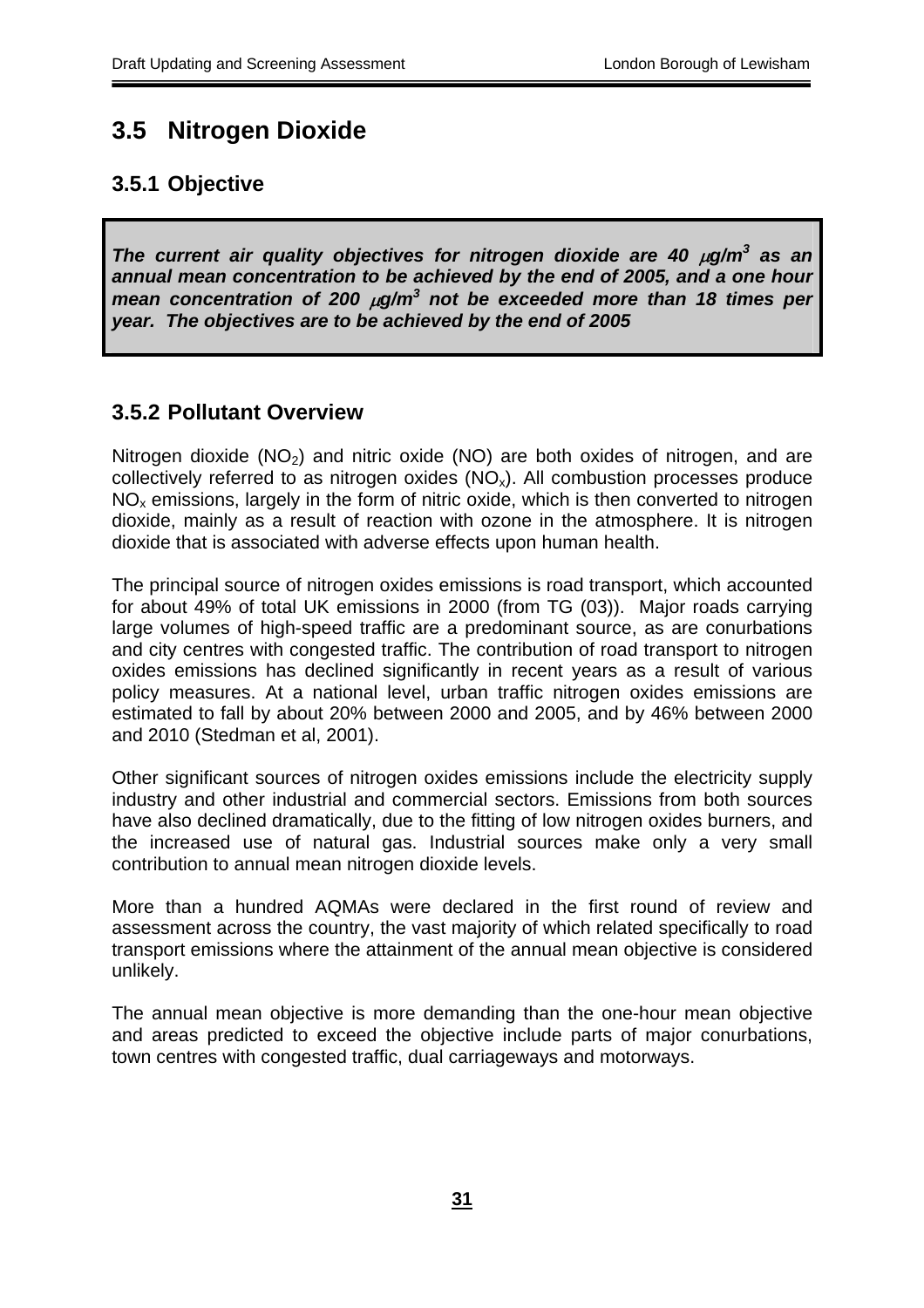## **3.5.3 Methodology Overview**

Full details of the methodology employed can be found in TG (03). The following represents a summary of the methods used. To undertake this it is necessary to draw on the first stage report of the first round of review and assessment.

A checklist approach is used for the updating and screening assessment, based on: -

- **Monitoring data**. Monitoring data is to be considered both outside an AQMA and within an AQMA. The data will be corrected to 2005 using factors in TG (03) and if the data indicate that the concentration exceeds the objective then the local authority will be required to proceed to the Detailed Assessment stage.
- **Roads including narrow congested streets and junctions**. The section on roads focuses on specific examples that may not have been fully considered in the first round of review and assessment. These include narrow congested streets, junctions, busy streets where people may spend an hour or more close to traffic, roads with high flows of buses or HGVs, new roads and roads with levels close to the objective during the previous round of review and assessment.

The assessment relates to annual average daily traffic flows exceeding stated flows (which are dependent on the type of road) for different locations. If the indications arising from these assessments are that the level will be greater than 40  $\mu$ g/m $^3$  in 2005 then a detailed assessment is necessary. For any new roads a specific assessment is required based on the DMRB screening model. Similarly roads with levels close to the objective at the previous round of review and assessment or roads with significantly changed flows should be re-assessed.

- **Bus stations**. Bus station assessments should be specifically based on the numbers of bus movements and the proximity of relevant exposure (in this instance it should be judged against the 1 hour criteria). If the bus station meets or exceeds these stated levels of activity then DMRB is to be used to obtain a predicted annual mean. If the predicted concentration is greater than 40  $\mu$ g/m<sup>3</sup> in 2005 then it is necessary to proceed to the Detailed Assessment stage.
- **New industrial sources and existing ones with significantly increased emissions**. For new industrial sources (as listed in TG (03)) it is likely that an air quality assessment will have been undertaken as part of planning or authorisation process. The results from this should be cited. If no assessment was undertaken then TG (03) provides nomograms for an assessment. The same approach is required where there has been a substantial increase in emissions, that is, one greater than 30%.
- **Aircraft**. Aircraft emissions are important if there is relevant exposure within 1000m of the airport boundary and the equivalent passenger numbers are predicted to exceed 5 million passengers per annum.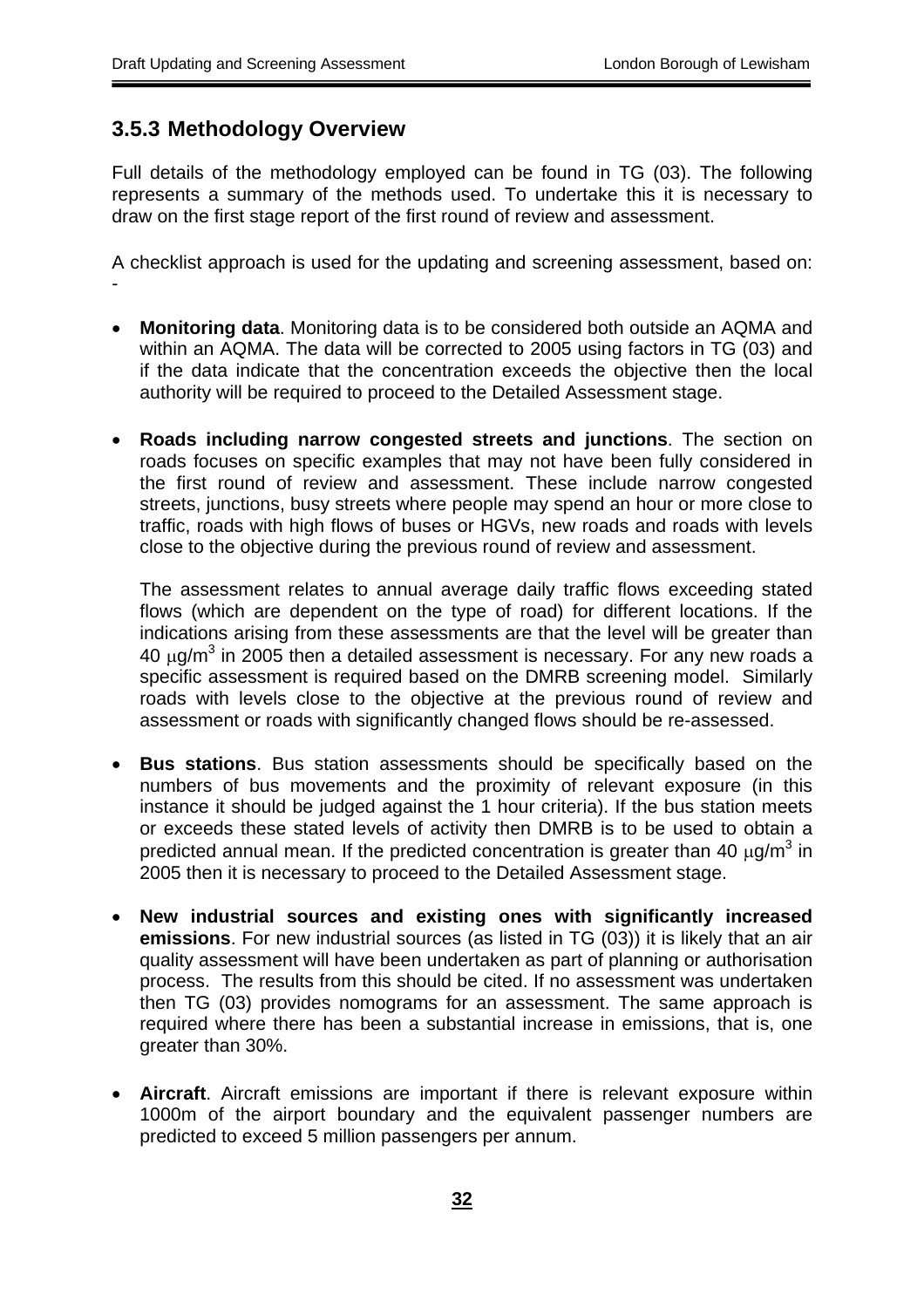## **3.5.4 Assessment Results**

The main sources examined in the Borough during the previous round of review and assessment were road transport sources. The Council undertook a Stage three in the previous round of review and assessment and identified the sections of roads in its area with relevant exposure where the annual mean objective would be exceeded. Consequently the Council declared five separate AQMAs.

A further review was undertaken using an updated emissions inventory for London (1999 version). This differed from that used for the third Stage review and assessment in 2000 and incorporated the new vehicle emission factors. The results showed that future vehicle emissions will not reduce as much as previously estimated and as a result the Council has maintained its AQMAs across the whole Borough.

### **Monitoring**

#### *Monitoring in the Borough of Lewisham*

The Council undertakes continuous monitoring of  $NO<sub>2</sub>$  within its area at two locations:

- Lewisham 1 (LW1) which is an urban background site in the Catford Town Hall, Catford;
- Lewisham 2 (LW2) which is a roadside site on New Cross Road.

Both sites are part of the LAQN and the standards of QA/QC applied meet the requirements of the LAQN. The above sites are representative of relevant exposure levels.

The results of the monitoring undertaken in the Borough are given in Table 4 and these figures indicate that the annual mean objective was exceeded at the Lewisham 1 site for all years and at the Lewisham 2 site for 2002. There were also no hours where the hourly standard was exceeded at either site during the period 1999 to 2002. The percentages for data capture for the sites are also given in Table 4.

#### **Table 4 - NO2 continuous monitoring in Lewisham Borough (1999 – 2002) (µg/m<sup>3</sup> )**

|                | 1999 | 2000 | 2001 | 2002 |
|----------------|------|------|------|------|
| Lewisham 1     | 53.5 | 51.6 | 52.0 | 50.0 |
| Data capture % | 95   | 43   | 45   | 93   |
| Lewisham 2     | no   | No   | No   | 46.0 |
| Data capture % |      |      |      | 75   |

(Note – 'no' indicates site not in operation. Lewisham 1 was not in operation for part of 2000/2001 due to extensive construction works being carried out in the immediate vicinity. Italics represents data capture < 90%)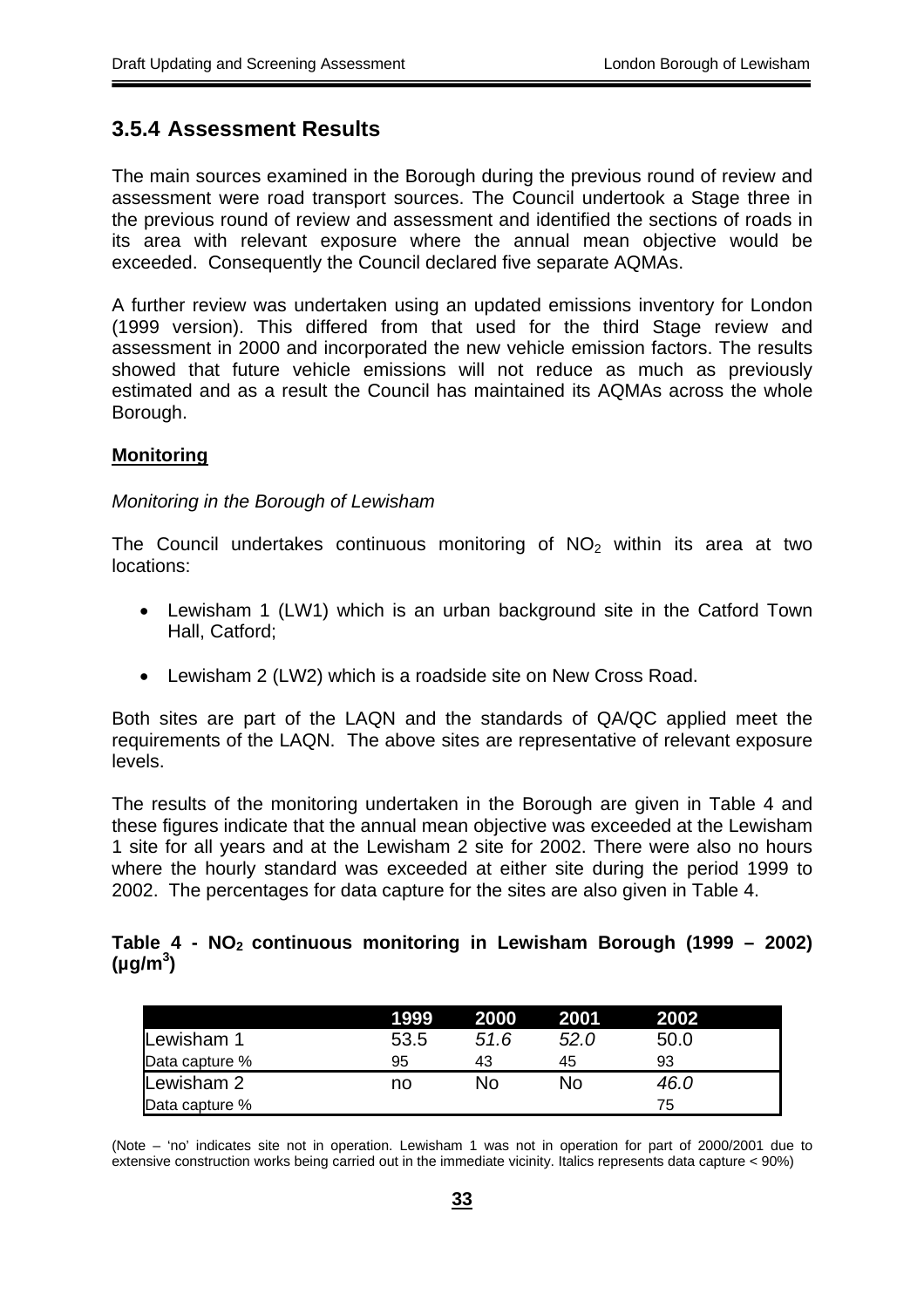Figure 3 shows the results in graphical form.

### **Figure 3 - NO2 continuous monitoring in Lewisham Borough (1999 – 2002)**  $(\mu g/m^3)$



(Note – hatched bars indicate < 90% data capture)

The Council does not undertake diffusion tube monitoring of NO<sub>2</sub>.

#### *Future estimates based on Lewisham monitoring*

The TG (03) guidance also includes correction factors for future years at roadside and background locations and using this, estimated concentrations for the sites with measured exceedences have been derived. The results are given below in Table 5.

#### Table 5 - Predicted NO<sub>2</sub> using corrected results for the Council's monitoring **sites (µg/m<sup>3</sup> )**

| <b>ISITE CODE!</b>   | LW1  | l W2 |  |
|----------------------|------|------|--|
| 2005 (based on 2002) | 48.7 |      |  |

The estimations for the above sites indicate that both will exceed the 2005 annual mean objective.

#### *Monitoring in nearby London areas*

It is helpful to consider the Borough as part of the wider London conurbation and the most recent results for 2001 from the continuous sites in nearby authorities in the LAQN and from the Marylebone Road site in central London, which is a kerbside with high pollution concentrations, are given in Table 6. This table gives the annual mean concentration at the sites and indicates whether or not the data capture rate exceeded 90%.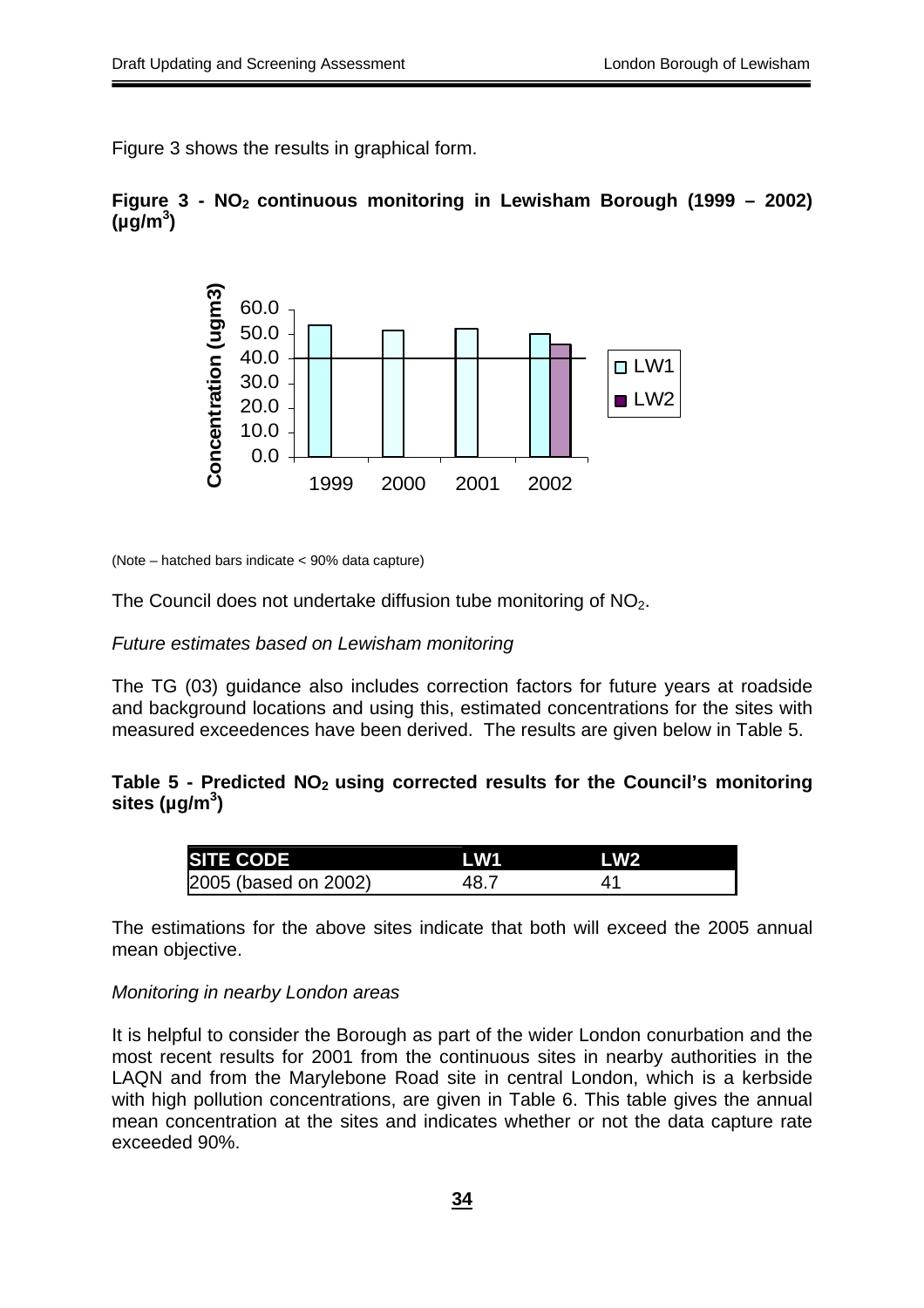| <b>LAQN site</b>          | Type | 1999 | 2000           | 2001 | 2002 |
|---------------------------|------|------|----------------|------|------|
| Marylebone Rd             | K    | 89.8 | 91.7           | 84.0 | 80.0 |
| <b>Bromley 7</b>          | R    | 64.9 | 63.0           | 61.0 | 41.0 |
| <b>Crystal Palace 1</b>   | R    | 45.8 | 47.8           | 50.0 | 47.0 |
| Greenwich 4               | U    | 34.4 | 32.5           | 33.0 | 29.0 |
| <b>Greenwich 5</b>        | R    | 51.6 | 49.7           | 55.0 | 54.0 |
| <b>Greenwich 7</b>        | R    | no   | N <sub>o</sub> | no   | 50.0 |
| <b>Greenwich Bexley 6</b> | R    | no   | 42             | 50   | 49   |
| <b>Southwark 1</b>        | U    | 55.4 | 51.6           | 54.0 | 46.0 |
| <b>Southwark 2</b>        | R    | 74.5 | 63.0           | 65.0 | 58.0 |
| Tower Hamlets 1           | U    | 45.8 | 43.9           | 45.0 | 40.0 |
| <b>Tower Hamlets 2</b>    | R    | 64.9 | 64.9           | 72.0 | 61.0 |
| <b>Tower Hamlets 3</b>    | U    | 43.9 | 42.0           | 47.0 | 43.0 |

### Table 6 - Results of NO<sub>2</sub> monitoring from nearby LAQN sites (1999 - 2002)

(Note – K: kerbside, R: roadside and U: urban background. Italics indicates < 90% data capture and 'no' indicates site not in operation. Bold indicates an exceedence of the objective)

The above results represent those sites in neighbouring Boroughs with at least 70% data capture plus the very busy kerbside site at Marylebone Road in central London for comparison purposes. The kerbside and roadside sites all failed to meet the 40  $\mu$ g/m<sup>3</sup> standard. The urban background site in Greenwich, did meet the standard, thereby suggesting that background concentrations in Lewisham are likely to meet the standard. The findings for these LAQN sites are considered indicative of the findings for Lewisham, these being that high concentrations of  $NO<sub>2</sub>$  arise close to the busiest roads across the Borough.

The assessment of  $NO<sub>2</sub>$  based on monitoring confirms that there are locations across the Borough where the annual mean objective will be exceeded.

#### **Roads including narrow streets/ junctions/ busy streets/ high flows of HGVs and buses/ new roads/ roads close to the objective in first round of review and assessment/ roads with significantly changed flows.**

The Third Stage report for the previous round of review and assessment provided modelling of the main roads in Lewisham. The Fourth Stage report updated the earlier predictions, incorporated the revised emission factors and addressed the following issues:

- Junctions
- High flows of HGVs and buses
- Roads close to the objective in the first round of review and assessment

As a result, none of the above issues have been re-examined in this report.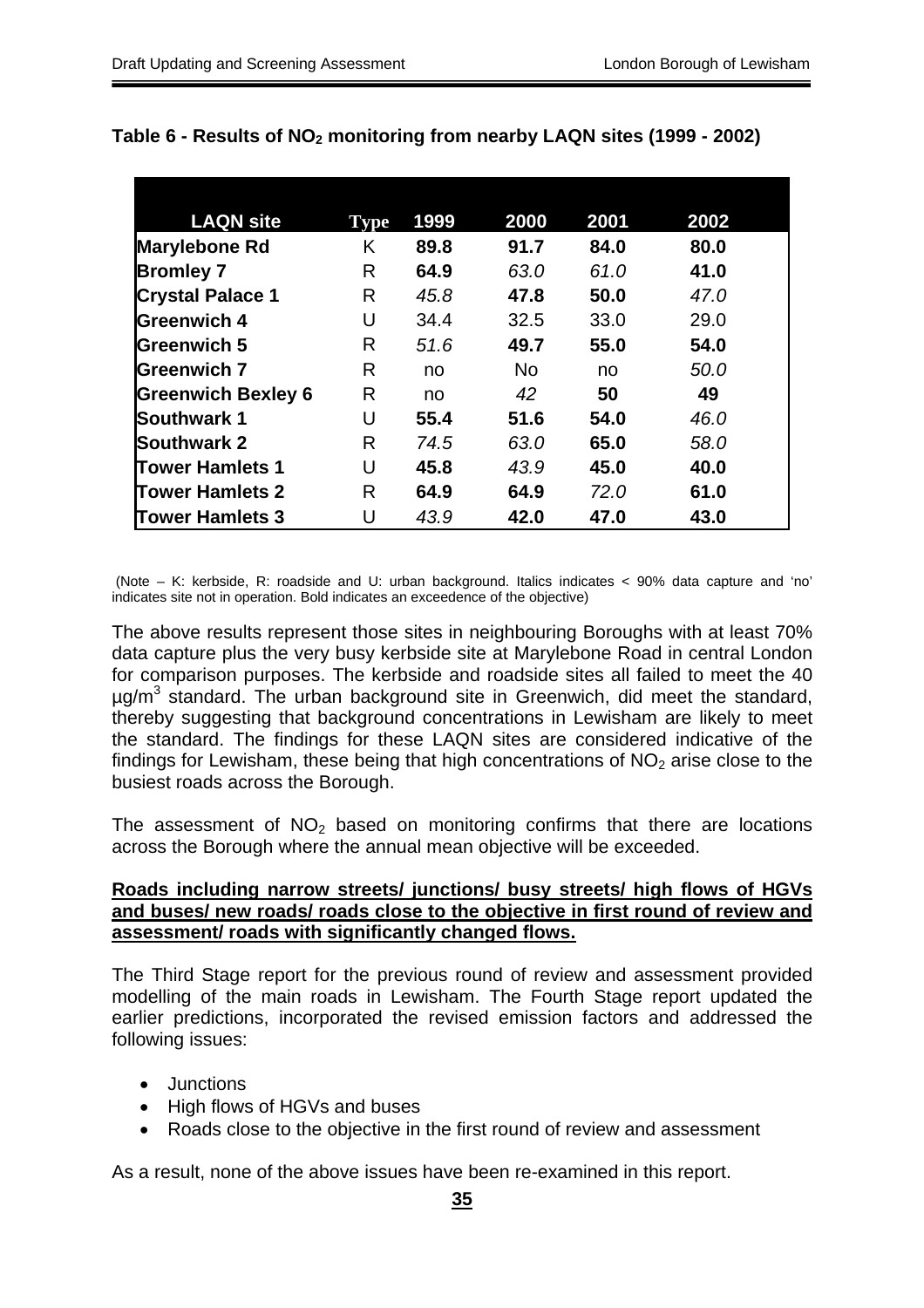The rest of this section focuses on narrow congested streets, these being defined as busy streets and roads with significantly changed flows. These routes have been identified from local knowledge, whereas the changed flows have been identified from the new London Atmospheric Emissions Inventory (LAEI).

To predict concentrations close to roads an understanding of the predicted background concentrations of both  $NO<sub>x</sub>$  and  $NO<sub>2</sub>$  for 2005 is required. These details have also been derived from the LAEI.

#### **Narrow congested streets**

Narrow congested streets with more than 10,000vpd have been identified in the Borough and a DMRB assessment undertaken of these, based on relevant exposure arising at 5m from the kerb. These are indicated in Figure 4.

These streets have been examined as both street canyons (as defined using TG (03)) and non-street canyons. For street canyons the road component has been doubled. The predictions for these streets are given in Table 7.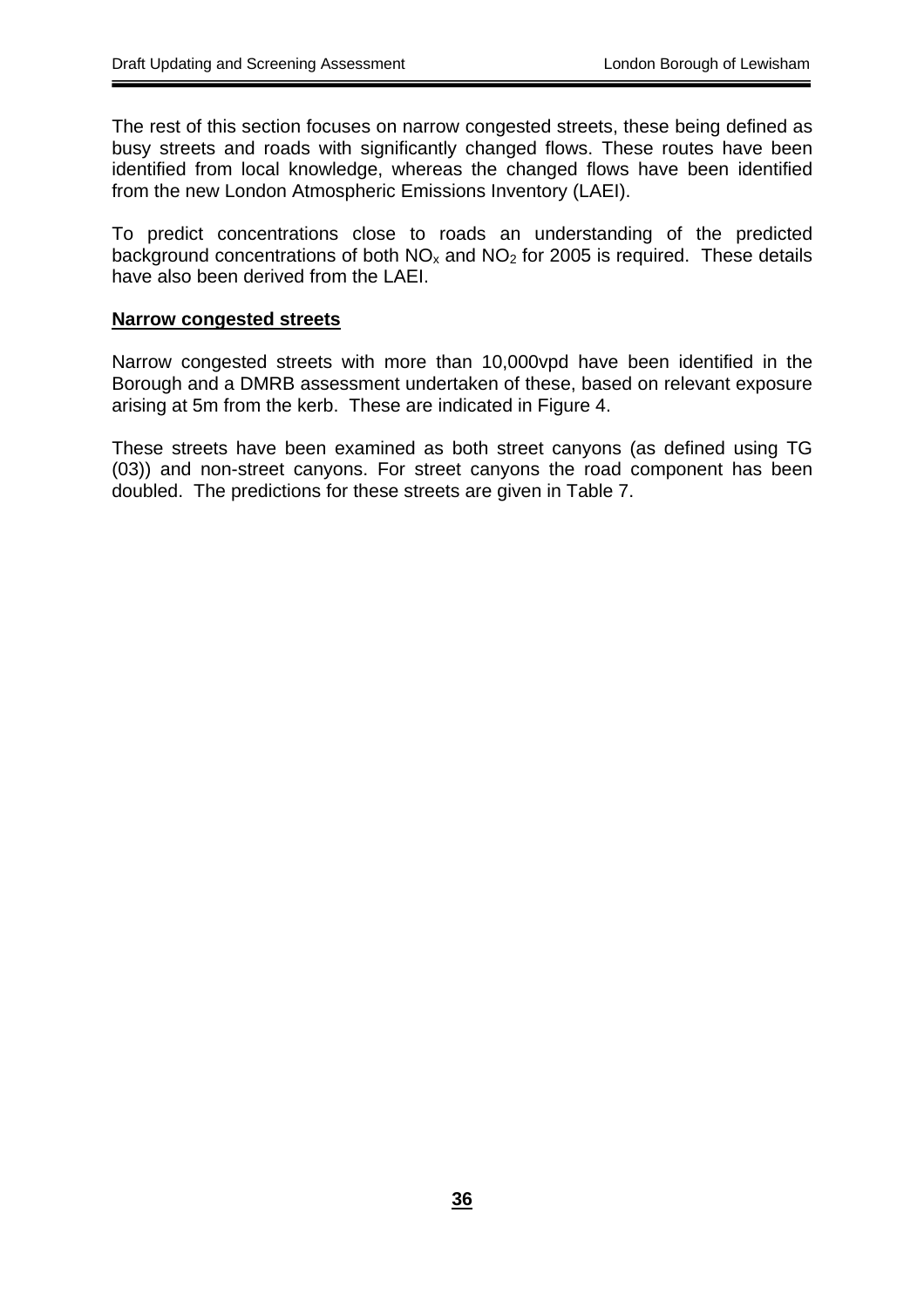

**Figure 4 – Roads in the Borough of Lewisham identified as narrow congested streets**

Table 7 - Predicted annual mean NO<sub>2</sub> at narrow congested streets for 2005 in **road sections within the Borough of Lewisham (µg/m3 )** 

| <b>Road name</b>       | <b>Road number</b> | <b>NO2</b> | <b>NO2 canyon</b> |
|------------------------|--------------------|------------|-------------------|
| DEPTFORD BROADWAY      | A2                 | 44.5       | 53.4              |
| <b>NEW CROSS ROAD</b>  | A <sub>2</sub>     | 44.5       | 53.4              |
| <b>LEWISHAM WAY</b>    | A20                | 41.2       | 47.2              |
| <b>LOAMPIT HILL</b>    | A20                | 41.2       | 47.2              |
| <b>LOAMPIT VALE</b>    | A20                | 41.2       | 47.2              |
| <b>LONDON ROAD</b>     | A205               | 41.4       | 48.4              |
| SYDENHAM ROAD          | A212               | 37.9       | 42.7              |
| <b>BROOKMILL ROAD</b>  | A2210              | 42.0       | 48.6              |
| <b>UERRARD STREET</b>  | A2210              | 42.0       | 48.6              |
| <b>THURSTON ROAD</b>   | A2210              | 42.0       | 48.6              |
| LEWISHAM ROAD          | A2211              | 39.8       | 45.1              |
| <b>PARKFIELD ROAD</b>  | A2                 | 46.1       | 55.9              |
| <b>BROWNHILL ROAD</b>  | A205               | 46.3       | 56.0              |
| DEPTFORD BROADWAY      | A2209              | 41.7       | 48.2              |
| DEPTFORD CHURCH STREET | A2209              | 41.2       | 48.3              |
| LEE HIGH ROAD          | A20                | 40.4       | 46.8              |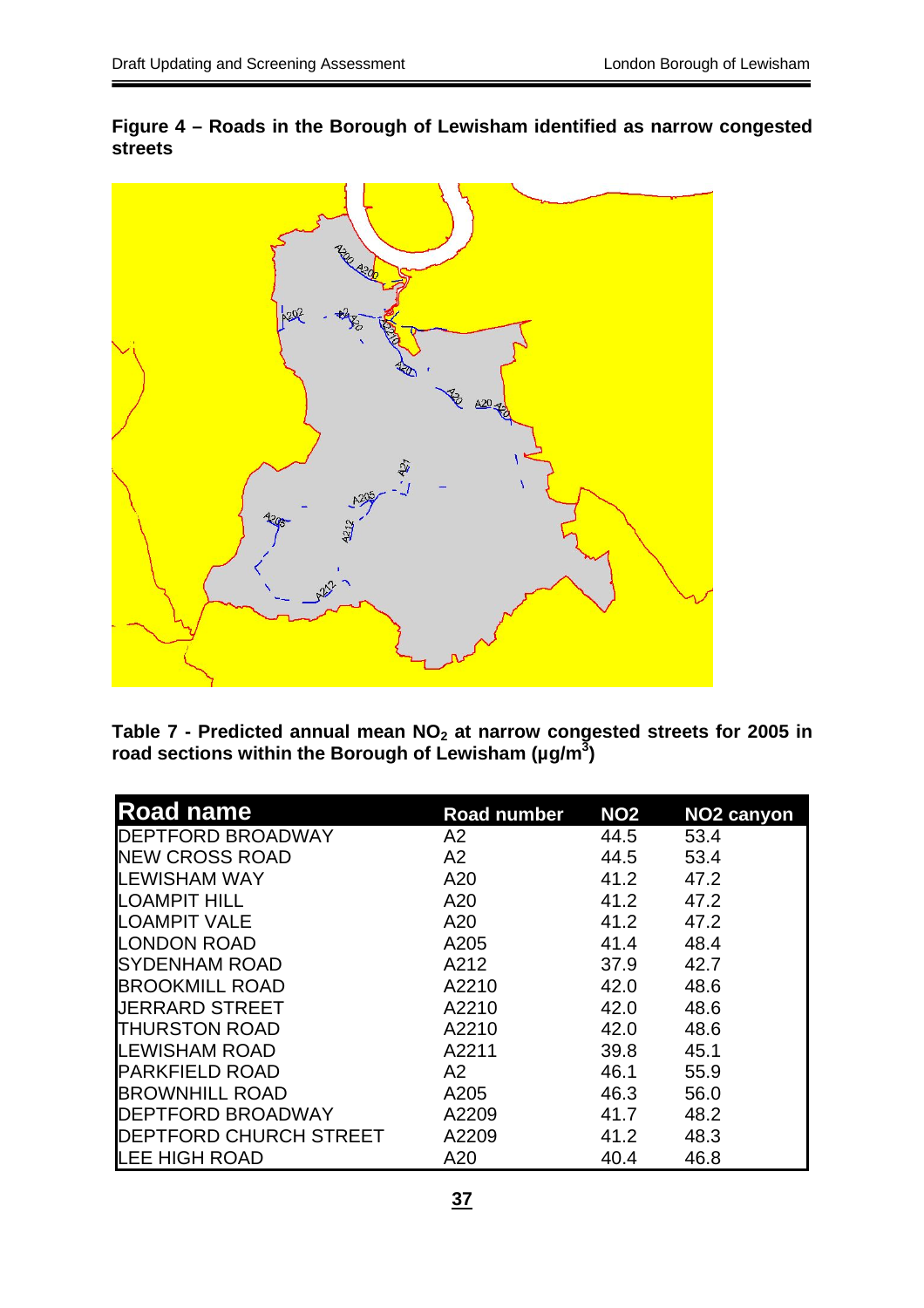| <b>BROWNHILL ROAD</b> | A205  | 40.4 | 47.2 |
|-----------------------|-------|------|------|
| <b>DARTMOUTH ROAD</b> | A2216 | 38.9 | 44.2 |
| <b>KIRKDALE</b>       | A2216 | 38.9 | 44.2 |
| <b>SOUTHEND LANE</b>  | A2218 | 36.3 | 41.0 |
| <b>AMERSHAM ROAD</b>  | A2    | 44.0 | 52.7 |
| <b>EVELYN STREET</b>  | A200  | 40.2 | 46.6 |
| <b>QUEEN'S ROAD</b>   | A202  | 43.7 | 52.1 |
| <b>DARTMOUTH ROAD</b> | A205  | 41.0 | 47.1 |
| <b>STANSTEAD ROAD</b> | A205  | 41.0 | 47.1 |
| WALDRAM CRESCENT      | A205  | 41.0 | 47.1 |
| WALDRAM PARK ROAD     | A205  | 41.0 | 47.1 |
| <b>SYDENHAM ROAD</b>  | A212  | 38.7 | 44.2 |
| <b>BARING ROAD</b>    | A2212 | 32.6 | 37.2 |
| <b>LEWISHAM WAY</b>   | A2    | 42.3 | 50.1 |
| <b>NEW CROSS ROAD</b> | A2    | 41.1 | 48.2 |
| <b>RUSHEY GREEN</b>   | A21   | 41.5 | 48.6 |
| AMERSHAM ROAD         | A20   | 39.0 | 44.5 |
| <b>PLASSY ROAD</b>    | A205  | 44.3 | 52.9 |
| <b>SANGLEY ROAD</b>   | A205  | 44.3 | 52.9 |
| <b>CATFORD ROAD</b>   | A205  | 41.9 | 49.0 |
| <b>CATFORD HILL</b>   | A205  | 39.1 | 44.8 |
| <b>CATFORD HILL</b>   | A212  | 39.1 | 44.8 |
| <b>PERRY HILL</b>     | A212  | 39.1 | 44.8 |
| <b>BURNT ASH HILL</b> | A2212 | 35.9 | 40.4 |
| <b>BURNT ASH ROAD</b> | A2212 | 35.9 | 40.4 |
| <b>NEW CROSS ROAD</b> | A2    | 42.9 | 51.3 |
| <b>NEW CROSS ROAD</b> | A2    | 43.5 | 52.2 |
| <b>NEW CROSS ROAD</b> | A2    | 39.5 | 45.8 |
| <b>QUEEN'S ROAD</b>   | A202  | 39.7 | 45.9 |
| <b>KENDER STREET</b>  | A202  | 37.4 | 42.0 |
| <b>BESSON STREET</b>  | A202  | 38.5 | 43.9 |
| <b>EVELYN STREET</b>  | A200  | 42.5 | 50.4 |
| <b>KENDER STREET</b>  | A202  | 42.3 | 50.1 |
|                       |       |      |      |

The above table indicates that the majority of roads investigated will exceed the annual mean objective whether they are treated as street canyons or otherwise. The roads indicated as meeting the objective are those in the south of the Borough, with lower levels of traffic.

#### **Busy streets**

The purpose of examining busy streets is to determine whether or not there is the potential for exposure arising which will exceed the one-hour objective. Monitoring undertaken across the Borough has indicated that the objective is not exceeded. However, the monitoring is not always possible in every location where such exposure might arise.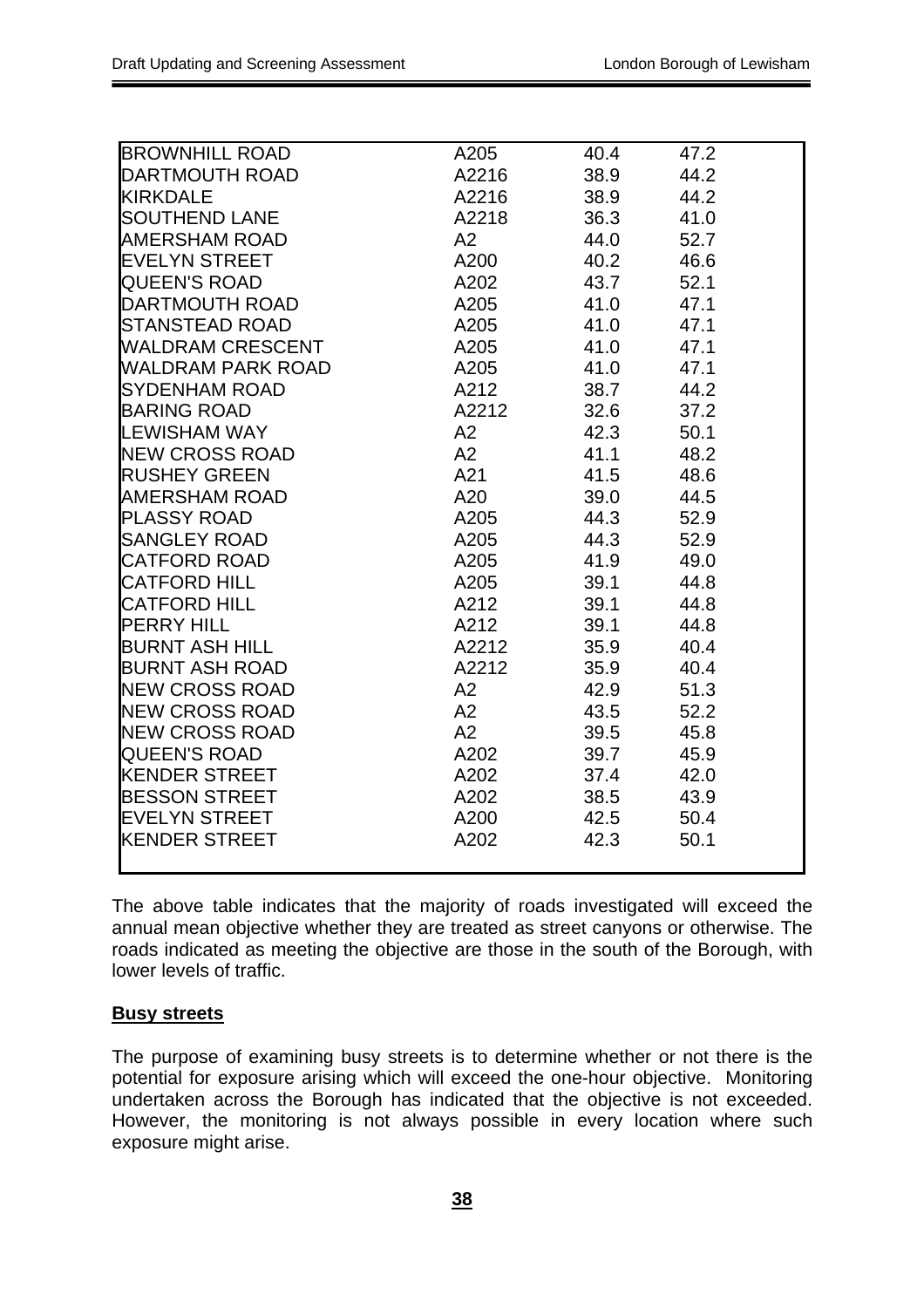Busy streets with more than 10,000vpd, where people may regularly spend more than one hour within 5m of the kerb, have been identified in the Borough using GIS techniques and a DMRB assessment undertaken of these, based on relevant exposure arising at 5m from the kerb. The streets are shown in Figure 5 and the DMRB results are given in Table 8. Details of the traffic flows used for this Updating and Screening Assessment are given in Appendix 2.



**Figure 5 - Roads identified as busy streets in the Borough of Lewisham** 

Table 8 - Predicted annual mean NO<sub>2</sub> at busy streets for 2005 in road sections **within the Borough of Lewisham (µg/m3 )** 

| Road name                | <b>Road number</b> | <b>NO2</b> | NO <sub>2</sub> canyon |
|--------------------------|--------------------|------------|------------------------|
| <b>DEPTFORD BROADWAY</b> | A <sub>2</sub>     | 44.5       | 53.4                   |
| <b>NEW CROSS ROAD</b>    | A2                 | 44.5       | 53.4                   |
| <b>LEWISHAM WAY</b>      | A20                | 41.2       | 47.2                   |
| <b>LOAMPIT HILL</b>      | A20                | 41.2       | 47.2                   |
| <b>LOAMPIT VALE</b>      | A20                | 41.2       | 47.2                   |
| <b>BROMLEY ROAD</b>      | A21                | 38.0       | 43.8                   |
| <b>LONDON ROAD</b>       | A205               | 41.4       | 48.4                   |
| <b>SYDENHAM ROAD</b>     | A212               | 37.9       | 42.7                   |
| <b>BROOKMILL ROAD</b>    | A2210              | 42.0       | 48.6                   |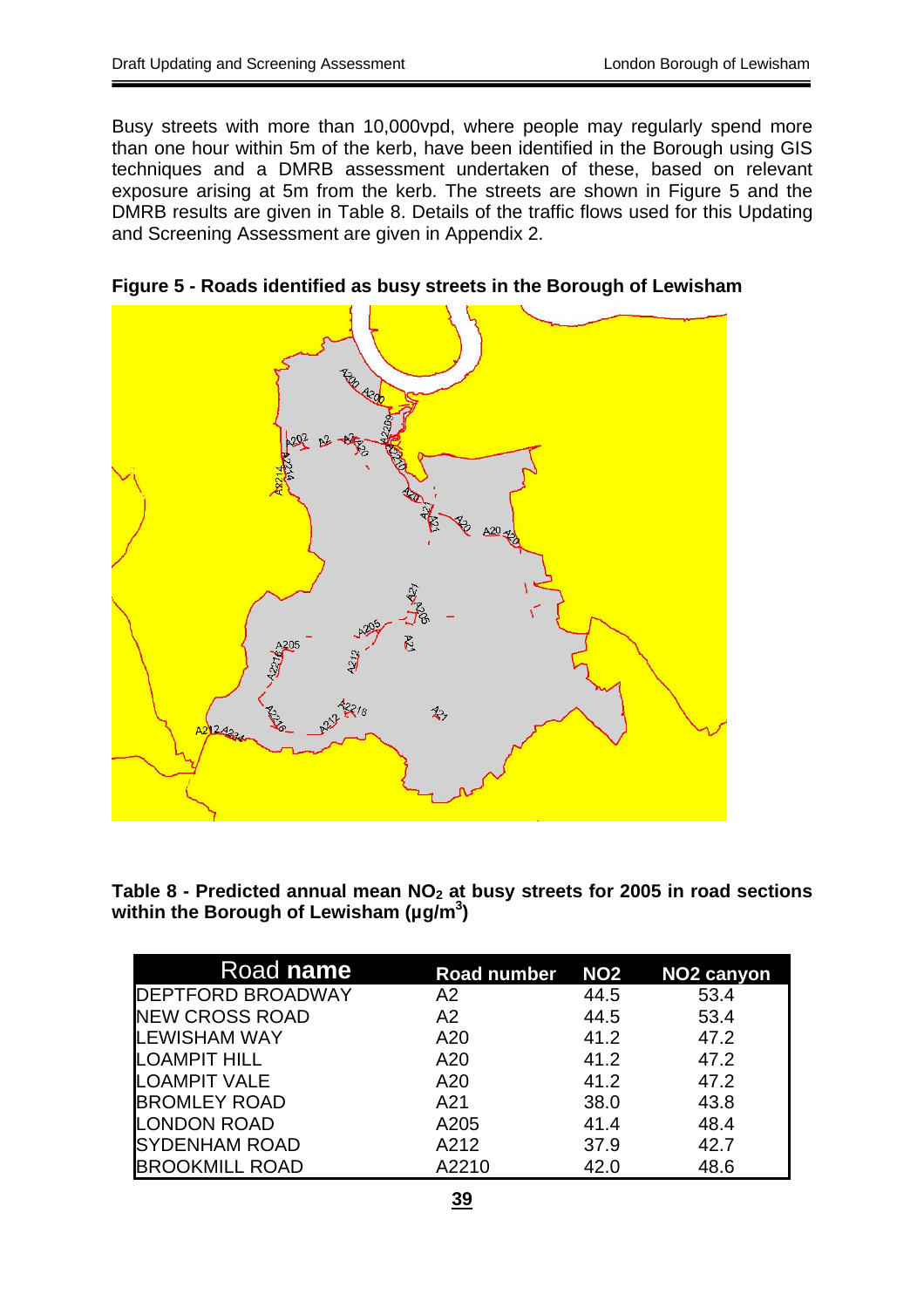| <b>UERRARD STREET</b>           | A2210 | 42.0 | 48.6 |
|---------------------------------|-------|------|------|
| <b>THURSTON ROAD</b>            | A2210 | 42.0 | 48.6 |
| <b>LEWISHAM ROAD</b>            | A2211 | 39.8 | 45.1 |
| <b>PARKFIELD ROAD</b>           | A2    | 46.1 | 55.9 |
| BROWNHILL ROAD                  | A205  | 46.3 | 56.0 |
| DEPTFORD BROADWAY               | A2209 | 41.7 | 48.2 |
| DEPTFORD CHURCH STREET          | A2209 | 41.2 | 48.3 |
| <b>DEPTFORD BRIDGE</b>          | A2    | 44.4 | 53.1 |
| <b>LEE HIGH ROAD</b>            | A20   | 40.4 | 46.8 |
| <b>BROWNHILL ROAD</b>           | A205  | 40.4 | 47.2 |
| <b>WESTWOOD HILL</b>            | A212  | 38.7 | 44.6 |
| DARTMOUTH ROAD                  | A2216 | 38.9 | 44.2 |
| <b>KIRKDALE</b>                 | A2216 | 38.9 | 44.2 |
| <b>SOUTHEND LANE</b>            | A2218 | 36.3 | 41.0 |
| <b>STANTON WAY</b>              | A2218 | 36.3 | 41.0 |
| <b>AMERSHAM ROAD</b>            | A2    | 44.0 | 52.7 |
| <b>NEW CROSS ROAD</b>           | A2    | 44.0 | 52.7 |
| <b>EVELYN STREET</b>            | A200  | 40.2 | 46.6 |
| <b>KENDER STREET</b>            | A202  | 43.7 | 52.1 |
| <b>QUEEN'S ROAD</b>             | A202  | 43.7 | 52.1 |
| DARTMOUTH ROAD                  | A205  | 41.0 | 47.1 |
| STANSTEAD ROAD                  | A205  | 41.0 |      |
|                                 |       |      | 47.1 |
| WALDRAM CRESCENT                | A205  | 41.0 | 47.1 |
| WALDRAM PARK ROAD               | A205  | 41.0 | 47.1 |
| <b>BELL GREEN</b>               | A212  | 38.7 | 44.2 |
| SYDENHAM ROAD                   | A212  | 38.7 | 44.2 |
| <b>BARING ROAD</b>              | A2212 | 32.6 | 37.2 |
| LEWISHAM WAY                    | A2    | 42.3 | 50.1 |
| <b>NEW CROSS ROAD</b>           | A2    | 41.1 | 48.2 |
| LEWISHAM HIGH STREET            | A21   | 41.5 | 48.6 |
| <b>MOLESWORTH STREET</b>        | A21   | 41.5 | 48.6 |
| <b>RUSHEY GREEN</b>             | A21   | 41.5 | 48.6 |
| <b>BROMLEY ROAD</b>             | A21   | 38.1 | 44.3 |
| <b>WESTHORNE AVENUE</b>         | A205  | 39.4 | 46.3 |
| <b>WESTWOOD HILL</b>            | A212  | 37.6 | 42.1 |
| <b>CRYSTAL PALACE PARK ROAD</b> | A234  | 37.0 | 41.5 |
| <b>EVELINA ROAD</b>             | A2214 | 39.5 | 44.7 |
| <b>LAUSANNE ROAD</b>            | A2214 | 39.5 | 44.7 |
| <b>AMERSHAM ROAD</b>            | A20   | 39.0 | 44.5 |
| <b>PLASSY ROAD</b>              | A205  | 44.3 | 52.9 |
| <b>SANGLEY ROAD</b>             | A205  | 44.3 | 52.9 |
| <b>LEE HIGH ROAD</b>            | A20   | 47.9 | 58.0 |
| <b>CATFORD ROAD</b>             | A205  | 41.9 | 49.0 |
| <b>STANSTEAD ROAD</b>           | A205  | 41.9 | 49.0 |
| <b>BELL GREEN</b>               | A212  | 39.1 | 44.8 |
| <b>CATFORD HILL</b>             | A205  | 39.1 | 44.8 |
| <b>CATFORD HILL</b>             | A212  | 39.1 | 44.8 |
| <b>PERRY HILL</b>               | A212  | 39.1 | 44.8 |
| <b>BURNT ASH HILL</b>           | A2212 | 35.9 | 40.4 |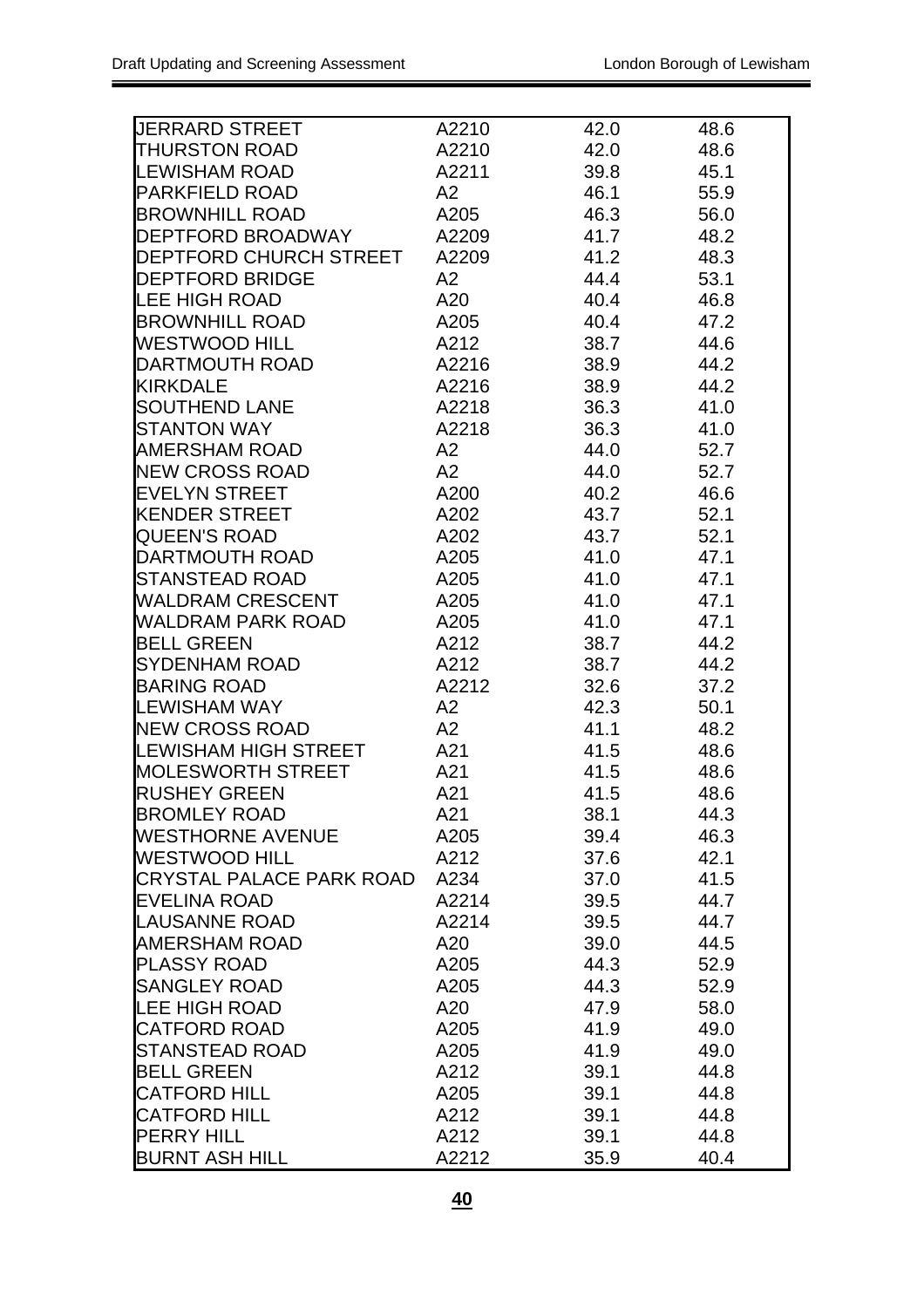| <b>BURNT ASH ROAD</b> | A2212 | 35.9 | 40.4 |
|-----------------------|-------|------|------|
| <b>NEW CROSS ROAD</b> | A2    | 42.9 | 51.3 |
| OLD KENT ROAD         | A2    | 40.8 | 47.7 |
| LEWISHAM WAY          | A2    | 43.5 | 52.2 |
| <b>NEW CROSS ROAD</b> | A2    | 43.5 | 52.2 |
| <b>NEW CROSS ROAD</b> | A2    | 39.5 | 45.8 |
| <b>KENDER STREET</b>  | A202  | 39.7 | 45.9 |
| <b>QUEEN'S ROAD</b>   | A2    | 39.7 | 45.9 |
| <b>QUEEN'S ROAD</b>   | A202  | 39.7 | 45.9 |
| <b>KENDER STREET</b>  | A202  | 37.4 | 42.0 |
| <b>BESSON STREET</b>  | A202  | 38.5 | 43.9 |
| <b>EVELYN STREET</b>  | A200  | 42.5 | 50.4 |
| <b>KENDER STREET</b>  | A202  | 42.3 | 50.1 |

The above results indicate that the majority of roads exceed the 40  $\mu$ g/m<sup>3</sup> annual mean objective for all the roads tested, thus indicating that there may be more than 18 hours above 200  $\mu$ g/m<sup>3</sup>.

### **Significantly changed flows**

No roads have been identified where the actual flows have increased significantly. However, there are a number of roads with significantly changed flows since the previous round of review and assessment. These have arisen due to a revision of traffic link information in the emission inventory. To identify these roads a comparison has been undertaken between the supplied 1999 and 2001 LAEI traffic data where the traffic flow has increased by more than 25%.

The following roads have been identified and are shown in Figure 6.

| <b>EVELYN STREET</b>       | A200  |
|----------------------------|-------|
| <b>LOAMPIT VALE</b>        | A20   |
| <b>CREEK ROAD</b>          | A200  |
| DEPTFORD CHURCH STREET     | A200  |
| <b>EVELYN STREET</b>       | A200  |
| <b>BROMLEY HILL</b>        | A21   |
| <b>BROMLEY ROAD</b>        | A21   |
| <b>BECKENHAM HILL ROAD</b> | A2015 |
|                            |       |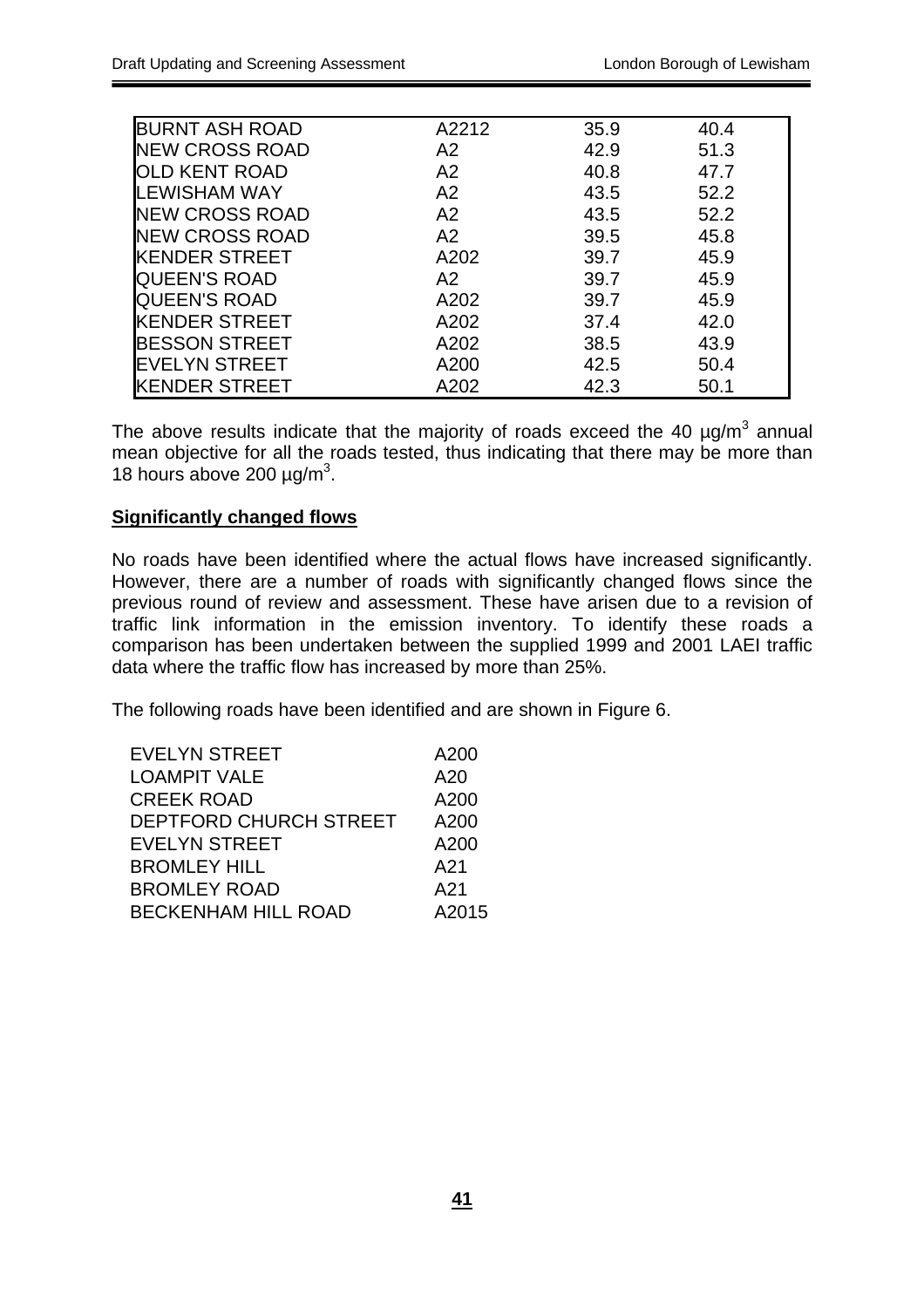



A DMRB assessment has been made of these roads assuming relevant exposure arises at 5m from the kerb. The results of the assessment are given in Table 9 below.

Table 9 - Predicted annual mean NO<sub>2</sub> of roads with substantial changes for **2005 in Lewisham area (µg/m3 )** 

| <b>Road Name</b>              | <b>Road</b> | NO <sub>2</sub> |  |
|-------------------------------|-------------|-----------------|--|
| <b>EVELYN STREET</b>          | A200        | 40.2            |  |
| <b>LOAMPIT VALE</b>           | A20         | 46.6            |  |
| <b>CREEK ROAD</b>             | A200        | 42.5            |  |
| <b>DEPTFORD CHURCH STREET</b> | A200        | 42.5            |  |
| <b>EVELYN STREET</b>          | A200        | 42.5            |  |
| <b>BROMLEY HILL</b>           | A21         | 23.0            |  |
| <b>BROMLEY ROAD</b>           | A21         | 23.0            |  |
| <b>BECKENHAM HILL ROAD</b>    | A2015       | 23.1            |  |

The above results indicate that the roads at the southern boundary with substantial changes in traffic flows do not exceed the 40  $\mu$ g/m<sup>3</sup> annual mean objective. The busier A20 and A200 in the north of the Borough are predicted to exceed that level.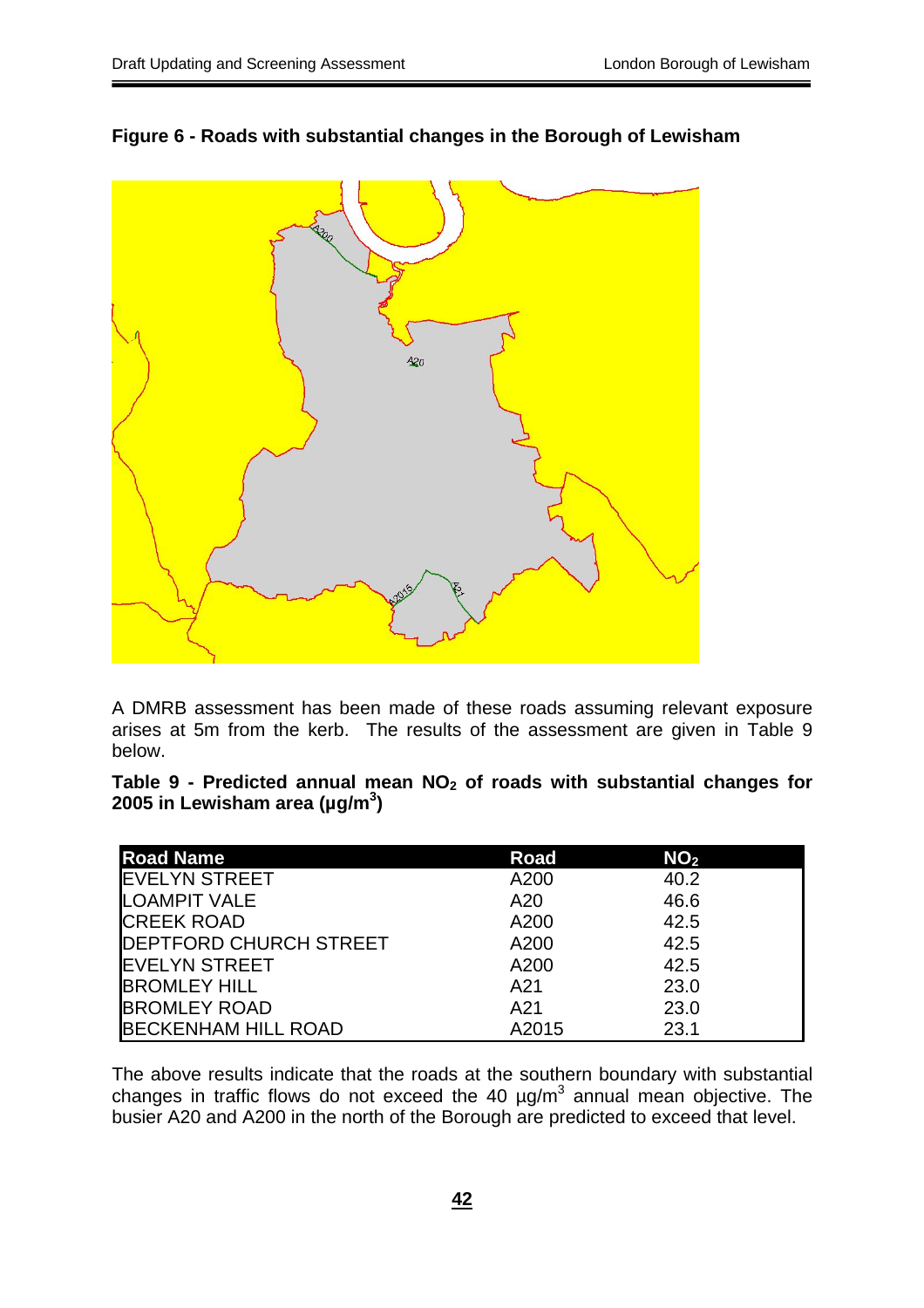#### **New roads**

No new roads with traffic flows greater than 10,000vpd have been built in the Borough since the first round of review and assessment where there is relevant exposure arising.

#### **Bus stations**

Lewisham Bus Station is the only open bus station in the Borough, where there is relevant exposure. Thirty four bus routes operate from this station and the estimated numbers of buses using the station is over 1,100 buses per day (from timetabled information). A DMRB assessment has been undertaken, which assumes that the distance from receptor to centre of the road is 4m and that buses pass through once. The result of the assessment is that the annual mean objective exceeds  $40 \mu g/m^3$ . On this basis and using TG (03) guidance a further assessment is required.

#### **Industrial sources**

There are no new Part A or B processes or existing processes with substantially increased emissions of nitrogen oxides within or close to this Borough since the last round of review and assessment.

#### **Aircraft**

There is no airport within the Council's area so no assessment needs to be carried out.

### **3.5.5 Conclusions**

The Updating and Screening Assessment for nitrogen dioxide has identified a risk that the 2005 annual mean objective will be exceeded in Lewisham. This is consistent with the Council's previous local air quality management findings and actions. The Council need not, therefore, undertake a Detailed Assessment in respect of nitrogen dioxide with a view to revoking its AQMAs. However, the assessment has identified that Lewisham bus station is at risk of exceeding the 2005 hourly mean objective and a Detailed Assessment will be required due to this source.

**The findings of the Updating and Screening Assessment have shown that it will be necessary to undertake a Detailed Assessment of nitrogen dioxide for this round of review and assessment**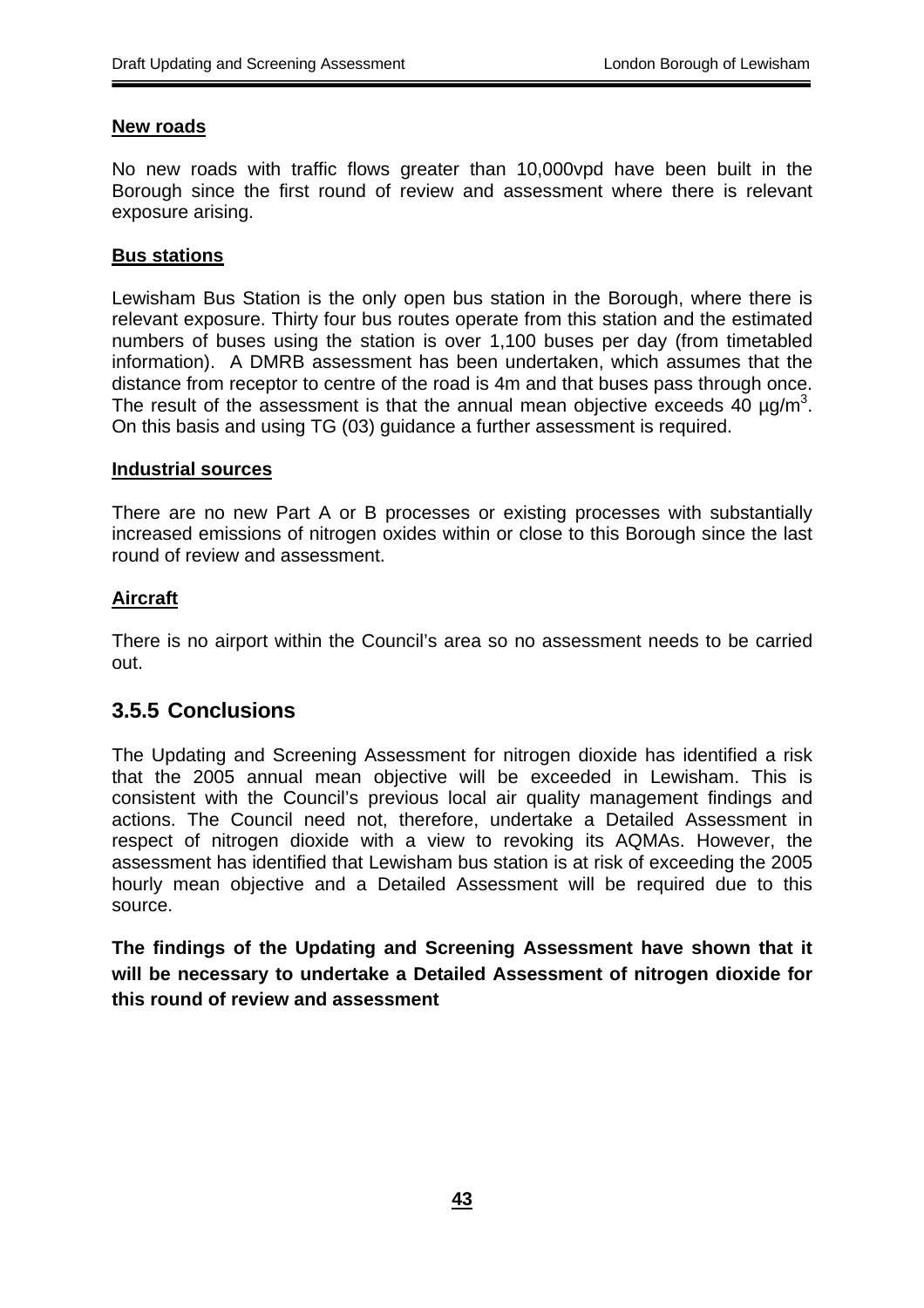## **3.6 Sulphur Dioxide**

## **3.6.1 Objective**

*The current air quality objectives for sulphur dioxide are a 15 min mean concentration of 266* µ*g/m<sup>3</sup> not be exceeded more than 35 times per year, to be achieved by the end of 2005. Additional objectives include a one hour mean concentration of 350 µg/m<sup>3</sup> not be exceeded more than 24 times per year and a 24 hour mean concentration of 125* µ*g/m<sup>3</sup> not be exceeded more than 3 times per year. These latter objectives, equivalent to the EU limit values, are all to be achieved by the end of 2004*

## **3.6.2 Pollutant Overview**

The main source of sulphur dioxide in the UK is power stations, which accounted for more than 71% of emissions in 2000. There are also significant emissions from other industrial combustion sources. Domestic sources now only account for 4% of emissions, but can be locally much more significant. Road transport currently accounts for less than 1% of emissions.

Measurements from the national monitoring network indicate that concentrations have fallen in recent years, with the objectives only being exceeded in Belfast (from TG (03)). This is associated with widespread domestic coal burning. The 15-minute objective is the most stringent for  $SO<sub>2</sub>$ . A small number of AQMAs were declared during the first round of review and assessment. These related to a number of coalfired boilers, domestic coal burning and a major port.

## **3.6.3 Methodology Overview**

Full details of the methodology employed can be found in TG (03). The following represents a summary of the methods used. To undertake this it is necessary to draw on the first stage report of the first round of review and assessment.

A checklist approach is used, based on:-

• **Monitoring data**. Monitoring data is to be considered both outside an AQMA and within an AQMA. The data will be assumed to relate to the relevant objective year and if the data indicates that the concentration exceeds the objective then the local authority will be required to proceed to the Detailed Assessment stage.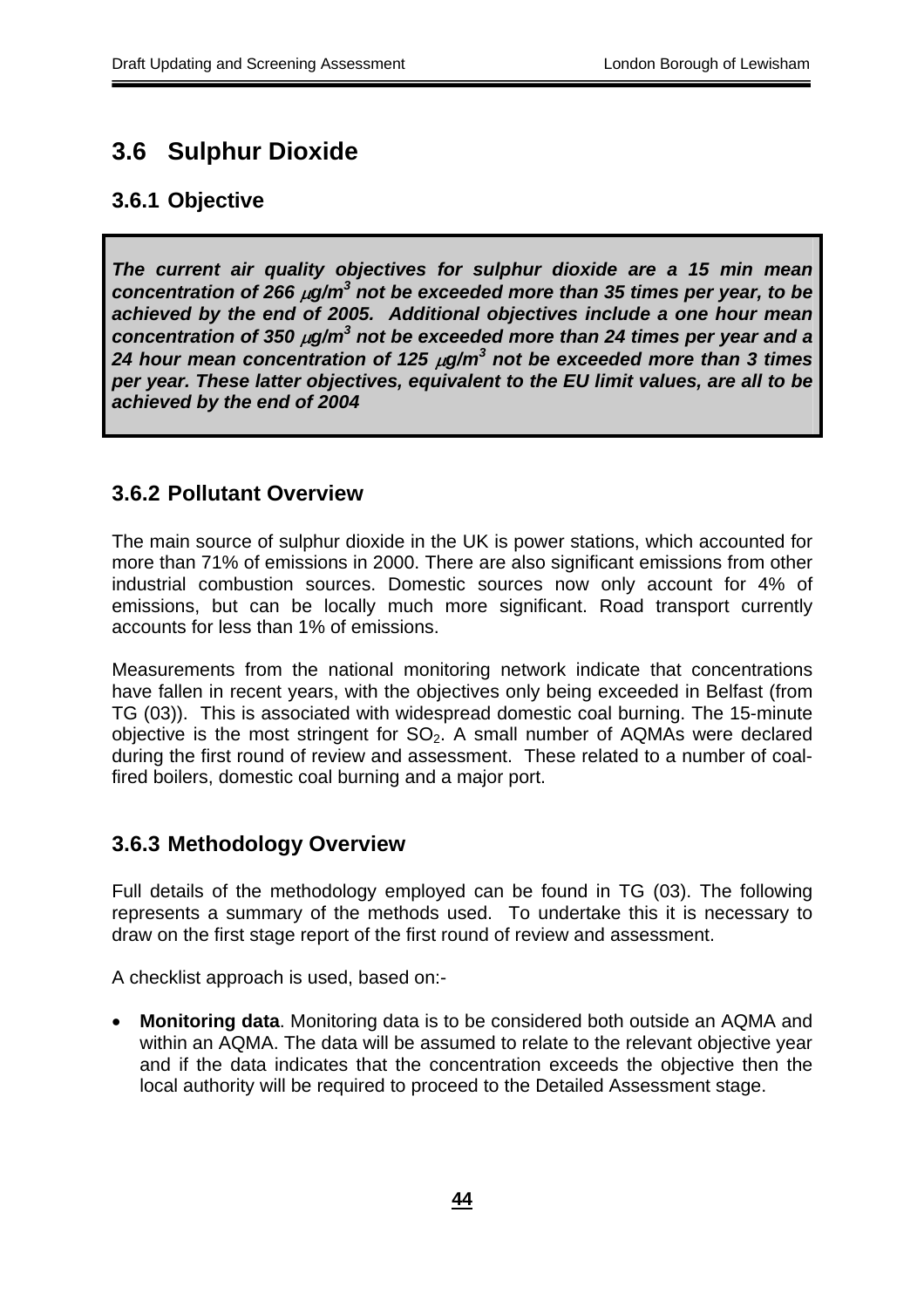- **New industrial sources and existing ones with significantly increased emissions**. For new industrial sources listed in TG (03) it is likely that an air quality assessment will have been undertaken as part of planning or authorisation process. The results from this should be cited. If no assessment was undertaken then TG (03) provides nomograms for an assessment. The same approach is required where there has been a substantial increase in emissions, that is one greater than 30%.
- **Areas of domestic coal burning**. For domestic sources there is a need to identify small areas (500 x 500m) where significant coal burning still takes place. If the density of coal burning premises exceeds 100 per 500 x 500m then a detailed assessment is required.
- **Boilers burning coal or oil**. For boiler plant it is necessary to identify all plant >5MW(thermal) that burn coal or fuel oil and establish whether there is relevant exposure within 500m. If such boilers are found then TG (03) provides nomograms for an assessment.
- **Railway locomotives**. Both diesel and coal fired locomotives emit SO<sub>2</sub> and this is most relevant where the locomotives are stationary for periods of 15 minutes or more. It is necessary to establish whether or not there is relevant exposure within 15m of the source. If there are more than two occasions when locomotives are stationary with engines running then it is necessary to go to a detailed assessment.

## **3.6.4 Assessment Results**

The main sources examined during the previous round were Part A or B processes. No boilers greater than 5MW (thermal) were identified as a significant emission source of  $SO_2$  in the Borough. The assessment of  $SO_2$  therefore, ended at the previous third round of review and assessment following the Council's acceptance of an Environment Agency's report assessing air quality in London and the East Thames corridor (2000).

### **Monitoring**

The Council undertakes  $SO<sub>2</sub>$  continuous monitoring at the urban background site at the Town Hall, Catford (LW1) and the roadside at New Cross (LW2). The results for the period 1999 to 2002, based on ratified data, indicate that the 15-minute mean standard was not exceeded. Similarly there were no periods when the one-hour and 24 hour mean standards were exceeded. Table 10 shows the maximum 15 minute mean monitored.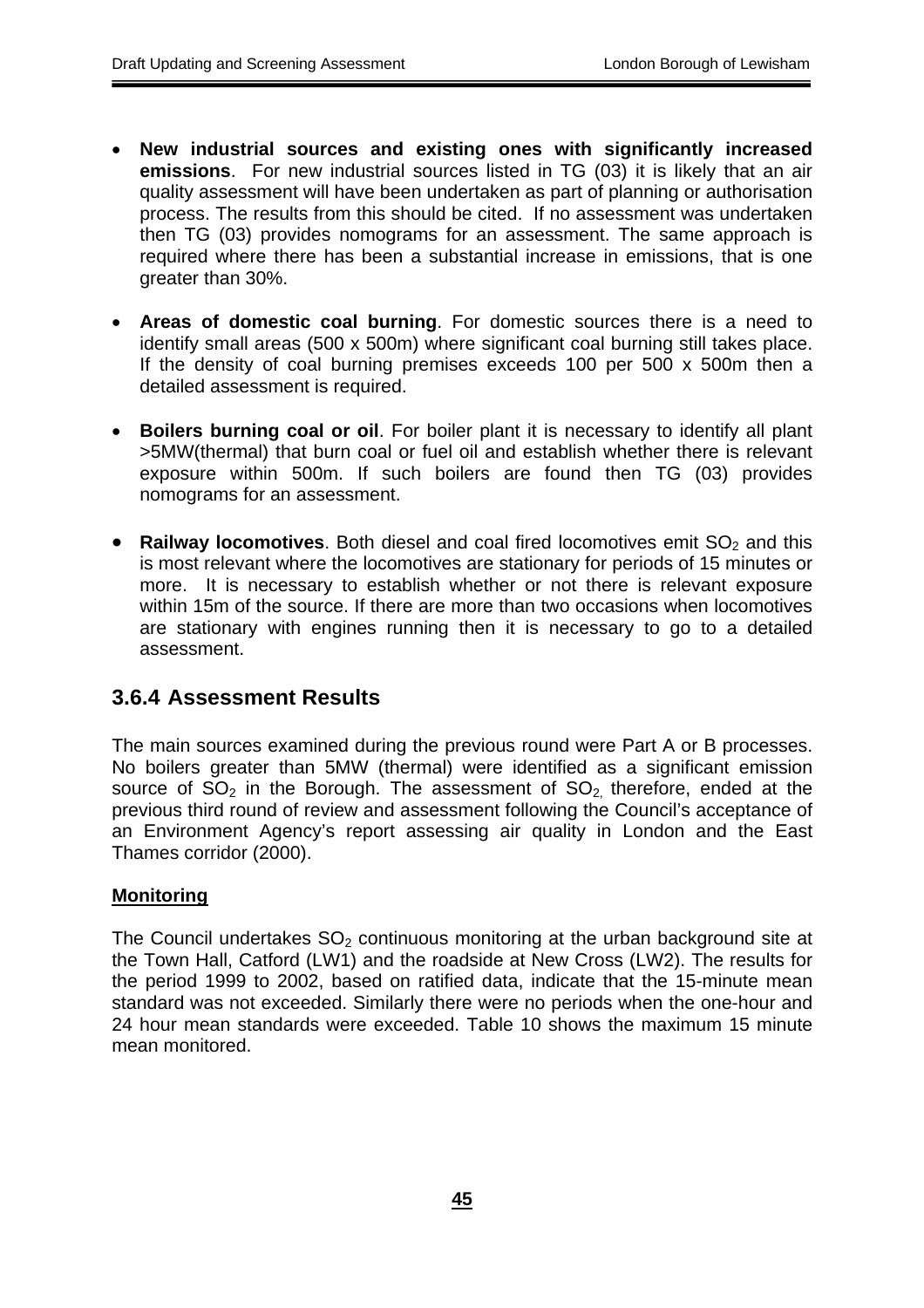### **Table 10:- Maximum 15 minute mean (µg/m3) for Lewisham sites (1999 –2002)**

| <b>LAQN Site</b> | 1999' | -2000 | 2001 | 2002  |
|------------------|-------|-------|------|-------|
| LW1              | 168.5 | 58.5  | 56.2 | 258.0 |
| LW <sub>2</sub>  | no    | no    | no   | 189.8 |

(Note – 'no' indicates site not in operation)

Monitoring is also undertaken in nearby local authorities in the LAQN. The monitoring results relating to the 15-minute mean objective and relevant data capture for these sites are given in Table 11 for the period 1999 – 2002 (the relevant data capture rates are given in Appendix 1). As with the Lewisham sites there have been no instances where the one-hour or 24 hour mean objectives have been exceeded.

Table 11 - SO<sub>2</sub> monitoring from LAQN in neighbouring areas (number of 15**minute means>266 µg/m<sup>3</sup> )(1999-2002)** 

| <b>LAQN</b> site        | vpe | 1999 | 2000      | 2001 | 2002 |
|-------------------------|-----|------|-----------|------|------|
| Bexley 1                |     | 10   |           |      |      |
| Bexley 5                |     |      |           |      |      |
| <b>Crystal Palace 1</b> | R   |      |           |      |      |
| Greenwich 4             |     |      |           |      |      |
| Lewisham 1              |     |      |           |      |      |
| Lewisham 2              | R   | no   | No        | no   |      |
| Lambeth 1               | R   | no   |           |      |      |
| Lambeth 2               | R   | no   | No.       |      |      |
| Lambeth 3               |     | no   | <b>No</b> |      |      |
| Southwark 1             |     | O    |           |      |      |
| Southwark 2             | R   |      |           |      |      |
| <b>Tower Hamlets 1</b>  |     |      |           |      |      |
| <b>Tower Hamlets 3</b>  |     |      |           |      |      |

(Note – K: kerbside, R: roadside, U: urban background, italics indicates < 90% data capture and 'no' indicates site not in operation)

The results for all the above sites confirm that the  $SO<sub>2</sub>$  objectives were achieved.

#### **Industrial sources**

There are no new Part A or B processes within the Borough or in neighbouring authorities since the previous round of review and assessment.

The Environment Agency's Pollution Inventory indicates that  $SO<sub>2</sub>$  emissions from the SELCHP increased by more than 30% between 2001 and 2002. The stack parameter details and total annual emission rate from the Pollution Inventory were used with the nomogram in TG (03) and the actual emission rate for 2002 is less than that indicated for which a Detailed Assessment is required.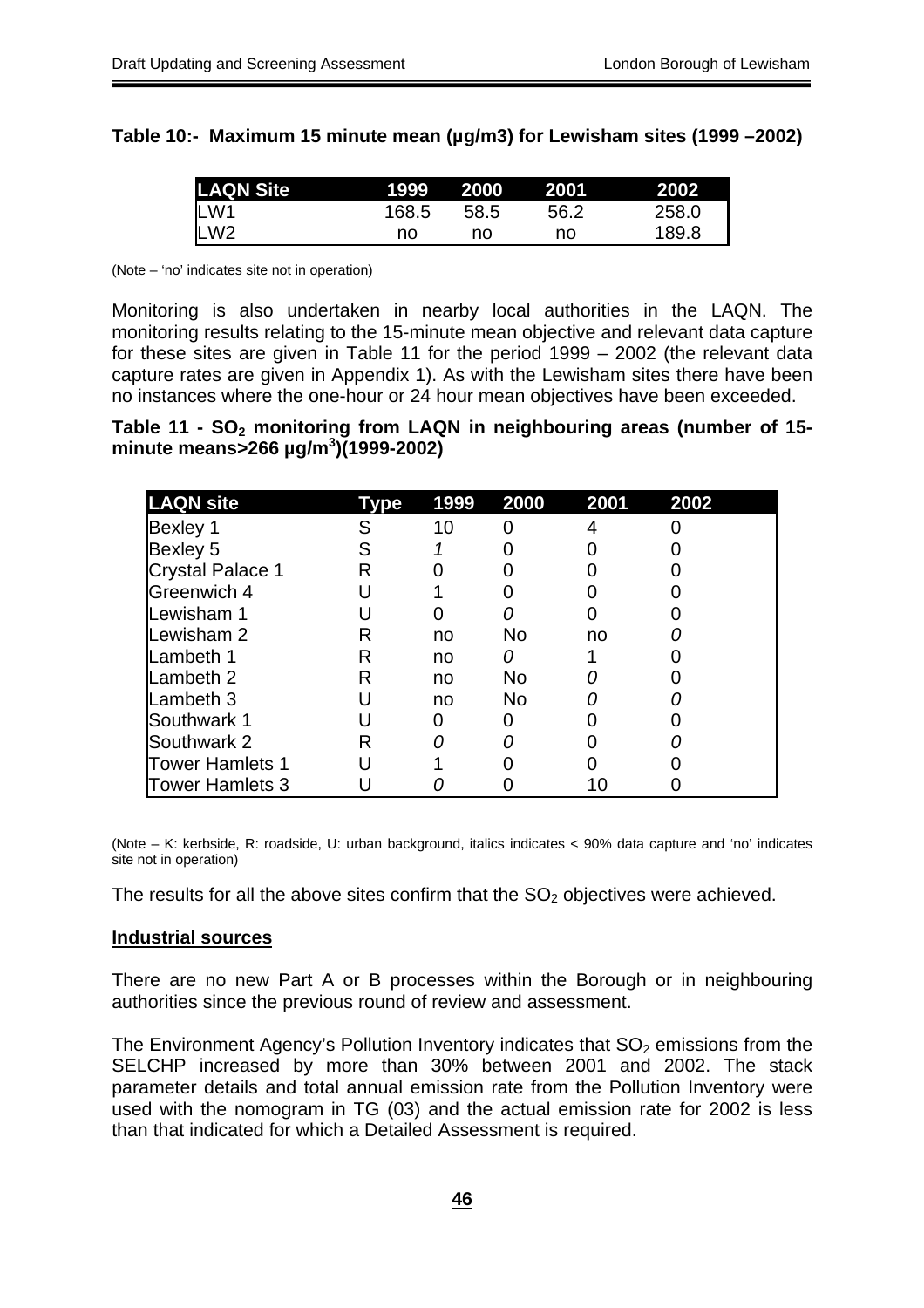There are also no existing relevant Part A or B processes within the Borough or nearby in neighbouring authorities where there have been substantially increased emissions

#### **Domestic sources**

Local knowledge and professional judgement indicates that significant domestic coal burning is not undertaken across the Borough.

#### **Boilers**

No specific new boilers have been identified in the Borough since the previous round of review and assessment.

#### **Railway locomotives**

An assessment has been made of railway activity at sites where locomotives are known to operate in the Borough. From this it has been established that there is no relevant exposure within 15m of the sites where locomotives are stationary with their engines running for two periods of more than 15 minutes per day.

### **3.6.5 Conclusions**

The Updating and Screening Assessment for sulphur dioxide has not identified a risk of the objectives being exceeded by 2004 and 2005 in the Council's area.

**The findings of the Updating and Screening Assessment have shown that it will NOT be necessary to undertake a Detailed Assessment of sulphur dioxide for this round of review and assessment.**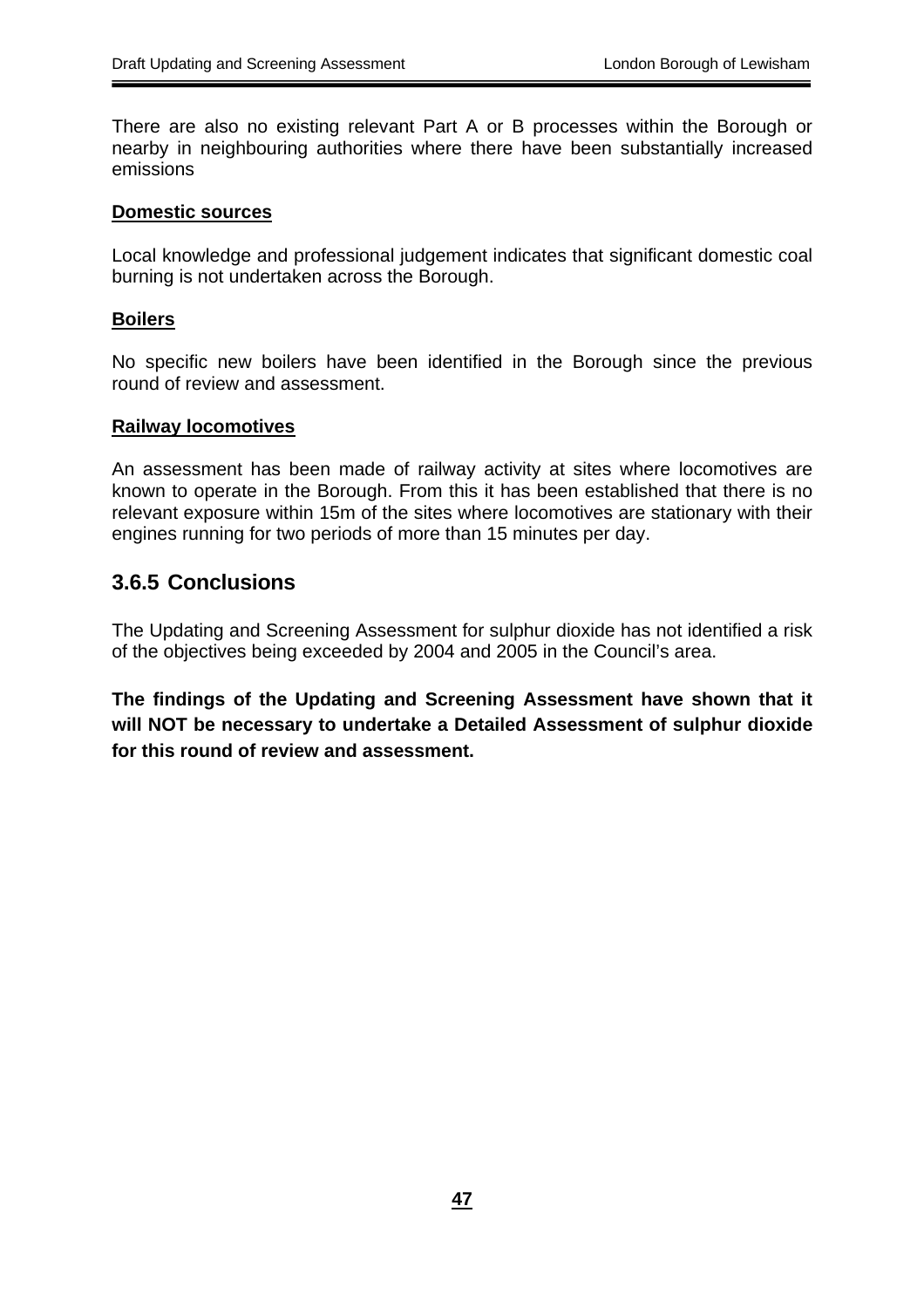## **3.7 Particulates**

## **3.7.1 Objective**

The current air quality objectives for PM<sub>10</sub> are an annual mean concentration of *40* µ*g/m<sup>3</sup> and a 24 hour mean concentration of 50* <sup>µ</sup>*g/m<sup>3</sup> not to be exceeded more than 35 times per year. Both objectives are to be achieved by the end of 2004 and are based upon measurements by the European gravimetric transfer reference sampler or equivalent.* 

*The EU has also set indicative limits (Stage 2 limit values) to be achieved by the beginning of 2010. These limit values are more stringent than the existing objectives. The government has adopted these as provisional objectives for England, Wales and Northern Ireland (excluding London), although it has not brought them into regulation for the purposes of LAQM. Specific objectives have been included for London; these are an annual mean concentration of 23*  $\mu$ g/m $^3$  and a 24 hour mean concentration of 50  $\mu$ g/m $^3$  not to be exceeded more *than 10 times per year. The TG (03) guidance suggests that local authorities consider them as part of this second round of review and assessment as the findings will provide valuable information, particularly when assessing future local development proposals* 

## **3.7.2 Pollutant Overview**

There are a wide range of emission sources that contribute to  $PM_{10}$  concentrations in the UK. Research studies have confirmed that these sources can be divided into three main categories:-

- Primary particle emissions are derived directly from combustion sources, including road traffic, power generation and industrial processes.
- Secondary particles are formed by chemical reactions in the atmosphere and comprise principally sulphates and nitrates.
- Coarse particles comprise emissions from a wide range of sources, including resuspended dusts from road traffic, construction works, mineral extraction processes, wind-blown dusts and soils, sea salt and biological particles.

The expected reduction in national particle emissions in future years is different for each source type. For example, emissions from road transport will be governed by new legislation on vehicle emission standards; emissions of secondary particles will be largely governed by controls on power generation, industrial and transport  $SO<sub>2</sub>$ and  $NO<sub>x</sub>$  emissions, both in the UK and in Europe; emissions of coarse particles are largely uncontrolled, and in general are not expected to decline in future years.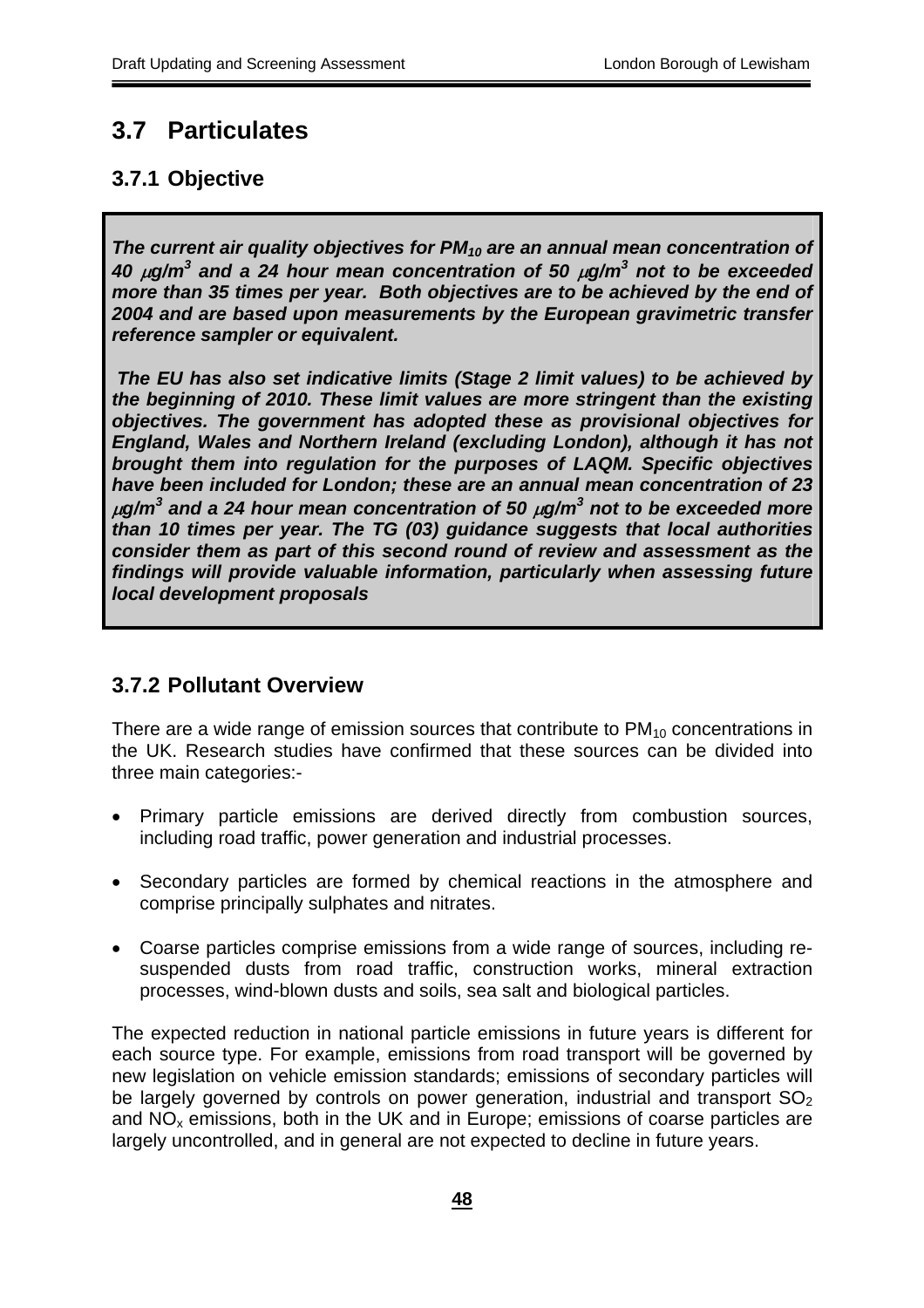Measurements from the national monitoring network indicate that concentrations are generally below the current annual mean objective (TG (03)). The 24-hour mean objective, however, has been exceeded at a small number of sites principally close to busy roads or close to industrial activities. The 2010 annual mean and 24 hour mean objectives are widely exceeded across the network.

An analysis of  $PM_{10}$  projections for the AQS indicated that exceedences of the 2004 objectives might be found in areas adjacent to busy roads, particularly in urban areas, in areas with significant emissions from domestic solid fuel burning and areas in the vicinity of industrial plant or which have significant uncontrolled or fugitive emissions.

An analysis for 2010 indicates that, dependent on meteorological conditions, exceedences of annual mean concentrations at background locations are only likely o occur in the southeast of England. In addition, exceedences of the annual mean objectives are still expected at some busy roadsides throughout the UK.

Approximately half of the AQMAs declared during the first round of review and assessment were for the 24-hour mean  $PM_{10}$  objective. The majority of these are in combination with nitrogen dioxide and are associated with road transport sources. Other AQMAs have declared in relation to industrial activities and fugitive sources around a quarry and from port handling activities.

## **3.7.3 Methodology Overview**

Full details of the methodology employed can be found in TG (03). The following represents a summary of the methods used. To undertake this it is necessary to draw on the first stage report of the first round of review and assessment.

A checklist approach is used, based on:-

- **Monitoring data**. Monitoring data is to be considered both outside an AQMA and within an AQMA. The data will be corrected to 2004 using factors in TG (03) and if the data indicates that the concentration exceeds the 24-hour objective then the local authority will be required to proceed to the Detailed Assessment stage.
- **Roads including junctions and new roads**. The section on roads focuses on specific examples that may not have been fully considered in the first round of review and assessment including: junctions, roads with high flows of buses or HGVs, new roads and roads close to the objective during the previous round of review and assessment. These relate to busy roads with annual average daily traffic flows exceeding 10,000vpd. Any relevant exposure within 10m of the kerb needs to be determined, using the DMRB screening model to predict the number of 24-hour exceedences more than 50  $\mu$ g/m<sup>3</sup> in 2004. If the number is greater than 35 then a detailed assessment is necessary.

Similar assessments are required for roads with high numbers of HGVs and/or buses, that is where the proportion of this type of vehicle exceeds 20% and the HGV/bus flow exceeds 2000vpd.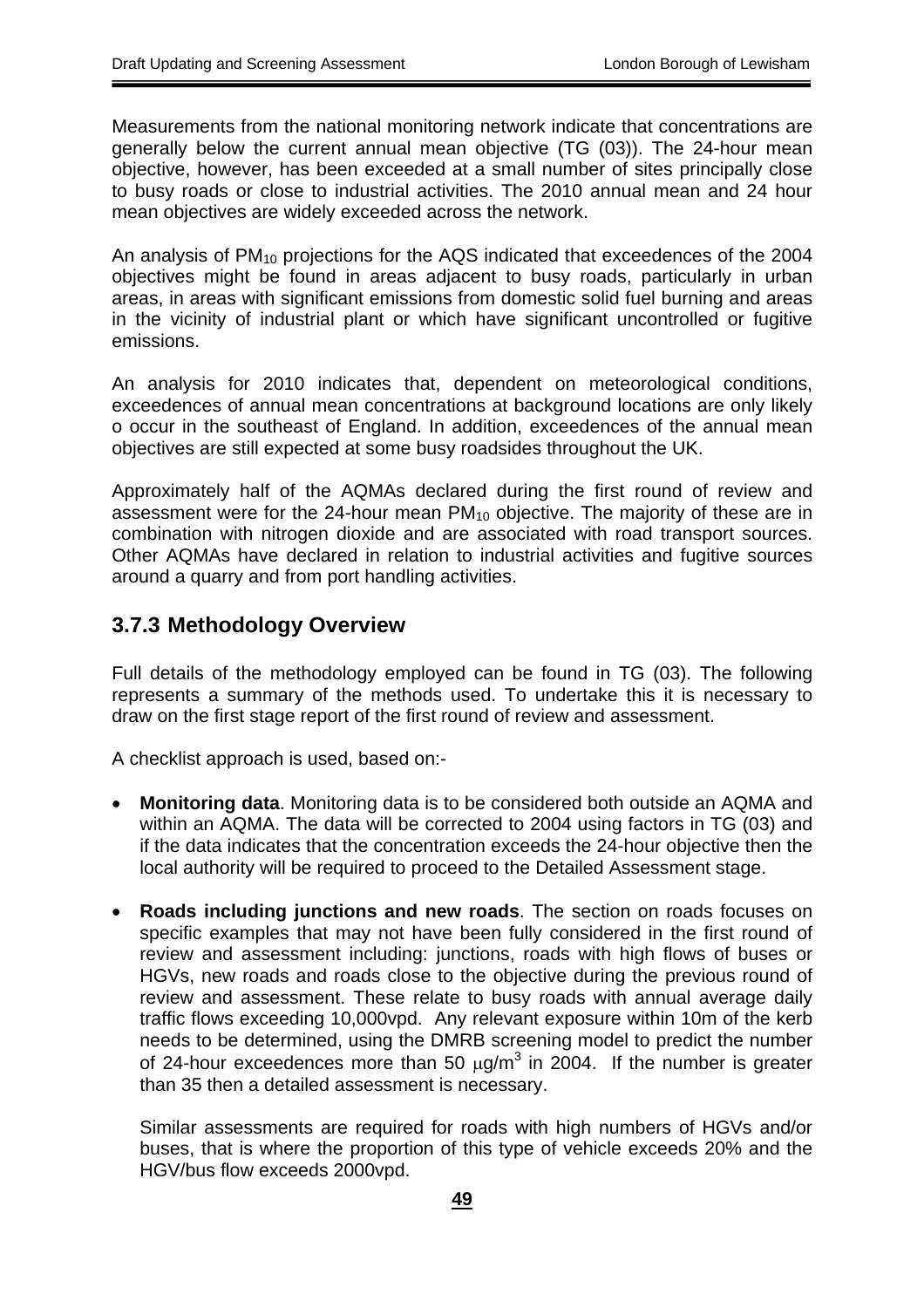For any new roads a specific assessment is required based on the DMRB screening model. Similarly, roads close to the objective at the last review and assessment or roads with significantly changed flows should be re-assessed.

- **New industrial sources and existing ones with significantly increased emissions**. For new industrial sources listed in the guidance it is likely that an air quality assessment will have been undertaken as part of planning or authorisation process. The results from this should be cited. If no assessment was undertaken then TG (03) provides nomograms for an assessment. The same approach is required where there has been a substantial increase in emissions, that is one greater than 30%.
- **Areas of domestic coal burning**. For domestic sources there is a need to identify small areas (500 x 500m) where significant solid fuel burning still takes place. If the density of such premises exceeds 50 per 500 x 500m then the nomogram in TG (03) is used to determine whether or not a detailed assessment is required.
- **Quarries, landfill sites, opencast coal, handling of dusty cargoes at ports**. For quarries, landfill sites and ports where dusty cargoes are handled it is necessary to identify whether there is relevant exposure near to any unpaved haul road, processing plant and materials handling facility. The proximity relates to distance, which is dependant on the annual mean background. For sites identified there is a need to use professional judgement based on complaints received and concerns with the facility.
- **Aircraft**. Aircraft emissions are important if there is relevant exposure within 500m of an airport boundary and the equivalent passenger numbers are predicted to exceed 10 million passengers per annum.

## **3.7.4 Assessment Results**

Detailed modelling of all sources across the Borough was undertaken in the third stage of the previous round of review and assessment for the 2004 objectives. This showed exceedences of the 24-hour mean objective for  $PM_{10}$  close to major roads in the Borough. As a result the Council declared five AQMAs across the Borough.

Subsequent modelling was undertaken in the fourth stage of the previous round of review and assessment using the then new emissions information and revised emission factors based on 1996 meteorology data. This also indicated exceedences of the 24-hour mean objective for  $PM_{10}$  close to major roads in the Borough.

#### **Monitoring**

The Council undertakes continuous monitoring of  $PM_{10}$  in the Borough at its Lewisham 2 (LW2) roadside site in New Cross. The site uses a TEOM instrument for monitoring  $PM_{10}$  and the results are presented in the report as a gravimetric equivalent, that is TEOM times 1.3.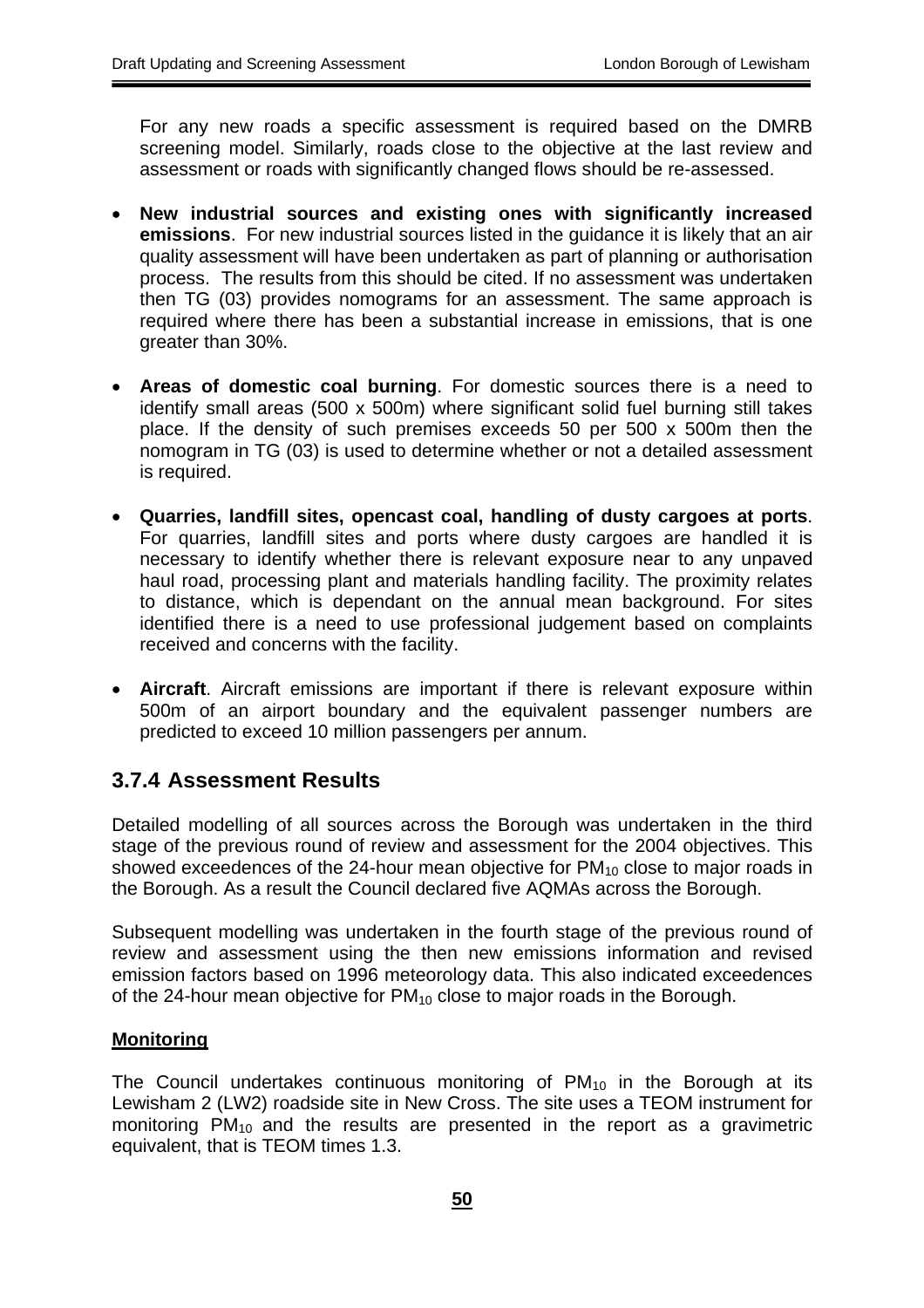The following table presents the results for 2002 when the site commenced operation. The results indicate that the 2004 annual mean objective of 40  $\mu$ q/m<sup>3</sup> is being met and confirms that there were days where the 24-hour mean standard of 50  $\mu$ g/m $3$  was exceeded, however the number of such days did not exceed 35.

### Table 12 - PM<sub>10</sub> monitoring at the Lewisham site (2002) (µg/m<sup>3</sup>)

|            | Days> 50 $\mu$ g/m <sup>3</sup> | Annual mean ug/m <sup>3</sup> |
|------------|---------------------------------|-------------------------------|
| Lewisham 2 |                                 |                               |

(Note - data capture rate was 54%)

The TG (03) guidance provides a method to estimate the annual mean from short term monitoring data and this method has been employed based on monitoring at the nearby background sites in Bexley (BX1), Greenwich (GR4) and Tower Hamlets (TH1). These sites all have more than 90% data capture for both 2001 and 2002. Based on the average of the ratio of annual mean and period means for these sites, the estimated 2001 annual mean for the Lewisham (LW2) site is 30  $\mu$ g/m<sup>3</sup> (TEOM).

The TG (03) guidance also includes correction factors to use with measurement results to estimate future levels and this has been undertaken using the above estimated 2001 annual mean for LW2. These levels have been used with the 2001 measurements and the results are given in tables 13 and 14. The secondary background  $PM_{10}$  concentrations also used with the methodology have been obtained from the airquality.co.uk website.

### Table 13 - Estimated PM<sub>10</sub> results at Lewisham sites for 2004 (using TG (03))

| 2004 | Annual mean (µg/m3) | No. of days> 50 $\mu$ g/m <sup>3</sup> |
|------|---------------------|----------------------------------------|
| LW2  |                     |                                        |

The above results do not indicate an exceedence of the 2004 annual mean and 24 hour mean objectives at the monitoring site in the Borough.

The details of the estimated annual mean  $PM_{10}$  concentrations in 2010 using a similar methodology are given in the following table.

### Table 14 - Estimated PM<sub>10</sub> results at Lewisham sites for 2010 (using TG (03) **methodology)**

| 2010 | Annual mean ( $\mu$ g/m <sup>3</sup> ) | No. of days> 50 $\mu$ g/m $^3$ |
|------|----------------------------------------|--------------------------------|
| LW2  | 2R 2                                   |                                |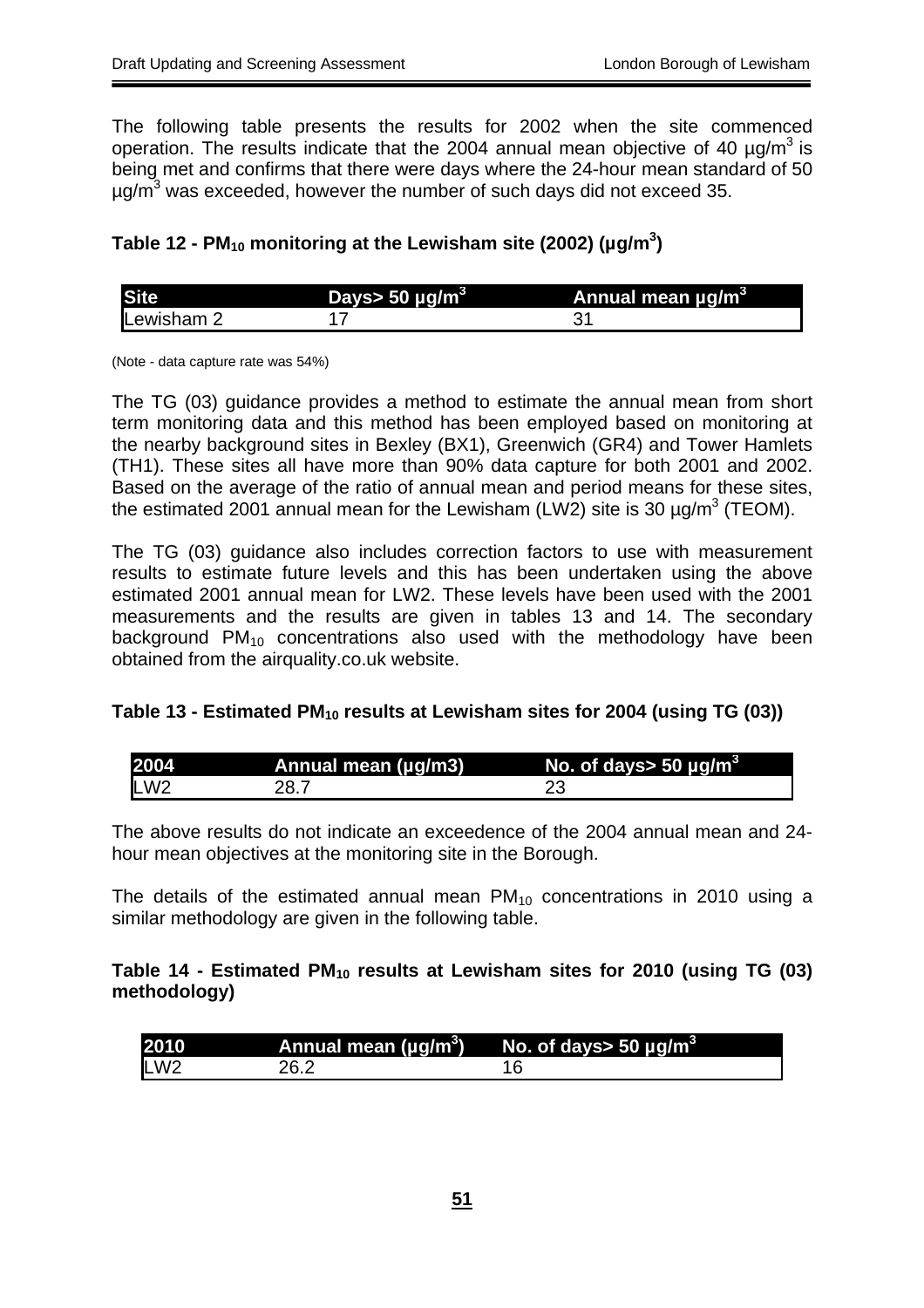Despite the predicted reduction resulting from future emission changes the estimates for the LW2 roadside site indicates that the 2010 annual mean of 23  $\mu$ g/m<sup>3</sup> and 24 hour mean objective of 50  $\mu$ g/m<sup>3</sup> (not be exceeded more than 10 times per year for London) will be exceeded in the Borough.

It is helpful to consider the Borough as part of the wider London conurbation and the most recent results for the period 1999 to 2001 from the continuous sites in nearby authorities in the LAQN are given in Table 15 for the 24 hour mean objective and Table 16 for the annual mean objective. The results also include the busy and polluted kerbside site at Marylebone road for comparison purposes. It should be noted that sites all have greater than 70% data capture, apart from the Marylebone Road measurement that had 68% data capture.

These results highlight that the 24 mean objective for 2004 of more than 35 days with a mean more than 50  $\mu$ g/m<sup>3</sup> was exceeded at Marylebone Road and Bexley 4 for all years. As mentioned above, the Marylebone Road is a kerbside site on a very busy road in central London and the Bexley 4 site is located in an industrial area with specific transport issues. The roadside sites all indicate higher concentrations than the background sites, with the Bromley 7 site (in 1999) and Greenwich 7 (in 2002) also exceeding the objective. The results from all other sites indicate that the objective was achieved.

| <b>LAQN</b> site        | <b>Type</b> | <b>Instrument</b> | 1999 | 2000 | 2001 | 2002 |
|-------------------------|-------------|-------------------|------|------|------|------|
| Marylebone Rd           | Κ           | G-KFG             | no   | no   | no   | 51   |
| Marylebone Rd           | Κ           | <b>G-Partisol</b> | no   | no   | no   | 65   |
| Marylebone Rd           | Κ           |                   | 111  | 157  | 106  | 111  |
| Bexley 1                | S           |                   | 17   | 10   | 18   | 11   |
| Bexley 2                | S           |                   | 17   | 10   | 24   | 14   |
| Bexley 3                | S           |                   | 13   | 10   | 14   | 15   |
| Bexley 4                | R           |                   | 77   | 78   | 100  | 98   |
| <b>Bromley 7</b>        | R           | в                 | 59   | 16   | 21   | 15   |
| <b>Crystal Palace 1</b> | R           |                   | 0    | 17   | 24   | 6    |
| Greenwich 4             | U           |                   | 5    | 2    | 11   | 5    |
| Greenwich 5             | R           |                   | 8    | 12   | 18   | 13   |
| Greenwich 7             | R           |                   | no   | no   | no   | 43   |
| Greenwich Bexley 6      | R           |                   | no   | 2    | 30   | 19   |
| Southwark 2             | R           |                   | no   | no   |      | 25   |
| <b>Tower Hamlets 1</b>  |             |                   | 21   | 5    | 15   | 10   |
| <b>Tower Hamlets 3</b>  |             |                   | Ω    | 2    | 10   | 13   |

|  |                                            |  |  |  | Table 15 - Number of days PM <sub>10</sub> 24 hour mean exceeds 50 $\mu$ g/m <sup>3</sup> in |  |  |
|--|--------------------------------------------|--|--|--|----------------------------------------------------------------------------------------------|--|--|
|  | neighbouring local authorities (1999-2002) |  |  |  |                                                                                              |  |  |

(For Instrument: T represents TEOM; B – BAM; G – gravimetric. K: kerbside, R: roadside and U: urban background. Italics indicates < 90% data capture, 'no' indicates site not in operation and bold indicates an exceedence of the objective)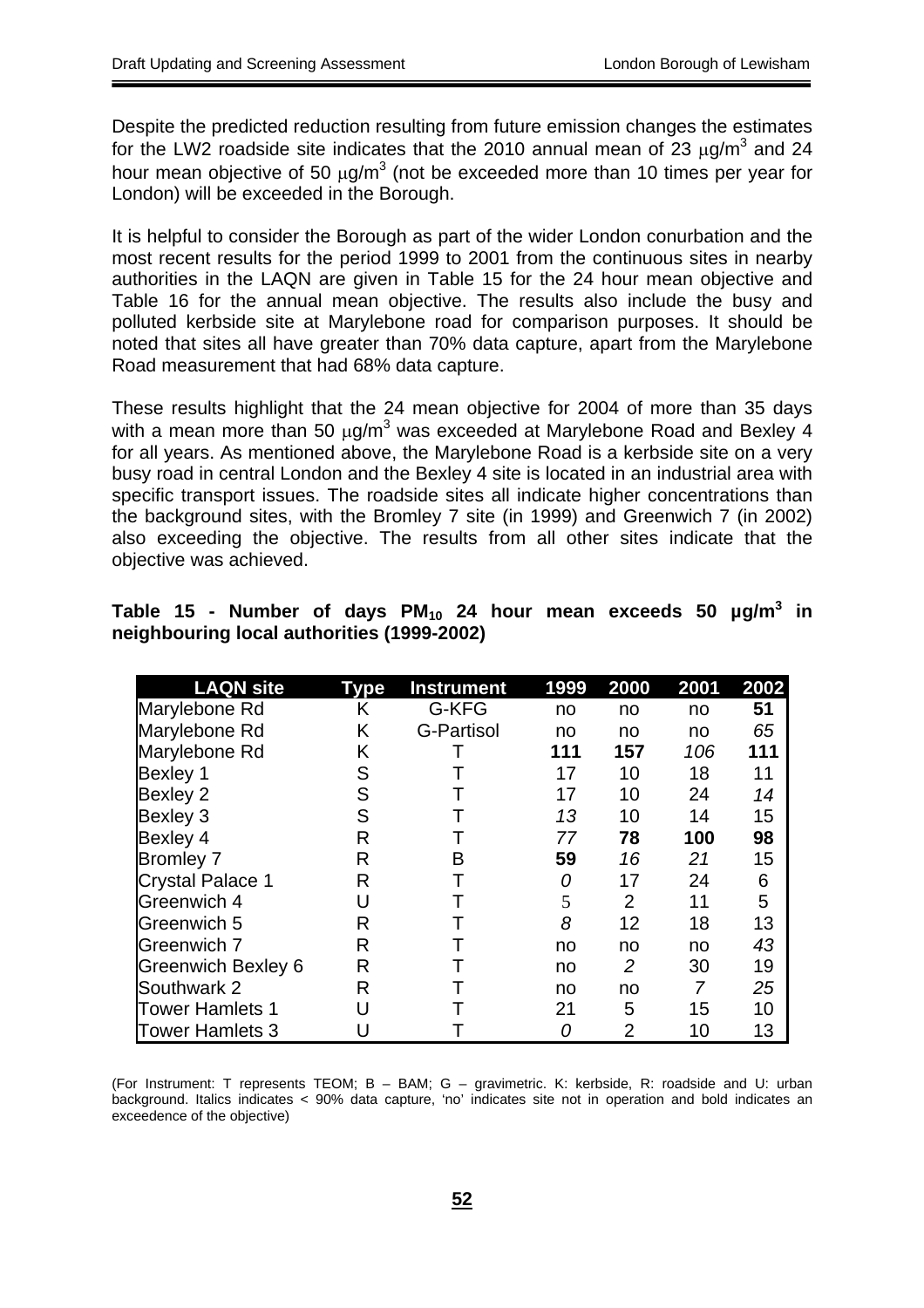| <b>LAQN site</b>        | Type | 1999 | 2000) | 2001 | 2002 |
|-------------------------|------|------|-------|------|------|
| Marylebone Rd           | K    | no   | no    | no   | 37   |
| Marylebone Rd           | Κ    | no   | no    | no   | 44   |
| Marylebone Rd           | Κ    | 46   | 48.1  | 43   | 44   |
| <b>Bexley 1</b>         | S    | 25   | 23.4  | 24   | 25   |
| <b>Bexley 2</b>         | S    | 23   | 23.4  | 25   | 24   |
| <b>Bexley 3</b>         | S    | 23   | 23.4  | 25   | 25   |
| Bexley 4                | R    | 47   | 35.1  | 40   | 42   |
| <b>Bromley 7</b>        | R    | 38   | 32.5  | 28   | 27   |
| <b>Crystal Palace 1</b> | R    | 29   | 29.9  | 31   | 28   |
| Greenwich 4             | U    | 22   | 19.5  | 23   | 23   |
| Greenwich 5             | R    | 26   | 26    | 28   | 27   |
| Greenwich 7             | R    | no   | no    | no   | 35   |
| Greenwich Bexley 6      | R    | no   | 23.4  | 29   | 28   |
| Southwark 2             | R    | no   | no    | 31   | 33   |
| <b>Tower Hamlets 1</b>  | U    | 27   | 23.4  | 24   | 25   |
| <b>Tower Hamlets 3</b>  | U    | 17   | 19.5  | 21   | 26   |

|       | Table 16 - PM <sub>10</sub> annual mean (µg/m <sup>3</sup> ) in neighbouring local authorities (1999- |  |  |
|-------|-------------------------------------------------------------------------------------------------------|--|--|
| 2002) |                                                                                                       |  |  |

(For Instrument: T represents TEOM; B – BAM; G – gravimetric. K: kerbside, R: roadside and U: urban background. Italics indicates < 90% data capture, 'no' indicates site not in operation and bold indicates an exceedence of the objective)

The annual mean results for the sites all indicate that the objective has been met except at the Marylebone Road and Bexley 4 sites. The results also indicate that the kerbside and roadside results recorded higher concentrations than those at background sites.

The findings for these LAQN sites are considered indicative of the likely findings across this Borough.

The assessment of  $PM_{10}$  based on monitoring confirms that the only areas where the 2004 objectives are likely to be exceeded across the Borough are close to busy roads. Based on these findings a Detailed Assessment is not required.

Estimations based on monitoring results in the Borough indicate that the 2010 objectives will be exceeded in parts of the Borough. However, the Council is not required at the present to progress to a Detailed Assessment for these objectives in this round of review and assessment.

### **Roads**

The third and fourth stage reports for the previous round of review and assessment provided modelling of the main roads in Lewisham and addressed the issues of junctions and high flows of HGVs and buses. The TG (03) guidance also requires an assessment of roads close to the objective during the first round of review and assessment and this was undertaken in the Council's Stage 4 report. Hence no further examination of these roads will be undertaken in this report.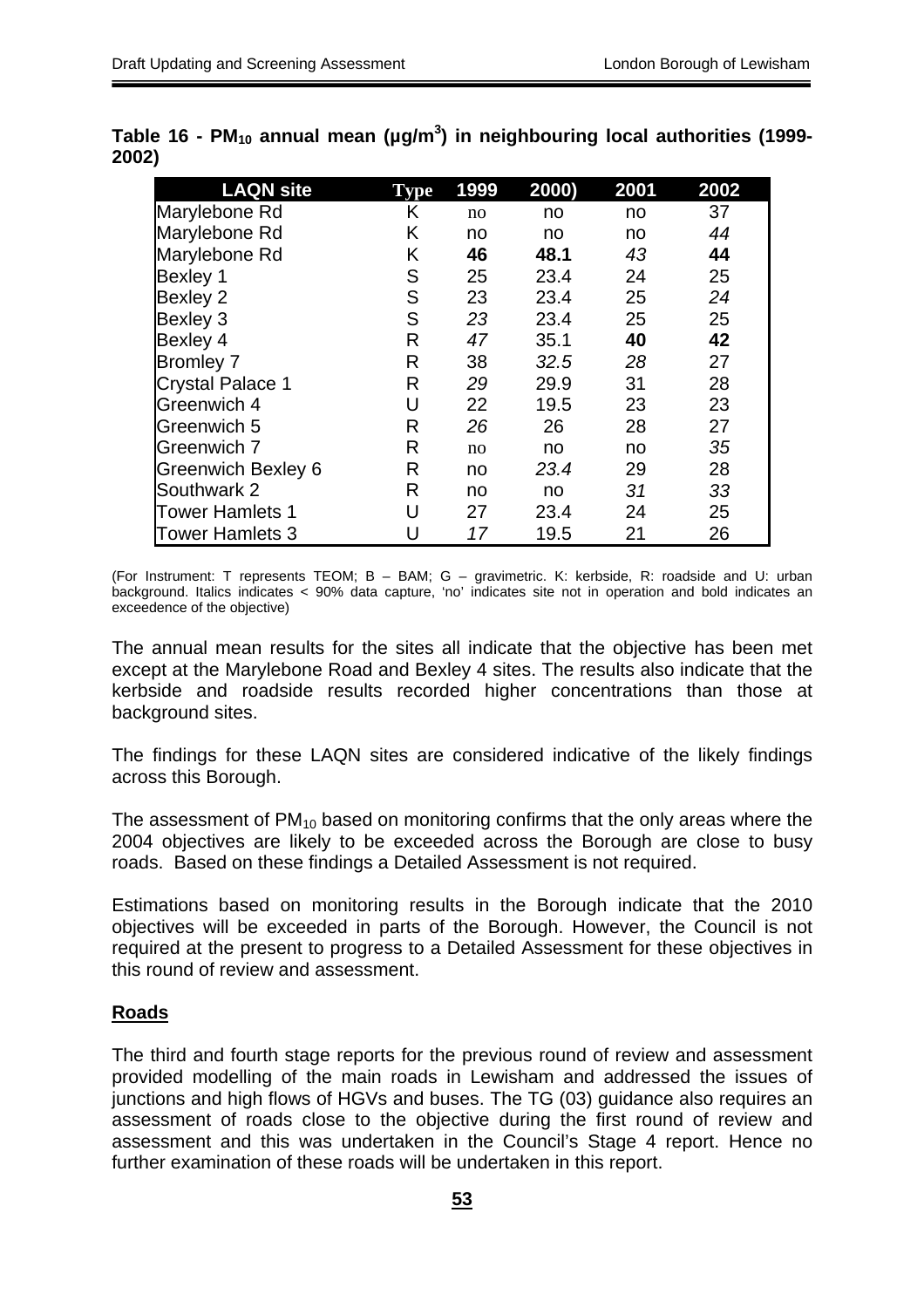The rest of this section focuses on roads with significantly changed flows although no roads have been identified where the actual flows have recently increased significantly.

However, there are a number of roads with significantly changed flows since the start of the previous round of review and assessments. These have arisen due to a revision of traffic link information in the emission inventory. To identify these roads a comparison was undertaken between the supplied 1999 and 2001 LAEI data where the traffic flow has increased by more than 25%.

The traffic data for these roads is given in Appendix 2. The results of the DMRB assessment are given in Table 17. The receptor positions are assumed at 5m from the kerb.

Table 17 - Predicted number of 24 hour means of PM<sub>10</sub> exceeding 50 µg/m<sup>3</sup> for **2004 for roads with substantial changes in Lewisham area** 

| road name                      |       | Road number No. of days> 50 $\mu$ g/m <sup>3</sup> |
|--------------------------------|-------|----------------------------------------------------|
| <b>EVELYN STREET</b>           | A200  | 15                                                 |
| <b>LOAMPIT VALE</b>            | A20   | 18                                                 |
| <b>CREEK ROAD</b>              | A200  | 19                                                 |
| <b>IDEPTFORD CHURCH STREET</b> | A200  | 19                                                 |
| <b>IEVELYN STREET</b>          | A200  | 19                                                 |
| <b>BROMLEY HILL</b>            | A21   |                                                    |
| <b>BROMLEY ROAD</b>            | A21   |                                                    |
| <b>BECKENHAM HILL ROAD</b>     | A2015 |                                                    |

The estimates for the roads with substantial changes indicate that the 2004 objective will not be exceeded.

No new roads with traffic flows greater than 10,000vpd have been built in the Borough since the previous round of review and assessments where there is relevant exposure arising.

#### **Industrial sources**

No new relevant processes have started in or close to the Borough since the previous round of review and assessments. An examination of the Environment Agency's Pollution Inventory and the Part B processes on the Council's Public Register has identified that there are no existing processes with substantially increased emissions of  $PM_{10}$  within the Borough or neighbouring local authority areas since the previous round of review and assessments.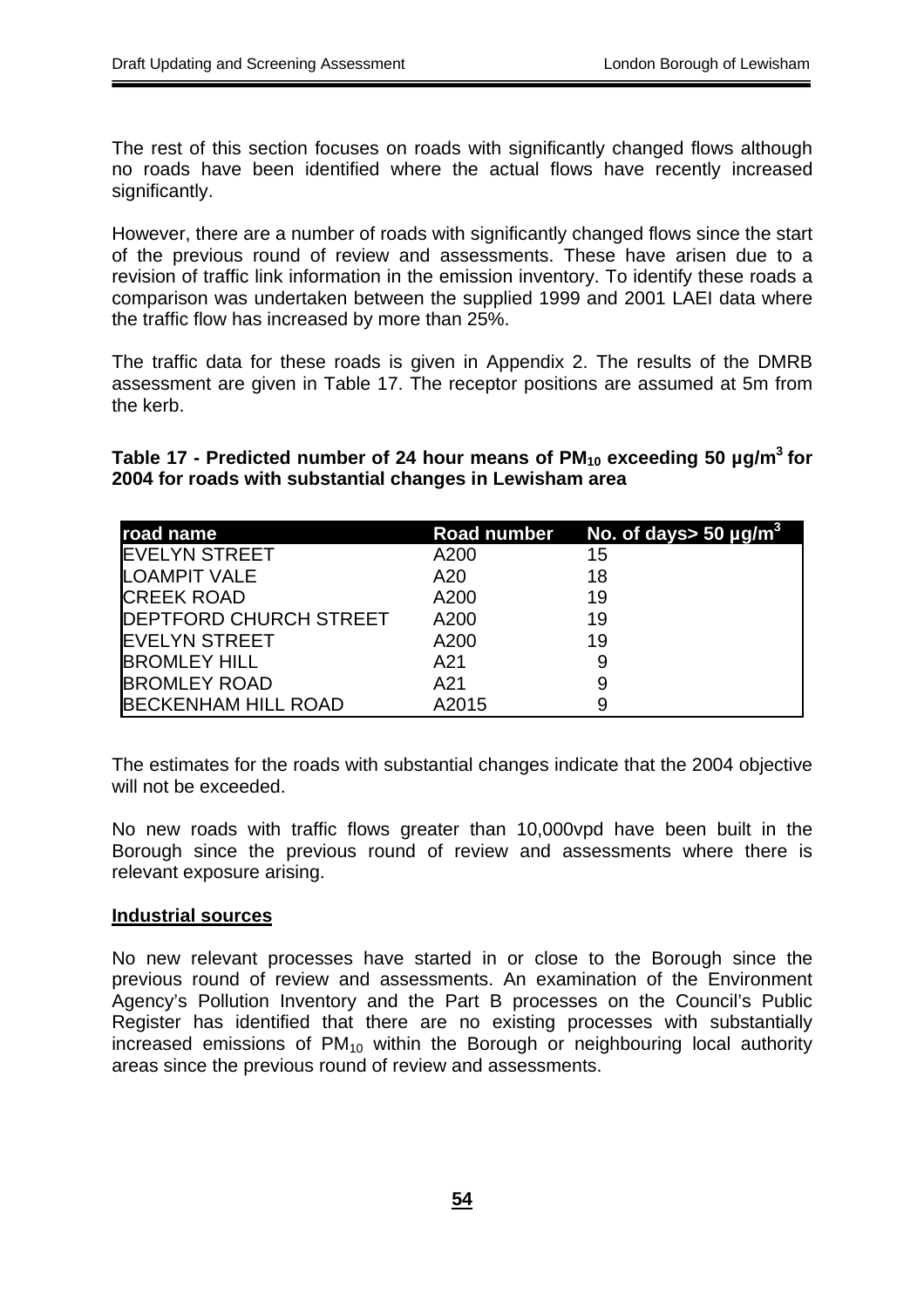#### **Domestic sources**

From local knowledge and professional judgement, significant domestic burning of solid fuels is not undertaken across the Borough so there is no need for further assessment.

#### **Quarries/ landfill sites/ handling of dusty cargoes**

There are no quarries, landfill sites or areas where dusty cargoes are handled within the Borough. There are, however, numerous dust complaints, which possibly include a PM<sub>10</sub> fraction, from fugitive sources close to Mercury Way, SE14 and Bolina Road, SE16. Examination of the areas indicates that the potential sources include metal recycling plants and various waste transfer stations. The nearest relevant exposure to the sources are within 200m and the estimated annual mean background concentration for 2004 is less than 26 $\mu$ g/m<sup>3</sup>. As a result and using TG (03) guidance, further Detailed Assessment is required.

### **Aircraft**

As stated earlier in the section for nitrogen dioxide there is no airport in the Borough and assessment is not required.

## **3.7.5 Conclusions**

The Updating and Screening Assessment for PM<sub>10</sub> has identified a risk that the 2004 objectives will be exceeded in the Borough. This is consistent with the Council's previous local air quality management findings and actions. The Council therefore need not undertake a Detailed Assessment in respect of  $PM_{10}$  with a view to revoking its five AQMAs. The Updating and Screening Assessment for  $PM_{10}$  has identified an additional risk of the objectives being exceeded by 2004 from fugitive sources in the north of the Borough and that there is a risk that the 2010 objectives will be exceeded across several parts of Lewisham.

**The findings of the Updating and Screening Assessment have shown that it will be necessary to undertake a Detailed Assessment of particulates for this round of review and assessment**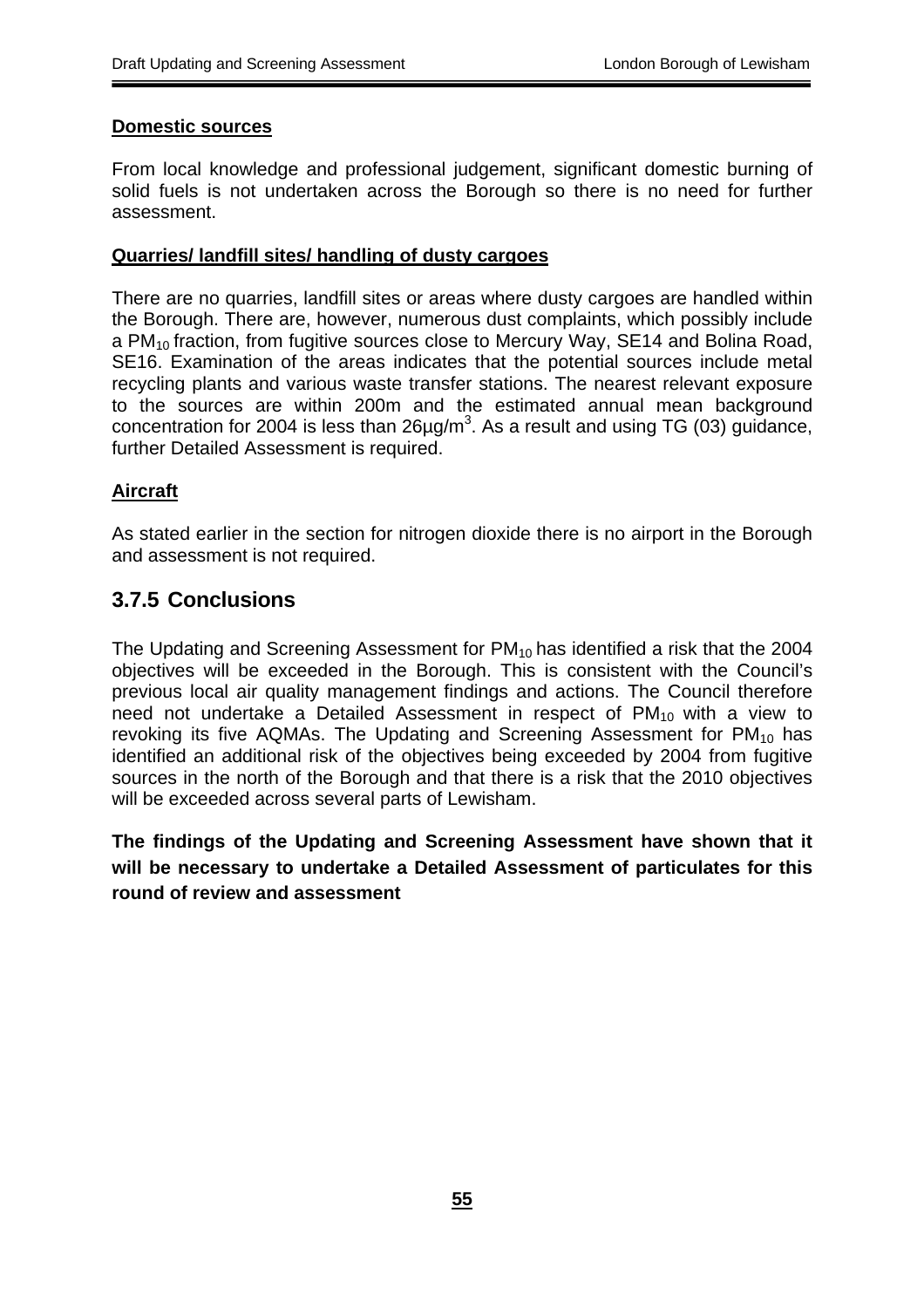## **4. Conclusions and Recommendations – Further Actions**

## **4.1 Introduction**

This report follows the technical guidance (TG (03)) produced for the Updating and Screening Assessment of the second round of review and assessment and it fulfils this part of the continuing LAQM process.

The results, from following this methodology, are that the Council has not identified a risk of the air quality objectives for carbon monoxide, benzene, 1,3-butadiene, lead, and sulphur dioxide being exceeded by the relevant years anywhere in the Borough. The Council need not therefore proceed beyond the Updating and Screening Assessment for these pollutants.

The Council has identified the following:-

- **For the nitrogen dioxide annual mean and hourly objectives** there is a risk that these objectives will be exceeded at locations with relevant public exposure. The Council has previously designated five separate AQMAs for nitrogen dioxide. The findings of the Updating and Screening Assessment are consistent with this action. The assessment has also indicated that there is a risk that the hourly objective will be exceeded at Lewisham bus station.
- **For the PM<sub>10</sub> 2004 daily objective** there is a risk that the objective will be exceeded at locations with relevant public exposure. For the 2004 objective the Council has previously designated five separate AQMAs for  $PM_{10}$ . The findings of the Updating and Screening Assessment are consistent with this action. An additional risk in relation to fugitive emission sources in the Borough has been identified.
- **For the PM<sub>10</sub> 2010 objectives** there is a risk that these objectives will be exceeded at locations with relevant public exposure. The Council is not required to undertake a Detailed Assessment for these PM<sub>10</sub> objectives at this stage. The findings for  $PM_{10}$  have been noted for longer term planning.

For pollutants not requiring detailed assessments the LAQM guidance requires the production of annual air quality progress reports by the end of April 2005, prior to undertaking the next Updating and Screening Assessment by the end of April 2006.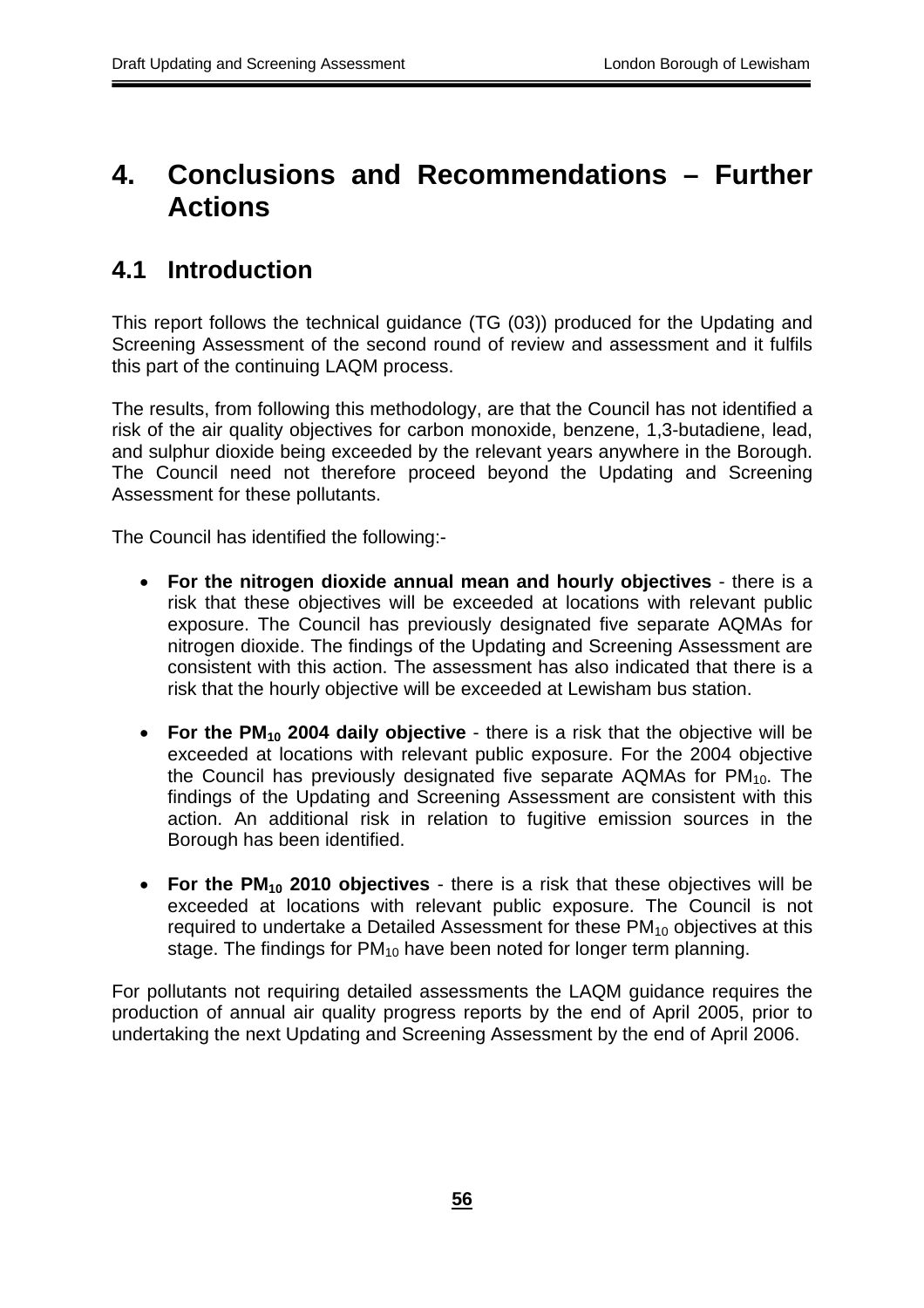## **4.2 Detailed Assessment – Further Action**

The TG (03) guidance advises that a Detailed Assessment is required to determine with reasonable certainty whether or not there is a likelihood of the objectives not being achieved. Therefore, the Council has decided to take the following action:-

- Undertake consultation on the findings arising from this report with the statutory and other consultees as required.
- Undertake a Detailed Assessment for the 2005 nitrogen dioxide hourly objective in relation to Lewisham bus station.
- Undertake a Detailed Assessment for the 2004  $PM_{10}$  daily objective in relation to the identified fugitive emission sources in the Borough.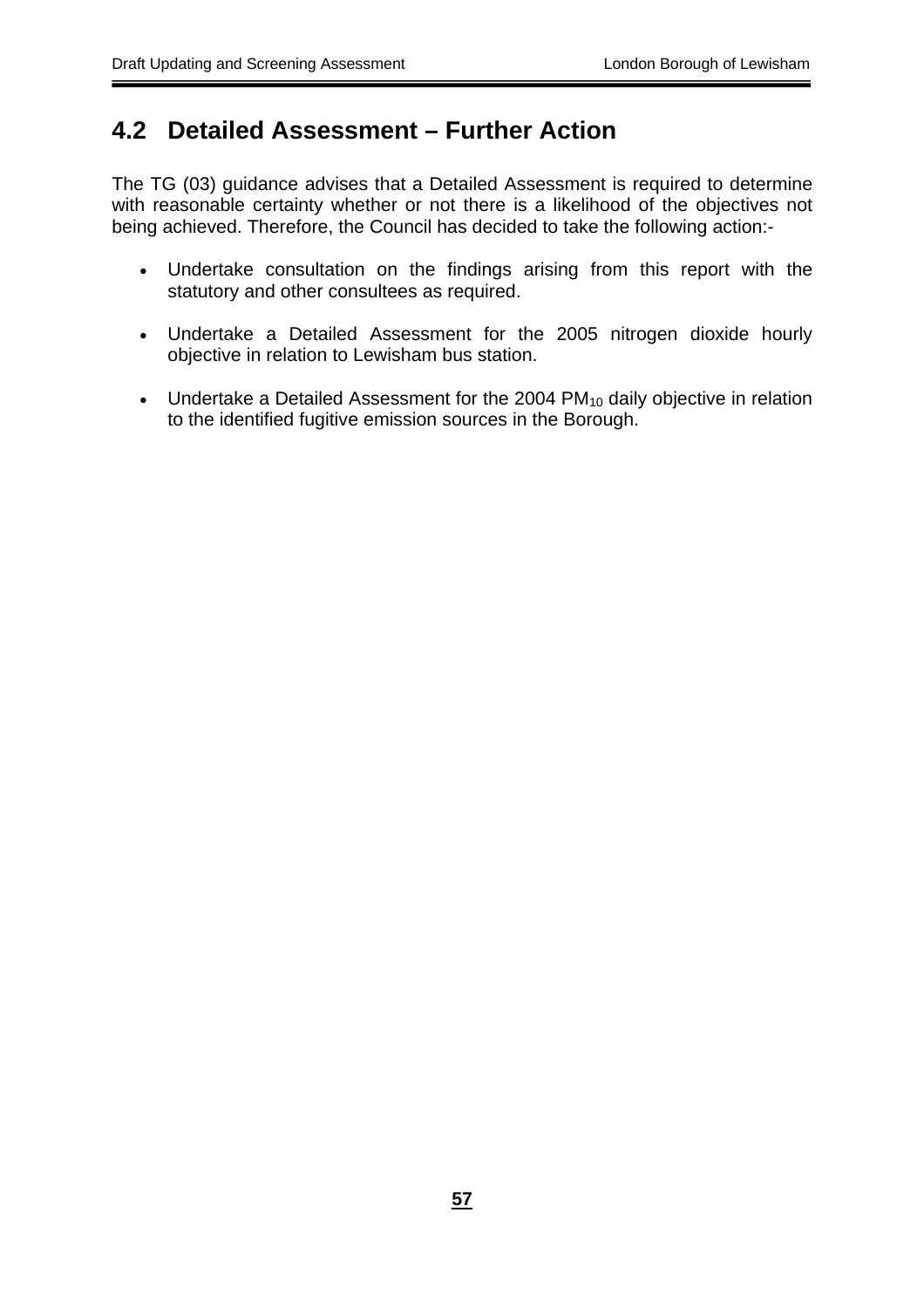## **5. References**

Airborne Particles Expert Group (APEG), 1999. Source apportionment of particulate matter in the United Kingdom. HMSO.

DEFRA, 2000. Air Quality Strategy for England, Scotland, Wales and Northern Ireland. DEFRA, London. Cm 4548.

DEFRA, 2003. Air Quality Strategy Addendum for England, Scotland, Wales and Northern Ireland. DEFRA, London.

DEFRA, 2003. Local Air Quality Management, Technical guidance LAQM.TG(03). DEFRA, London.

London Borough of Lewisham, 1998. Review and Assessment of Air Quality in the Borough of Lewisham, First Stage Report.

London Borough of Lewisham, 1999. Review and Assessment of Air Quality in the Borough of Lewisham, Second Stage Report.

London Borough of Lewisham, 2000. Review and Assessment of Air Quality in the Borough of Lewisham, Third Stage Report.

London Borough of Lewisham, 2003. Review and Assessment of Air Quality in the Borough of Lewisham, Draft Air Quality Action Plan.

London Borough of Lewisham, 2002. Review and Assessment of Air Quality in the Borough of Lewisham, Draft Fourth Stage Report.

London Air Quality Network Annual Reports 1997 – 2001

Stedman et al, 2001. Baseline  $PM_{10}$  and  $NO_x$  projections for  $PM_{10}$  objective analysis, AEAT/ENV/R/0726.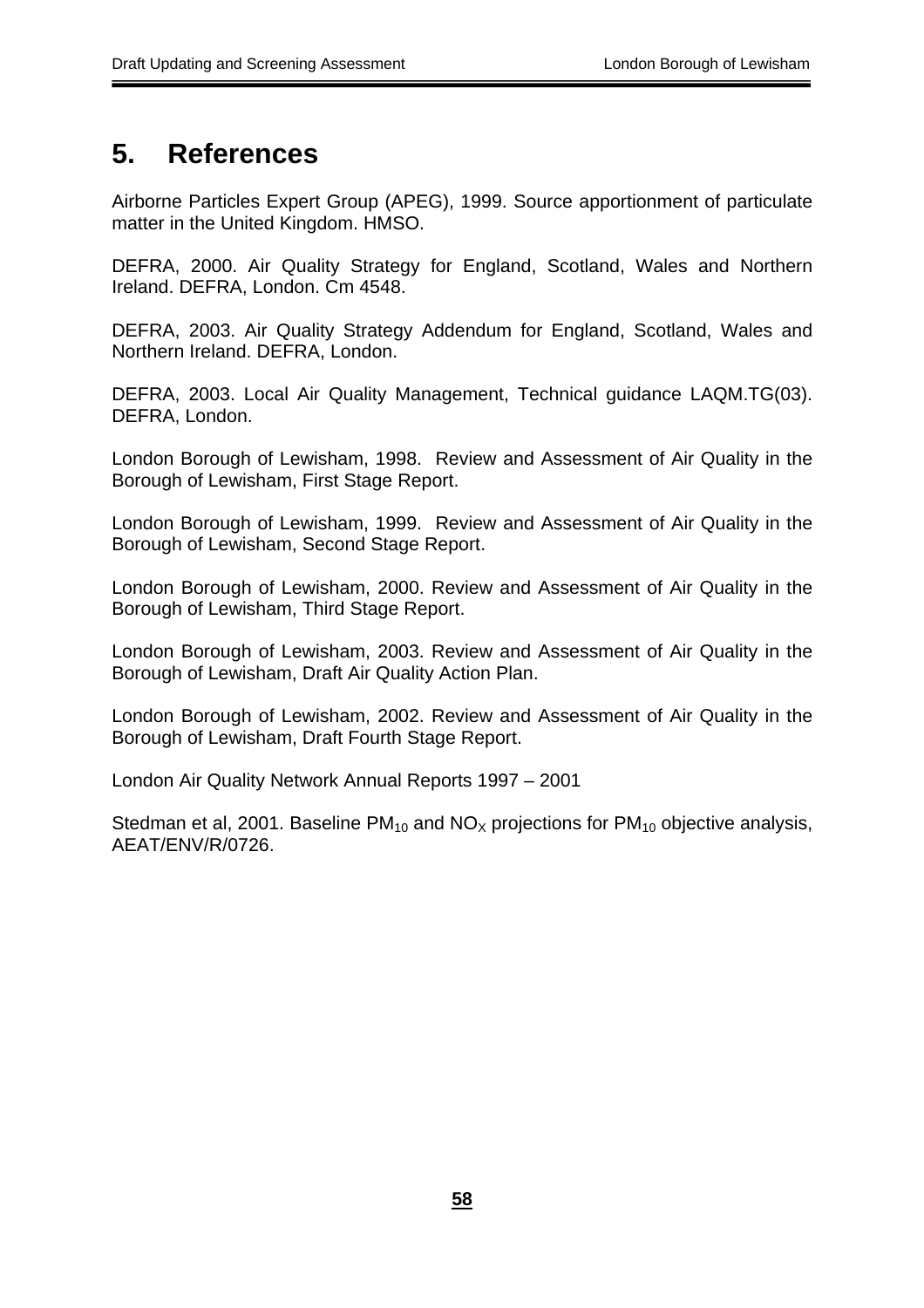# **6. Glossary of Terms**

| AADT                   | Annual Average Daily Traffic (vehicles per day)     |
|------------------------|-----------------------------------------------------|
| <b>APEG</b>            | <b>Airborne Particles Expert Group</b>              |
| <b>AQMA</b>            | Air Quality Management Area                         |
| <b>AQS</b>             | <b>Air Quality Strategy</b>                         |
| <b>AURN</b>            | <b>Automatic Urban and Rural Network</b>            |
| CO                     | Carbon monoxide                                     |
| <b>COMEAP</b>          | Committee on the Medical Effects of Air Pollutants  |
| DA.                    | <b>Detailed Assessment</b>                          |
| <b>DEFRA</b>           | Department for Environment Food and Rural Affairs   |
| <b>DMRB</b>            | Design Manual for Roads and Bridges Screening Model |
| <b>HGV</b>             | <b>Heavy Goods Vehicles</b>                         |
| LAEI                   | London Atmospheric Emissions Inventory              |
| <b>LAQM</b>            | <b>Local Air Quality Management</b>                 |
| <b>LAQN</b>            | <b>London Air Quality Network</b>                   |
| mg/m <sup>3</sup>      | Milligrams of the pollutant per cubic metre of air  |
| $\mu$ g/m <sup>3</sup> | Micrograms of the pollutant per cubic metre of air  |
| ppb                    | Parts per billion                                   |
| ppm                    | Parts per million                                   |
| NO                     | Nitric oxide                                        |
| NO <sub>2</sub>        | Nitrogen dioxide                                    |
| $PM_{10}$              | Particles with diameter less than 10um              |
| QA/QC                  | <b>Quality Assurance / Quality Control</b>          |
| SO <sub>2</sub>        | Sulphur dioxide                                     |
| <b>TEOM</b>            | <b>Tapered Element Oscillating Microbalance</b>     |
|                        |                                                     |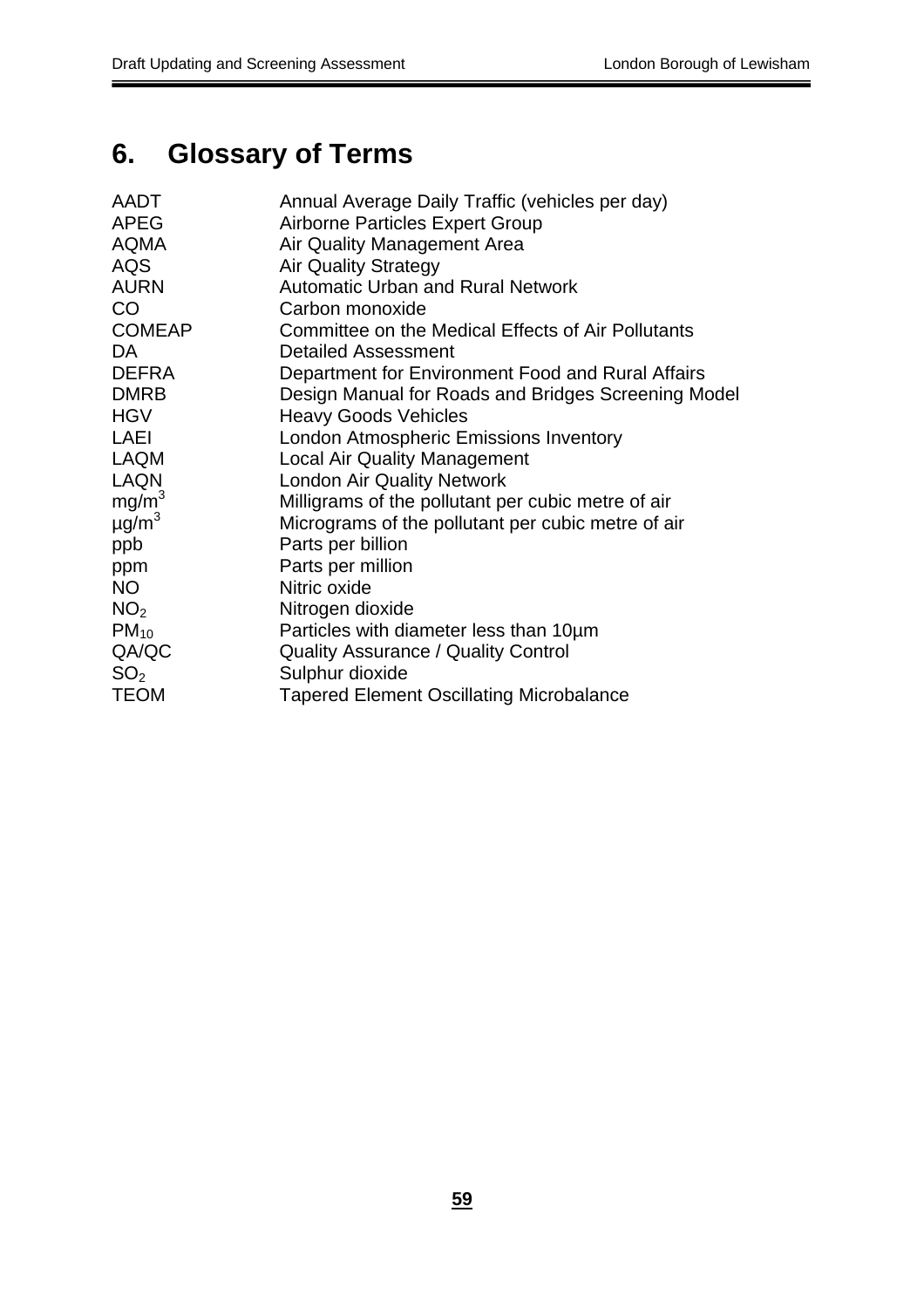# **7. Appendices**

## **Appendix 1**

Table 18:- Data capture rates (%) for the NO<sub>2</sub> continuous monitoring sites **(1999-2002)** 

| <b>LAQN site</b>        | Tvpe | 1999 | 2000 | 2001 | 2002 |
|-------------------------|------|------|------|------|------|
| Lewisham 1              |      | 95   | 43   | 45   | 93   |
| Lewisham 2              | R    |      |      |      | 75   |
| Marylebone Rd           | K    |      |      | 94   | 98   |
| <b>Bromley 7</b>        | R    | 94   | 82   | 88   | 97   |
| <b>Crystal Palace 1</b> | R    | 11   | 96   | 96   | 82   |
| Greenwich 4             | U    | 96   | 97   | 97   | 98   |
| Greenwich 5             | R    | 26   | 98   | 96   | 99   |
| Greenwich 7             | R    |      |      |      | 71   |
| Southwark 1             |      | 93   | 96   | 97   | 84   |
| Southwark 2             | R    | 49   | 89   | 92   | 86   |
| <b>Tower Hamlets 1</b>  | U    | 93   | 84   | 96   | 97   |
| <b>Tower Hamlets 2</b>  | R    | 97   | 91   | 87   | 98   |
| Tower Hamlets 3         |      |      | 94   | 95   | 91   |

(Note - K: kerbside, R: roadside and U: urban background and a gap indicates site not in operation)

|                 |  |  |  |  | Table 19:- Data capture rates (%) for the $PM_{10}$ continuous monitoring sites |  |
|-----------------|--|--|--|--|---------------------------------------------------------------------------------|--|
| $(1999 - 2002)$ |  |  |  |  |                                                                                 |  |

| <b>LAQN</b> site        | Type | <b>Type</b> | 1999 | 2000 | 2001 | 2002 |
|-------------------------|------|-------------|------|------|------|------|
| Marylebone Rd           | Κ    |             |      | 98   | 89   | 98   |
| Marylebone Rd           | Κ    | G -Partisol |      |      |      | 67   |
| Marylebone Rd           | K    | G-KFG       |      |      |      | 90   |
| <b>Bexley 1</b>         | S    |             | 96   | 97   | 96   | 98   |
| Bexley 2                | S    |             | 95   | 97   | 99   | 82   |
| Bexley 3                | S    |             | 77   | 93   | 96   | 98   |
| Bexley 4                | R    |             | 62   | 97   | 98   | 95   |
| <b>Bromley 7</b>        | R    | B           | 90   | 86   | 88   | 92   |
| <b>Crystal Palace 1</b> | R    |             | 23   | 96   | 98   | 99   |
| Greenwich 4             | U    |             | 98   | 92   | 97   | 94   |
| Greenwich 5             | R    |             | 45   | 97   | 98   | 95   |
| Greenwich 7             | R    |             |      |      |      | 81   |
| Southwark 1             | U    | Т           |      |      |      | 16   |
| Southwark 2             | R    |             |      |      | 38   | 71   |
| <b>Tower Hamlets 1</b>  | U    |             | 97   | 97   | 98   | 96   |
| <b>Tower Hamlets 3</b>  |      |             | 13   | 94   | 94   | 90   |

(Note - for Instrument: T represents TEOM; B – BAM; G – gravimetric. K: kerbside, R: roadside and U: urban background and a gap indicates site not in operation)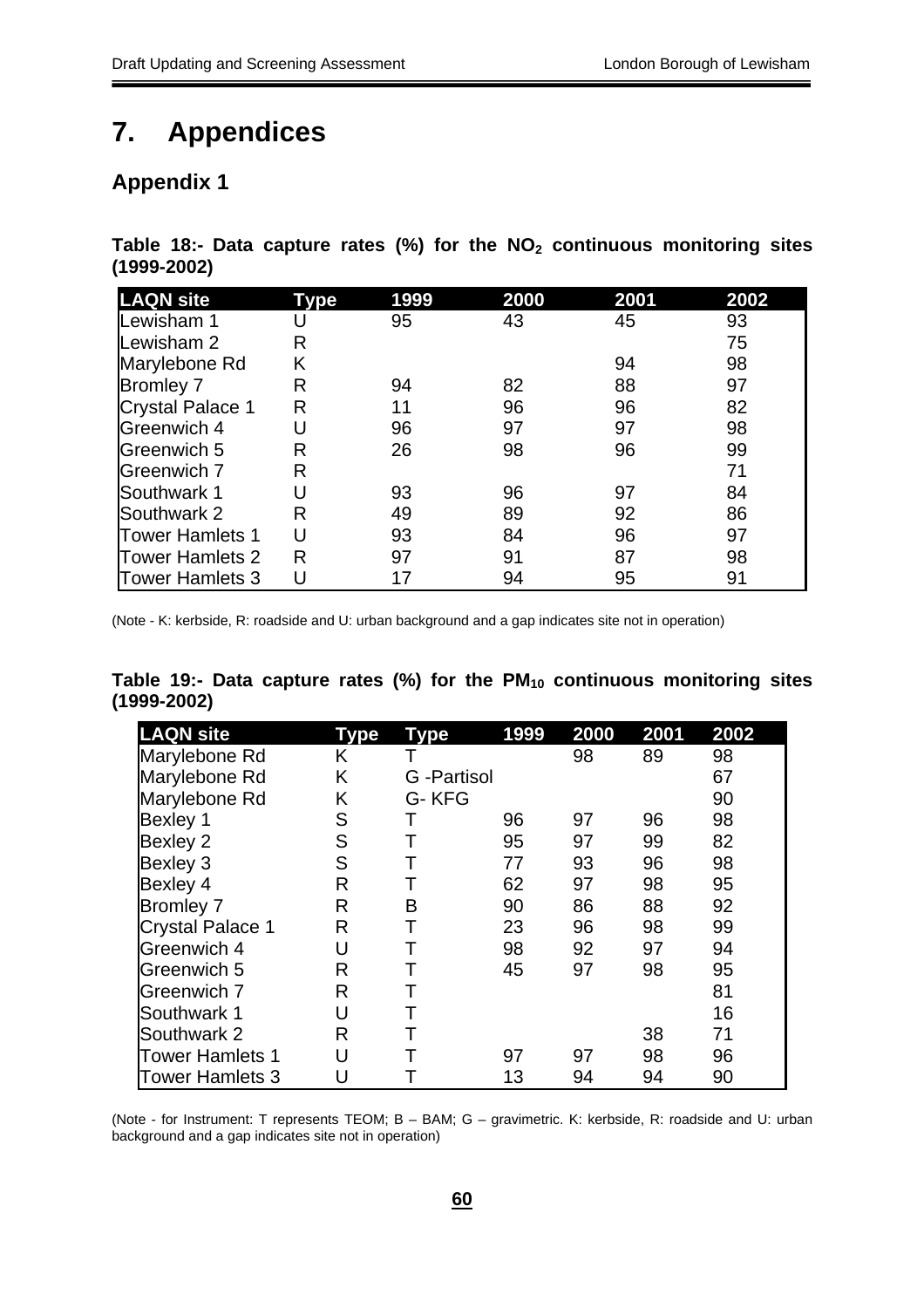# **Appendix 2**

|                             | <b>Road</b> | <b>Total</b> | Total        | <b>Percent</b> |
|-----------------------------|-------------|--------------|--------------|----------------|
| Road name                   | number      | vehicles     | <b>HGV's</b> | <b>HGVs</b>    |
| <b>DEPTFORD BROADWAY</b>    | A2          | 27787        | 3796         | 13.7           |
| <b>NEW CROSS ROAD</b>       | A2          | 27787        | 3796         | 13.7           |
| <b>LEWISHAM WAY</b>         | A20         | 28434        | 1837         | 6.5            |
| <b>LOAMPIT HILL</b>         | A20         | 28434        | 1837         | 6.5            |
| <b>LOAMPIT VALE</b>         | A20         | 28434        | 1837         | 6.5            |
| BROMLEY ROAD                | A21         | 27875        | 2067         | 7.4            |
| <b>LONDON ROAD</b>          | A205        | 31890        | 2501         | 7.8            |
| SYDENHAM ROAD               | A212        | 32331        | 1037         | 3.2            |
| <b>BROOKMILL ROAD</b>       | A2210       | 12704        | 2022         | 15.9           |
| <b>JERRARD STREET</b>       | A2210       | 12704        | 2022         | 15.9           |
| <b>THURSTON ROAD</b>        | A2210       | 12704        | 2022         | 15.9           |
| LEWISHAM ROAD               | A2211       | 17266        | 1259         | 7.3            |
| PARKFIELD ROAD              | A2          | 14655        | 1982         | 13.5           |
| <b>BROWNHILL ROAD</b>       | A205        | 29920        | 2959         | 9.9            |
| DEPTFORD BROADWAY           | A2209       | 27549        | 1338         | 4.9            |
| DEPTFORD CHURCH STREET      | A2209       | 29699        | 1911         | 6.4            |
| <b>IDEPTFORD BRIDGE</b>     | A2          | 45817        | 4937         | 10.8           |
| <b>LEE HIGH ROAD</b>        | A20         | 24818        | 1745         | 7.0            |
| <b>BROWNHILL ROAD</b>       | A205        | 25325        | 1971         | 7.8            |
| WESTWOOD HILL               | A212        | 32522        | 2003         | 6.2            |
| DARTMOUTH ROAD              | A2216       | 20931        | 1234         | 5.9            |
| <b>KIRKDALE</b>             | A2216       | 20931        | 1234         | 5.9            |
| <b>SOUTHEND LANE</b>        | A2218       | 29995        | 862          | 2.9            |
| <b>STANTON WAY</b>          | A2218       | 29995        | 862          | 2.9            |
| <b>AMERSHAM ROAD</b>        | A2          | 19885        | 4046         | 20.3           |
| <b>NEW CROSS ROAD</b>       | A2          | 19885        | 4046         | 20.3           |
| <b>EVELYN STREET</b>        | A200        | 34866        | 2426         | 7.0            |
| <b>KENDER STREET</b>        | A202        | 23231        | 2545         | 11.0           |
| <b>QUEEN'S ROAD</b>         | A202        | 23231        | 2545         | 11.0           |
| <b>DARTMOUTH ROAD</b>       | A205        | 25392        | 1586         | 6.2            |
| <b>STANSTEAD ROAD</b>       | A205        | 25392        | 1586         | 6.2            |
| <b>WALDRAM CRESCENT</b>     | A205        | 25392        | 1586         | 6.2            |
| <b>WALDRAM PARK ROAD</b>    | A205        | 25392        | 1586         | 6.2            |
| <b>BELL GREEN</b>           | A212        | 21939        | 1226         | 5.6            |
| <b>SYDENHAM ROAD</b>        | A212        | 21939        | 1226         | 5.6            |
| <b>BARING ROAD</b>          | A2212       | 18253        | 796          | 4.4            |
| <b>LEWISHAM WAY</b>         | A2          | 23710        | 2469         | 10.4           |
| <b>NEW CROSS ROAD</b>       | A2          | 27660        | 2774         | 10.0           |
| <b>LEWISHAM HIGH STREET</b> | A21         | 34789        | 2849         | 8.2            |
| <b>MOLESWORTH STREET</b>    | A21         | 34789        | 2849         | 8.2            |
| <b>RUSHEY GREEN</b>         | A21         | 34789        | 2849         | 8.2            |
|                             |             |              |              |                |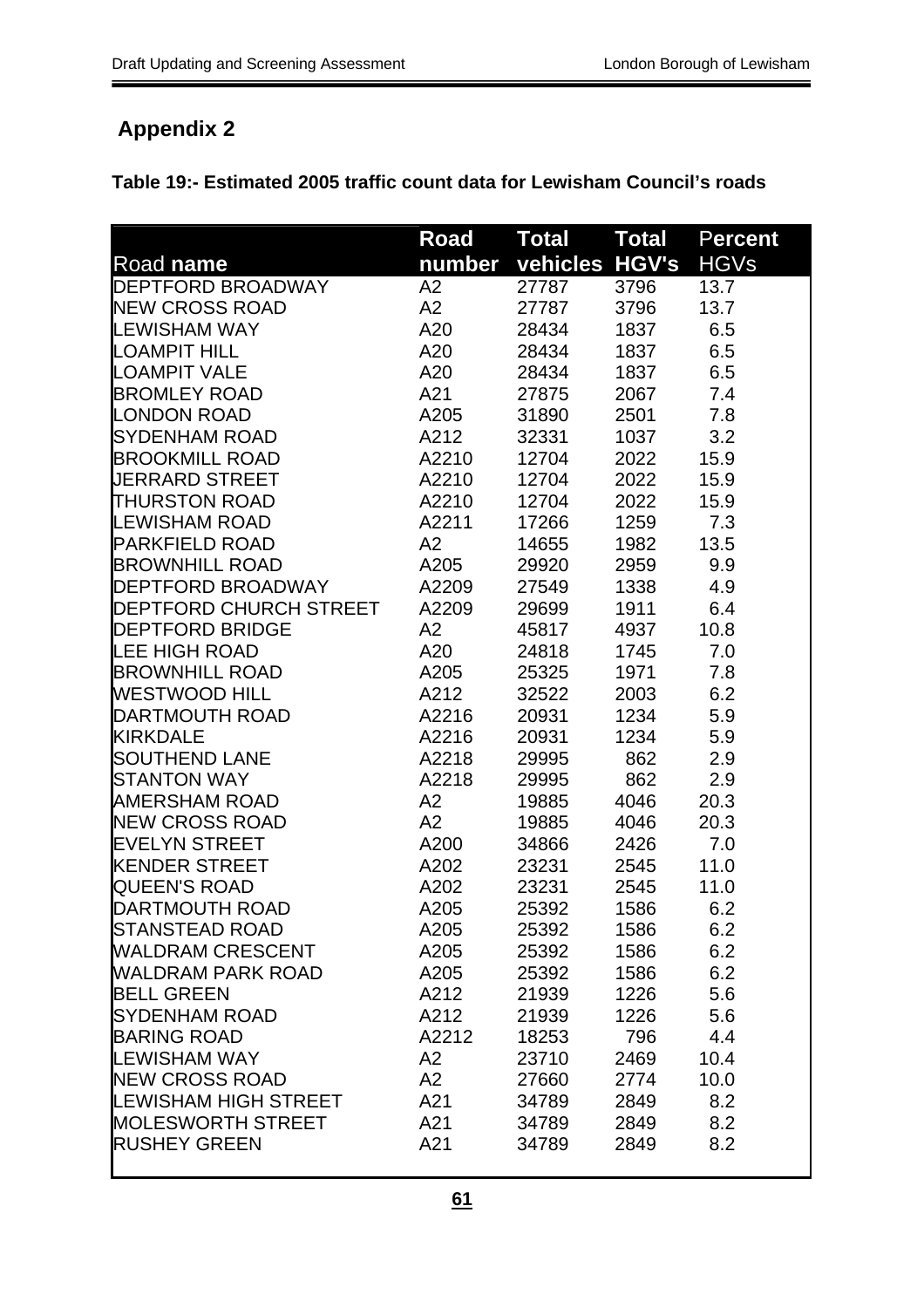| BROMLEY ROAD             | A21   | 39329 | 1808 | 4.6  |  |
|--------------------------|-------|-------|------|------|--|
| WESTHORNE AVENUE         | A205  | 46209 | 2417 | 5.2  |  |
| <b>WESTWOOD HILL</b>     | A212  | 20739 | 963  | 4.6  |  |
| CRYSTAL PALACE PARK ROAD | A234  | 22063 | 935  | 4.2  |  |
| <b>EVELINA ROAD</b>      | A2214 | 15619 | 803  | 5.1  |  |
| <b>LAUSANNE ROAD</b>     | A2214 | 15619 | 803  | 5.1  |  |
| AMERSHAM ROAD            | A20   | 12097 | 1160 | 9.6  |  |
| <b>PLASSY ROAD</b>       | A205  | 27458 | 2606 | 9.5  |  |
| <b>SANGLEY ROAD</b>      | A205  | 27458 | 2606 | 9.5  |  |
| <b>LEE HIGH ROAD</b>     | A20   | 28088 | 4355 | 15.5 |  |
| <b>CATFORD ROAD</b>      | A205  | 45377 | 2800 | 6.2  |  |
| STANSTEAD ROAD           | A205  | 45377 | 2800 | 6.2  |  |
| <b>BELL GREEN</b>        | A212  | 28019 | 1478 | 5.3  |  |
| <b>CATFORD HILL</b>      | A205  | 28019 | 1478 | 5.3  |  |
| <b>CATFORD HILL</b>      | A212  | 28019 | 1478 | 5.3  |  |
| <b>PERRY HILL</b>        | A212  | 28019 | 1478 | 5.3  |  |
| <b>BURNT ASH HILL</b>    | A2212 | 21237 | 714  | 3.4  |  |
| <b>BURNT ASH ROAD</b>    | A2212 | 21237 | 714  | 3.4  |  |
| <b>NEW CROSS ROAD</b>    | A2    | 17044 | 2295 | 13.5 |  |
| <b>OLD KENT ROAD</b>     | A2    | 39637 | 2743 | 6.9  |  |
| <b>LEWISHAM WAY</b>      | A2    | 50167 | 5069 | 10.1 |  |
| <b>NEW CROSS ROAD</b>    | A2    | 50167 | 5069 | 10.1 |  |
| <b>NEW CROSS ROAD</b>    | A2    | 20813 | 1622 | 7.8  |  |
| <b>KENDER STREET</b>     | A202  | 28054 | 2074 | 7.4  |  |
| <b>QUEEN'S ROAD</b>      | A2    | 28054 | 2074 | 7.4  |  |
| <b>QUEEN'S ROAD</b>      | A202  | 28054 | 2074 | 7.4  |  |
| <b>KENDER STREET</b>     | A202  | 16650 | 857  | 5.1  |  |
| <b>BESSON STREET</b>     | A202  | 11153 | 1368 | 12.3 |  |
| <b>EVELYN STREET</b>     | A200  | 39096 | 3949 | 10.1 |  |
| <b>KENDER STREET</b>     | A202  | 29682 | 3625 | 12.2 |  |
|                          |       |       |      |      |  |

**(**from LAEI supplied by the GLA)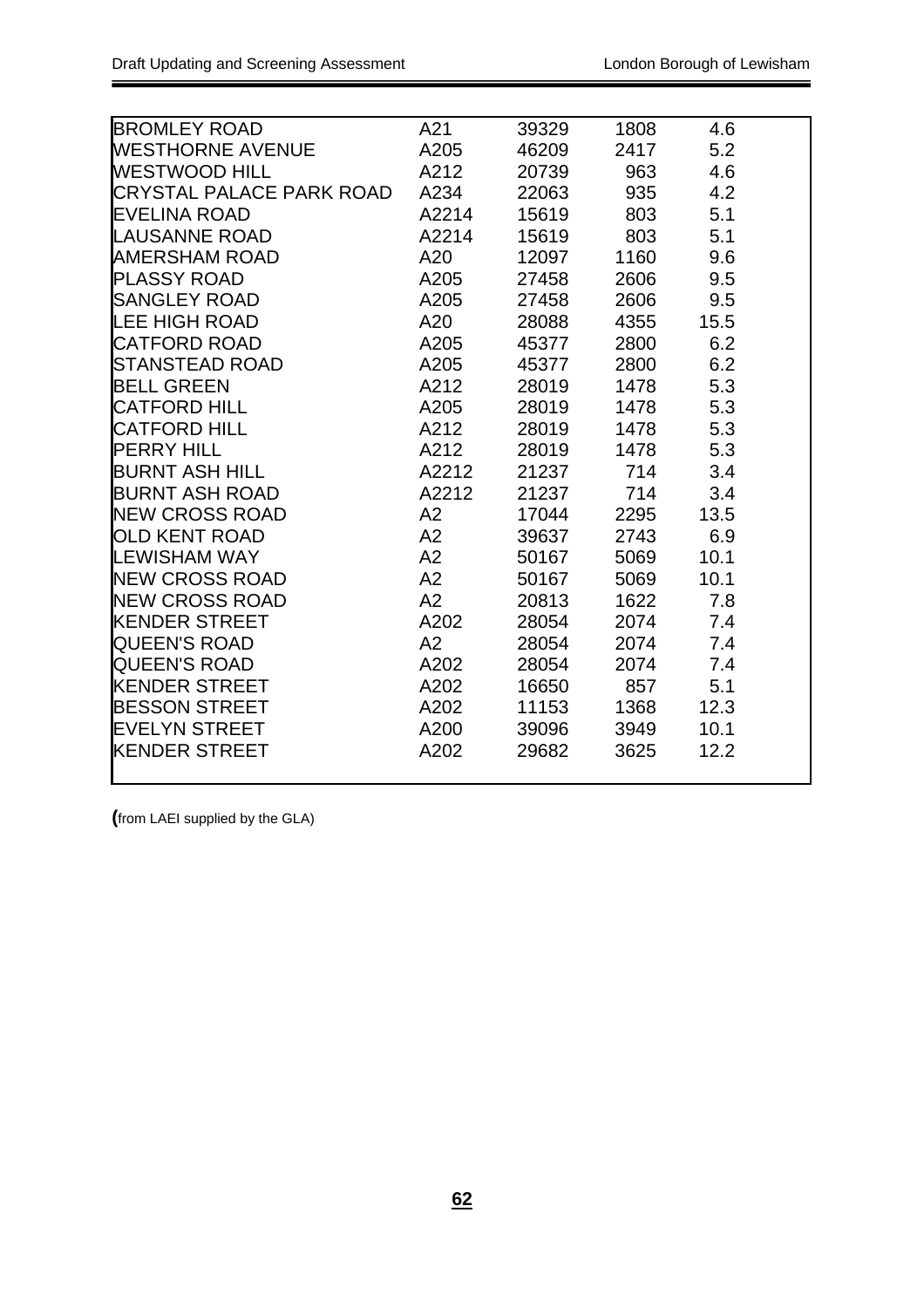## **Appendix 3**

**Table 20:-Part B processes in the Lewisham Council area (excluding petrol stations)** 

| <b>PROCESS</b>                      | <b>NAME</b>                                                              | <b>ADDRESS</b>                                         | <b>Comment</b>                    |
|-------------------------------------|--------------------------------------------------------------------------|--------------------------------------------------------|-----------------------------------|
| <b>COATING</b><br><b>RESPRAYING</b> | <b>Penfold Motors</b><br>Limited                                         | 36 Old Road, Lewisham,<br>London, SE13 5SR             |                                   |
|                                     | <b>CREMATORIUM</b> London Borough of<br>Lewisham $-$<br>Crematorium      | Verdant Lane, London,<br><b>SE6 1JX</b>                |                                   |
| <b>COATING</b><br><b>RESPRAYING</b> | S G Smith (Motors)<br><b>Sydenham Limited</b>                            | 140-149 Mayow Road,<br>London, SE26 4HZ                | Revoked 2002                      |
| <b>WASTE OIL</b><br><b>BURNER</b>   | Volkespares Limited                                                      | 104 Newlands Park,<br>Sydenham, London,<br><b>SE26</b> |                                   |
| <b>COATING</b><br><b>RESPRAYING</b> | Sheltex Limited,<br>trading as Holts<br><b>Accident Repair</b><br>Centre | 105 Stanstead Road,<br>London, SE23 1HH                | <b>New</b><br>application<br>2002 |